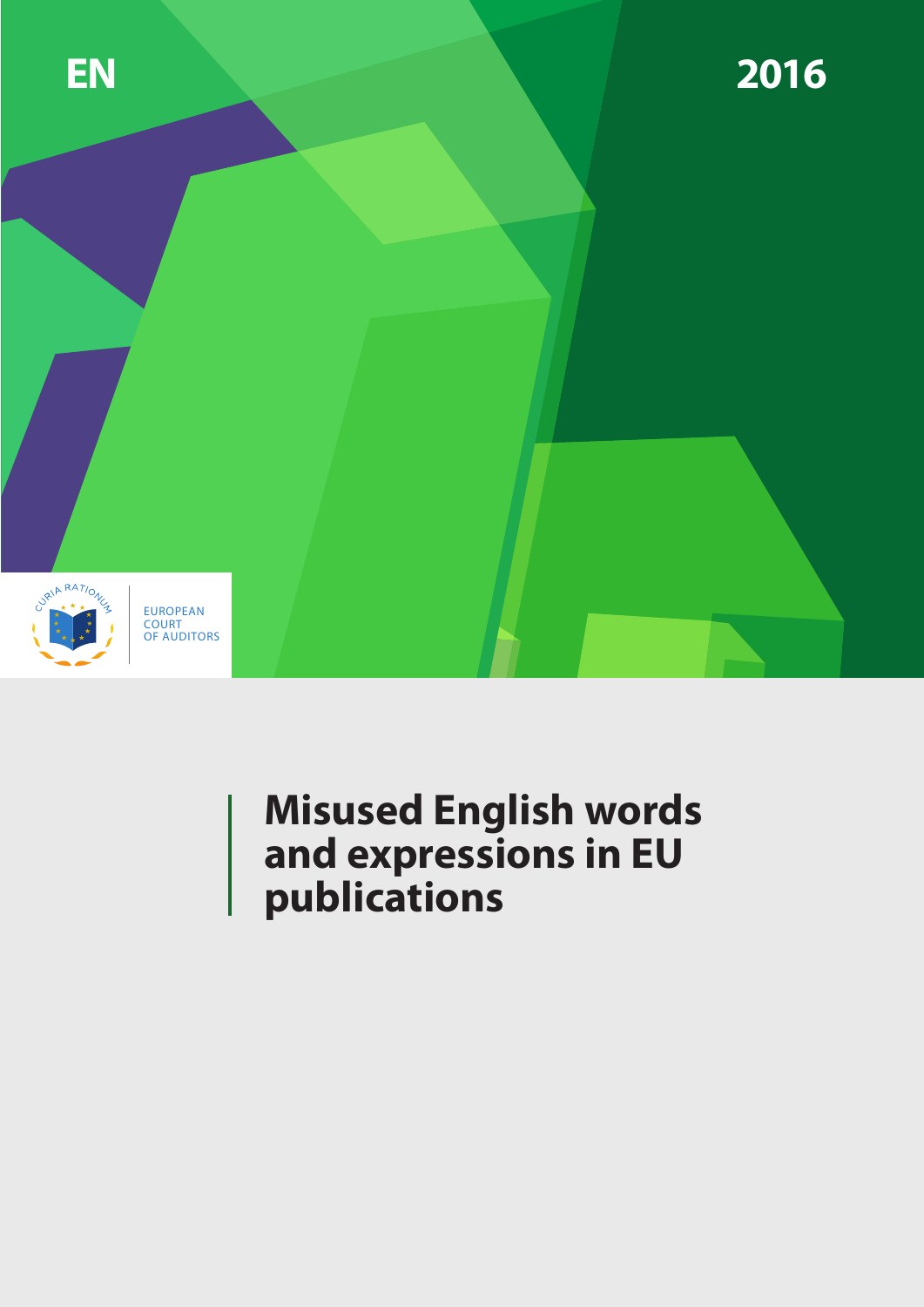#### *Preface to the May 2016 edition*

*It has been over two years since I last updated this guide. During this period, I have conducted a number of talks and workshops and have been able to benefit from a good deal of feedback. At the risk of being repetitive, I would once again like to emphasise that I aim neither to criticise the work of EU authors nor to dictate how people should speak or write in their internal or private correspondence. In addition to providing guidance to readers who are unfamiliar with the EU parlance, my comments are mainly designed for those who, for reasons of character or personal taste, would like their English to be as correct as possible*<sup>1</sup> *, and those who need, or want, their output to be understood by people outside the European institutions, particularly in our two English-speaking member states. This takes up a principle that is clearly set out in the Court of Auditor's performance audit manual:*

> *'In order to meet the addressees' requirements, reports should be drafted for the attention of an interested but non-expert reader who is not necessarily familiar with the detailed EU [or audit] context'.*

*Roughly translated, this means that we need to be aware of what constitutes our in-house jargon and attempt to avoid it, particularly in documents intended for publication. Of course, if a text is exclusively for internal consumption or it is not necessary for the 'European citizen' to be able to understand it, there may be grounds for ignoring the advice below.*

*During the last couple of years, I have heard two main objections to this basic premise. The first is an English-as-a-linguafranca*<sup>2</sup>  *type of reasoning, i.e. that international English has taken on its own momentum and, to a certain extent, has its own rules. Native speaker usage, therefore, is no longer necessarily a model that needs to be followed. I must admit that I never*  found this particularly convincing to start with, but, more importantly, I do not hold it to be relevant here. Our most important *'client' is the European taxpayer (see 'citizen', below) and it does seem to be reasonable that English-speaking readers should be able to read our documents in versions that are linguistically at least as good as the translated versions (something that is currently often not the case). The second objection, which I also refute, is that some terms are now so ingrained in EU usage (the 'acquis') that we have to use them even if they are wrong and, more importantly, even if our readers do not understand them. This view sees certain past texts, particularly 'the treaties', as being akin to some kind of holy book handed down on tablets of stone, whose very word is sacred. In this connection, I have had endless discussions regarding a number of terms, including 'third country', which is not only unclear and misleading, but also remarkably easy to replace with something more sensible and meaningful.*

*The following significant changes have been made since the last edition:*

*Added: Animate, anti-, asinine, citizen, concerned, consider as, debriefing, decommit, enterprise, fix, follow up, global, instance, notify, orientations, request, responsible, suppress, transversal, travels, treatment, verifications Major changes to: case, contradictory procedure*

Jeremy Gardner, 25 May 2016 jeremy.gardner@eca.europa.eu jeremygardn@gmail.com www.euenglish.webs.com

1 By 'correct' I mean in terms of UK and Irish native-speaker norms.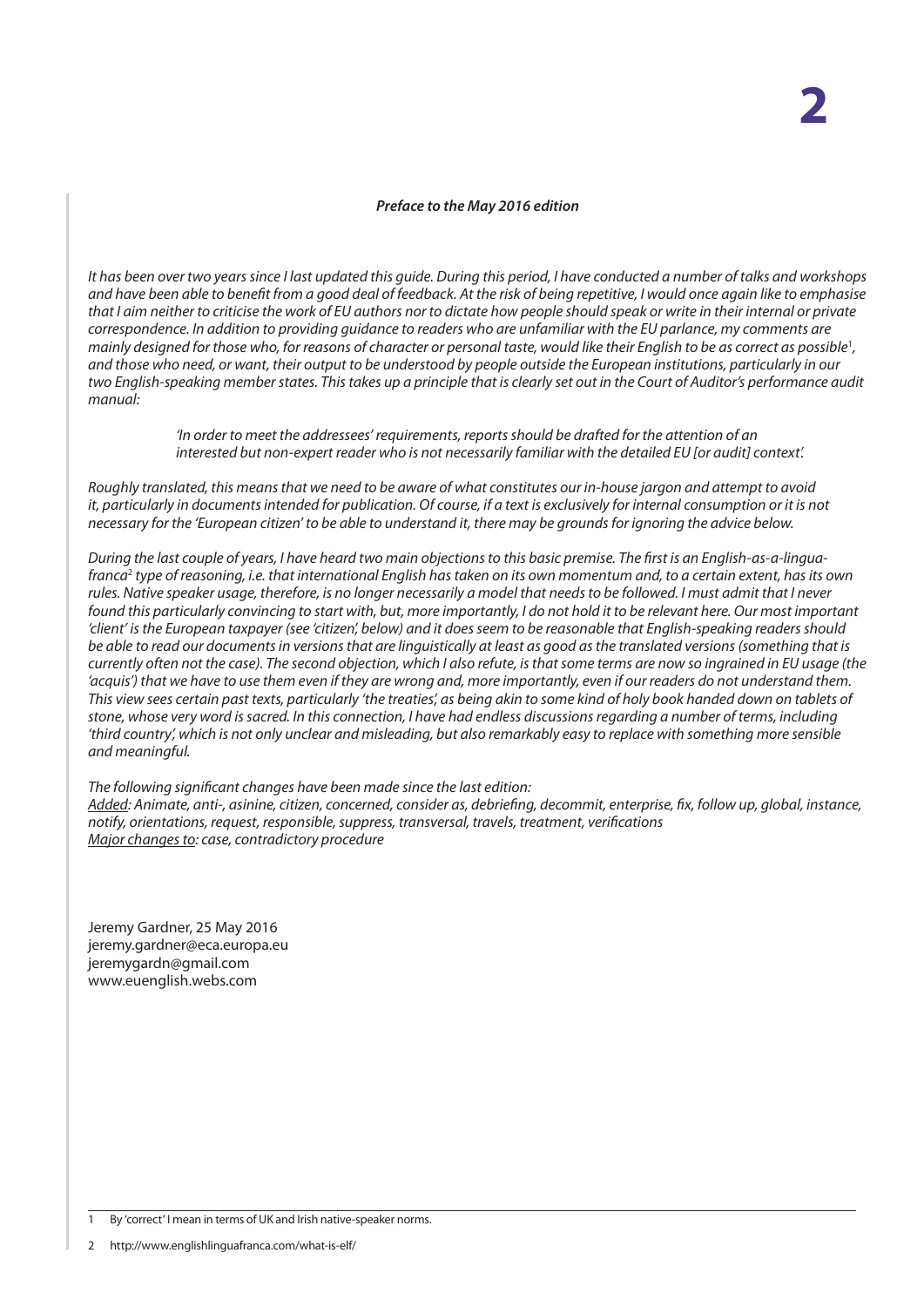# **Introduction**

Over the years, the European institutions have developed a vocabulary that differs from that of any recognised form of English. It includes words that do not exist or are relatively unknown to native English speakers outside the EU institutions and often even to standard spellcheckers/grammar checkers ('*planification*', '*to precise*' or '*telematics*' for example) and words that are used with a meaning, often derived from other languages, that is not usually found in English dictionaries ('*coherent*' being a case in point). Some words are used with more or less the correct meaning, but in contexts where they would not be used by native speakers ('*homogenise*', for example). Finally, there is a group of words, many relating to modern technology, where users (including many native speakers) 'prefer' a local term (often an English word or acronym) to the one normally used in English-speaking countries, which they may not actually know, even passively ('*GPS*' or '*navigator*' for '*satnav*', '*SMS*' for '*text*', '*to send an SMS to*' for '*to text*', '*GSM*' or even '*Handy*' for '*mobile*' or '*cell phone*', *internet* '*key*', '*pen*' or '*stick*' for '*dongle*', '*recharge*' for '*top-up/top up*', '*beamer*' for projector etc.). The words in this last list have not been included because they belong mostly to the spoken language.

# **What do we mean by English?**

English is the most widely-spoken language in the world<sup>3</sup> and is currently an official language in 88 sovereign states and territories; it therefore follows that it has many different versions and standards (British, Irish, American, Australian, Canadian, Indian, Jamaican, Singapore, etc.). However, our publications need to be comprehensible for their target audience, which is largely British and Irish, and should therefore follow a standard that reflects usage in the United Kingdom and Ireland<sup>4</sup>. This is not a value judgment on the other varieties of English, merely recognition of the need to communicate in the language that our readers understand best. Arguments that 'agent' or 'externalise', for example, are used with different meanings in the United States, Singapore or Australia miss the point, as does the view that we should accept the EU usage of, say, 'prescription' because it can be found with the same meaning in a handful of countries and states that have a civil law tradition, like Scotland, or historical links with France, like Quebec, the State of Louisiana and Vanuatu.

<sup>3</sup> According to estimates, between 1.5 and 2 billion people speak English in one form or another. Although Chinese and Spanish claim to have more native speakers, English is geographically more widely spread and, if we include those who speak it as a second or foreign language, spoken by far more people (see: http://www.davidcrystal.com/DC\_articles/English3.pdf).

<sup>4</sup> See also: *The English Style Guide*, 13 August 2013, P.7. DG Translation, http://ec.europa.eu/translation/english/guidelines/documents/ styleguide\_english\_dgt\_en.pdf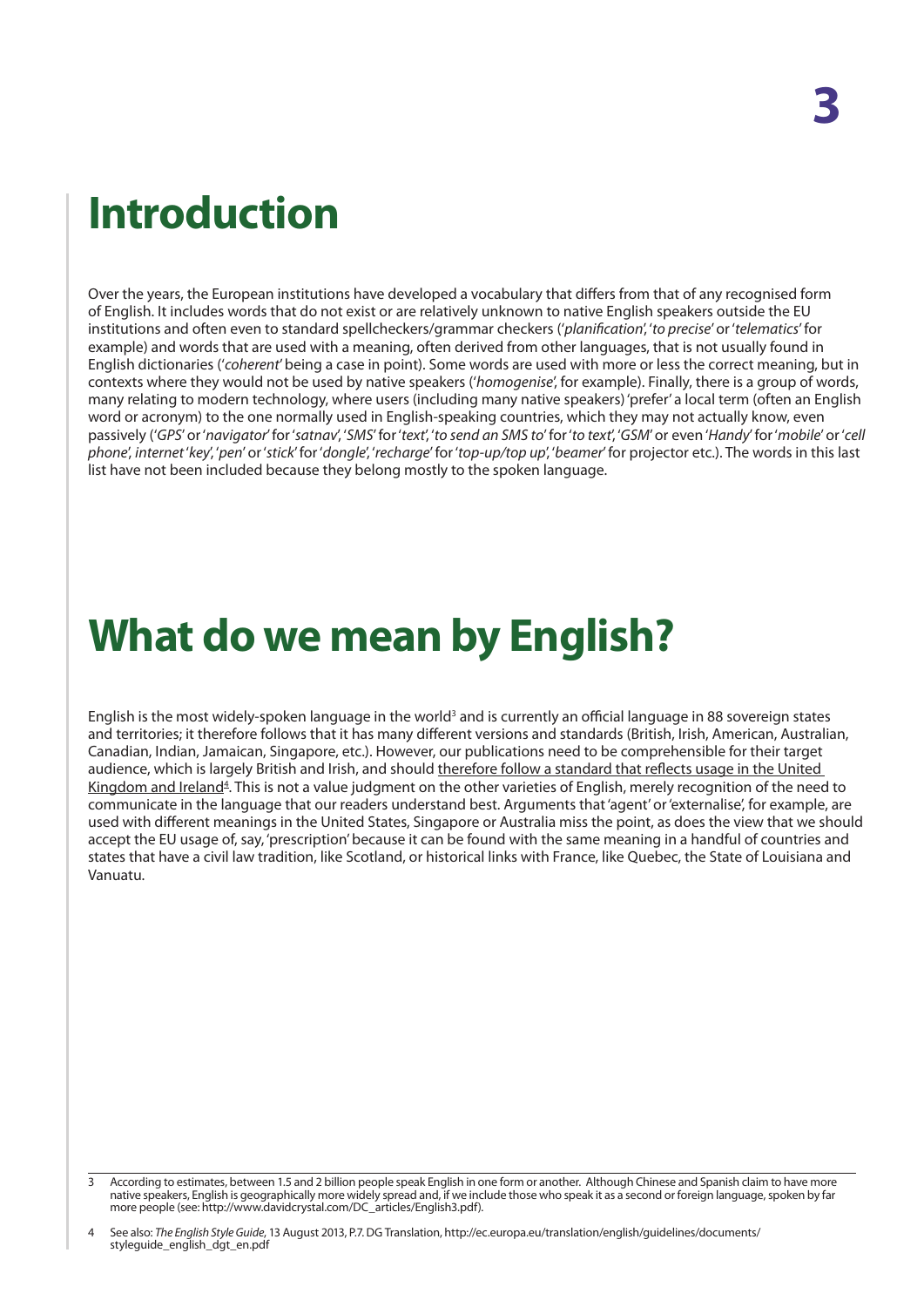# **Does it matter?**

A common reaction to this situation is that it does not matter as, internally, we all know what 'informatics' are (is?), what happens if we 'transpose' a Directive or 'go on mission' and that, when our 'agents' are on a contract, they are not actually going to kill anyone<sup>s</sup>. Indeed, internally, it may often be easier to communicate with these terms than with the correct ones (it is reasonable to suppose that fewer EU officials know 'outsource' than 'externalise', for example). However, the European institutions also need to communicate with the outside world and our documents need to be translated – both tasks that are not facilitated by the use of terminology that is unknown to native speakers and either does not appear in dictionaries or is shown in them with a different meaning. Finally, it is worth remembering that, whereas EU staff should be able to understand 'real' English, we cannot expect the general public to be *au fait* with the EU variety.

# **'But the Commission uses the same terminology!'**

A further objection that is often put forward is that we must use the same terminology as other institutions (the Commission in particular). That is to say, if the Commission uses the verb 'transpose', for example, we must all use the same term, even if we know it to be incorrect. This is a dangerous path to take, especially as the Commission itself recognises the need to improve the quality of its English and is often hampered in this by constraints that smaller institutions may not face. Furthermore, many of our most important documents are designed to be read by the general public and not just the Commission or the other institutions and should be drafted accordingly. Fortunately, there are a number of simple ways of getting round any mismatches that we may find between the terminology in the background legislation, or in Commission documents, and the terminology that we know to be correct. If, for example, we find ourselves having to quote a passage that contains an incorrect or in-house term, we must explain it if we want to be sure that our readers will understand. In the example of 'transpose', we might add a note saying something like 'term used at the Commission/in EU legislation to indicate  $\ldots$  (in this case, the incorporation of a Directive into national law)<sup>6</sup>.

5 http://www.merriam-webster.com/dictionary/contract, meaning 4.

6 An example of good practice in this field comes from a Court draft report on 'Axis 3', which copes with the need to use the in-house term 'axis' by introducing it at the outset as follows: 'EU rural development policy for 2007 to 2013 is focused on three themes (known as "thematic axes")'.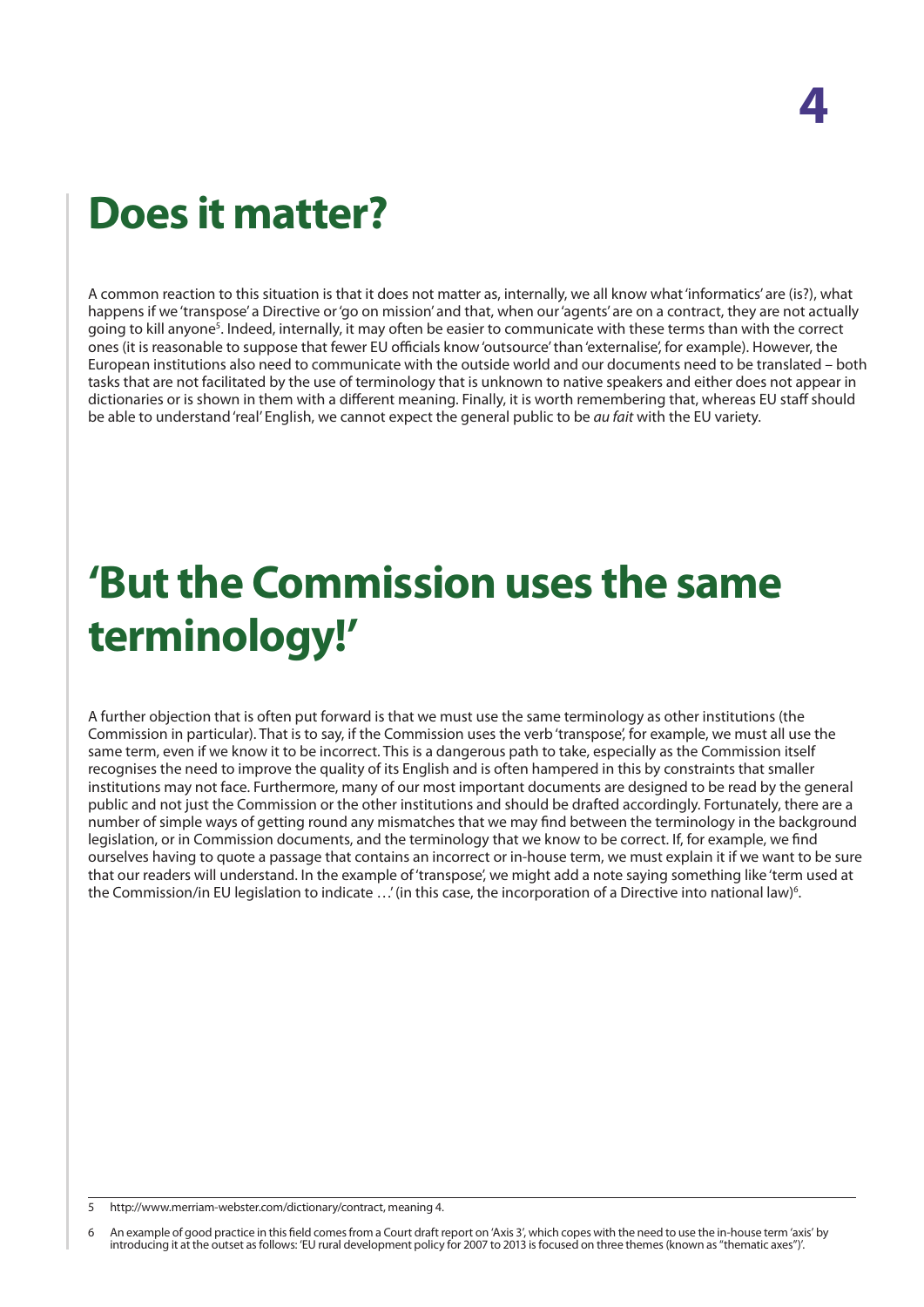# **How was this list prepared?**

The original list was drawn from 'statements of preliminary findings' and draft reports by the Court of Auditors. Other words were supplied by English-speaking colleagues. The terms were then checked against dictionaries, native speakers in the UK, and the British National Corpus<sup>7</sup>, which is a 100 million word collection of samples of written and spoken English from a wide range of sources, intended to represent a broad cross-section of current British English. Where possible, examples are quoted from official EU publications so as to give them more weight.

# **How should this list be used?**

The problem with these words is that when people use them with the wrong meaning or in the wrong context, they are usually unaware that they are doing so. When we write 'the penalties "foreseen" in the Regulation', for example, it just sounds right, so most authors will not think twice about putting it down on paper. You might therefore find it useful to keep the summary list below to hand as a reminder for the next time one of these words comes up. This list may also help new staff to understand the terminology in existing texts and legislation. Please note that the opening list of words is hyperlinked to the main text.

# **Is the list complete?**

No. It is a living document and is subject to constant change. Also, English is, of course, a living language, and it too changes all the time. In some cases, EU expressions may filter back into normal UK and Irish usage (although American English does have a much stronger influence). I feel that 'working group', as opposed to 'working party' may be one of these; another is almost certainly the unusual use of the term 'enterprise' instead of 'business' in the acronym 'SME'. On the other hand, the increasing, though as yet not widely recognised, use of 'actor' just to mean 'someone who does something' may be the result of the combined effect of both EU and US usage.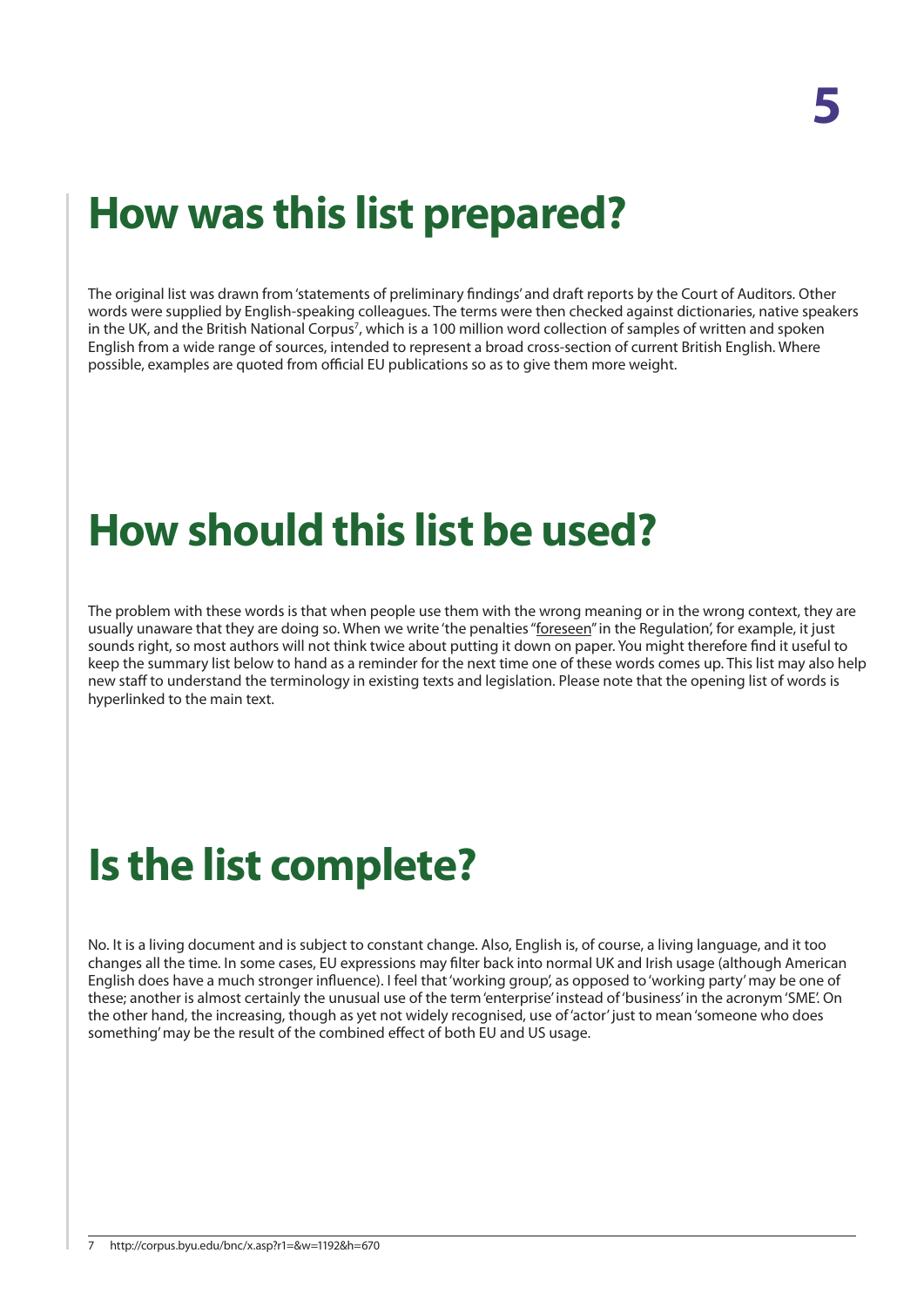# **Vocabulary and grammar – Countable/uncountable nouns**

A number of the errors mentioned in this paper can be ascribed less to a question of meaning than to an aspect of English grammar that seems to have gone relatively unnoticed in the English teaching in European schools – the distinction between countable and uncountable (or mass) nouns. Countable nouns are words like 'biscuit', which can be counted, whereas 'uncountable', or 'mass' nouns are words like 'sugar' or 'milk', which do not normally take the indefinite article and do not usually have a plural. This distinction has grammatical consequences (compare 'some milk' with 'some biscuit**s'**, 'milk' with '**a** biscuit' and '**less** milk' with '**fewer** biscuits'). Unfortunately, nouns that are uncountable in one language may be countable in another and vice versa (like, for example, 'information' and 'damage', which are uncountable in English but countable in French), or countable in one meaning and uncountable in another. This concept is fundamental for an understanding of the errors found with words like 'action', 'aid', 'competence', 'conditionality', 'training', 'screening', 'precision' and 'prefinancing').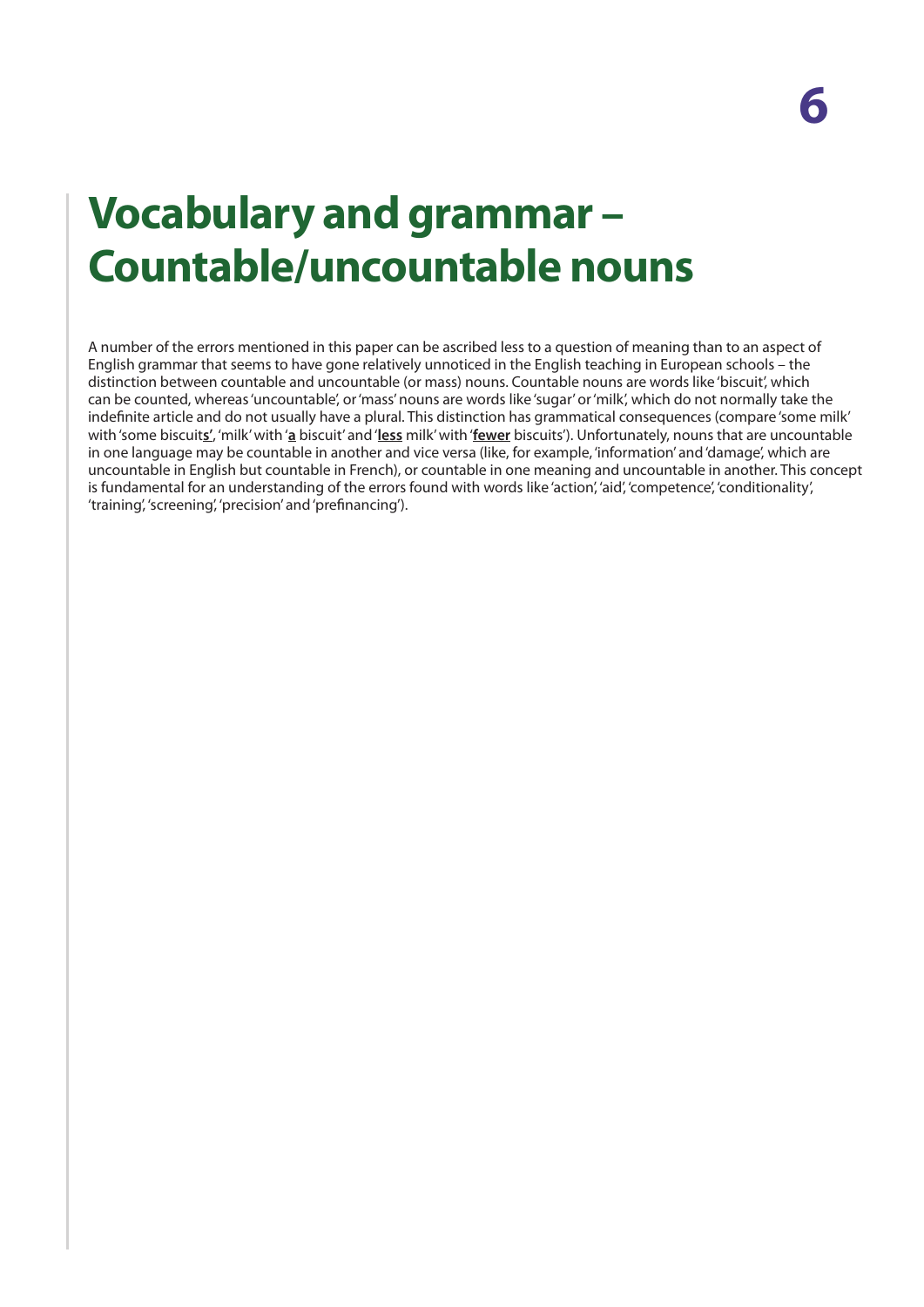**[Action\(s\)](#page-8-0) [Actor](#page-8-0) [Actorness](#page-9-0) [Actual](#page-9-0) [Adequate](#page-10-0) [Agenda](#page-10-0) [Agent](#page-10-0) [Aids](#page-11-0) [Aim](#page-11-0) [Allow \(to\)](#page-11-0) [Anglo-Saxon](#page-12-0) [Animate](#page-12-0) [Anti-](#page-13-0)[Articultate/articulation](#page-13-0) [Assist at](#page-14-0) [Attestation](#page-14-0) [Atribute to](#page-15-0) [Axis](#page-15-0)**

**[Badge](#page-16-0) [Bovine](#page-16-0) [Budget line](#page-16-0)**

**[Cabinet](#page-17-0) [Caprine](#page--1-0) [Case](#page-17-0) [Citizen](#page-18-0) [Coherent/coherence](#page-18-0) [College](#page-19-0)**

**[Comitology](#page-19-0) [Competence\(s\)](#page-19-0) [Complete \(to complete\)](#page-20-0) [Concern](#page-20-0) [Concerned](#page-21-0) [Conditionality](#page-21-0) [Conference](#page-22-0) [Consider as](#page-22-0) [Contractual \(agent\)](#page-22-0) [Contradictory procedure](#page-23-0) [Control](#page-24-0)**

**[Dean](#page-24-0) [Debriefing](#page-25-0) [Decommit](#page-25-0) [Deepen](#page-25-0) [Define/definition](#page-26-0) [Delay](#page-26-0) [Detached/detachment](#page-27-0) [Dispose \(of\)](#page-27-0) [Do](#page-27-0) [Dossier](#page-28-0)**

**[Elaborate](#page-28-0) [Enable \(to\)](#page-11-0) [Ensure \(to\)](#page-29-0) [Enterprise](#page-29-0) [Establish](#page-29-0) [Eventual/eventually](#page-30-0)** **[Evolution](#page-30-0) [Exercise](#page-31-0) [Expertise](#page-31-0) [Externalise/externalisation](#page-31-0)**

**[Fiche](#page-32-0) [Financial envelope](#page-32-0) [Fix](#page-33-0) [Follow up](#page-33-0) [Foresee](#page-34-0) [Formulate](#page-34-0) [Frame](#page-35-0)**

**[Global](#page-35-0)**

**[Heavy](#page-35-0) [Hierarchical superior](#page-36-0) [Homogenise](#page-36-0)**

**[Important](#page-36-0) [Incite](#page-37-0) [Inform \(to\)](#page-37-0) [Informatics](#page-37-0) [Inside](#page-38-0) [Instance](#page-38-0) [Intervention](#page-38-0) [Introduce](#page-39-0)**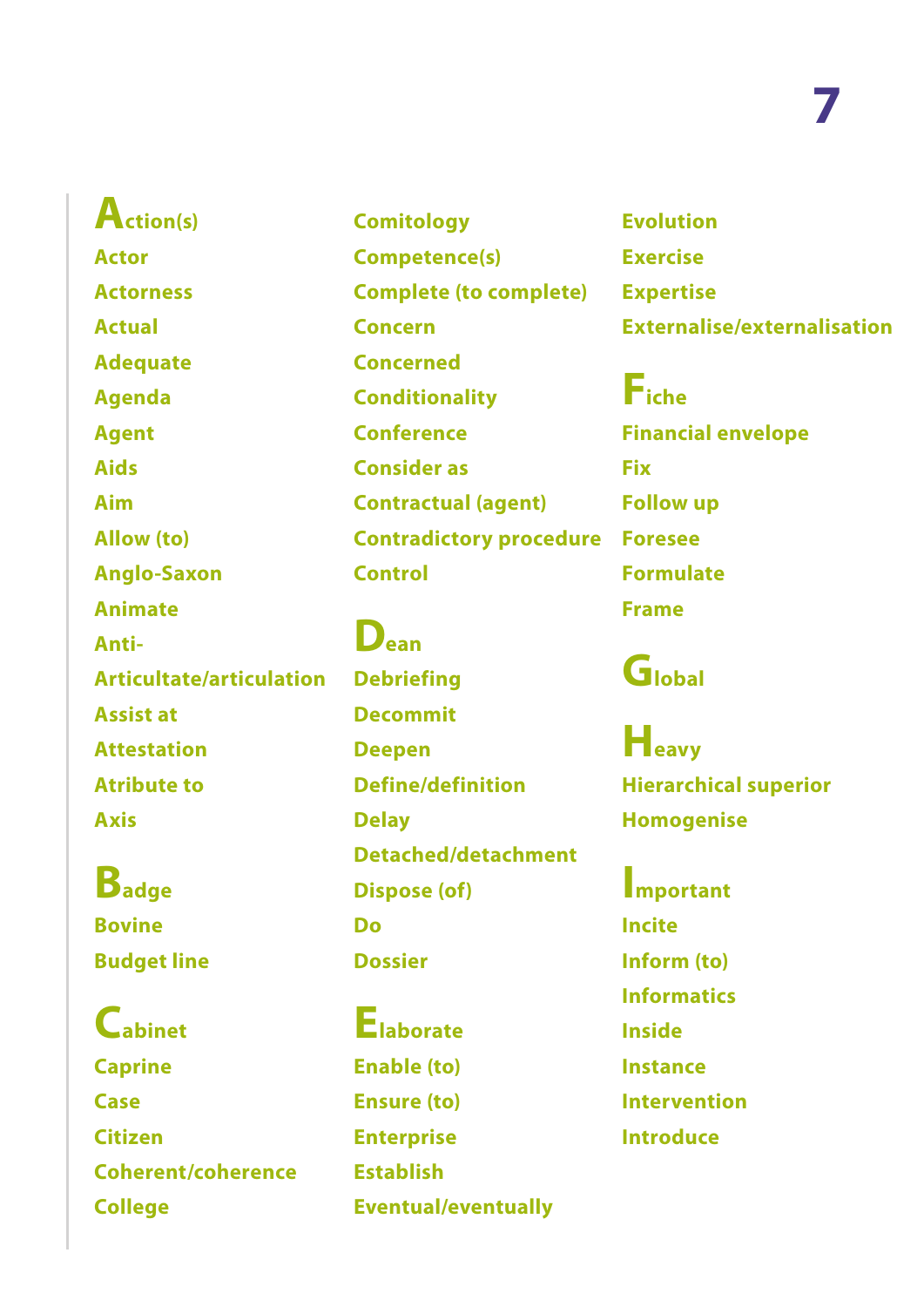**[Visa](#page-57-0)**

**[Jury](#page-39-0) [Justify/justification](#page-40-0)**

# **[Legislator](#page-40-0)**

**[Mission](#page-41-0) [Modality](#page-41-0) [Modify/modification](#page-41-0) [Modulation](#page-42-0)**

**[Name](#page-42-0) [Normally](#page-43-0) [Note](#page-43-0) [Notify to](#page-44-0)**

**[Of](#page-44-0) [Operator](#page-45-0) [Opportunity](#page-45-0) [Orientations](#page-45-0) [Ovine](#page--1-0)**

**[Permit \(to\)](#page-11-0) [Perspective](#page-46-0) [Planification](#page-46-0) [Porcine](#page--1-0) [Precise \(to\)/precision](#page-46-0) [Prescription](#page-47-0) [Project](#page-47-0) [Provide to](#page--1-0)**

**[Punctual](#page--1-0)**

**[Reasonability](#page-48-0) [Reflection \(group\)](#page-49-0) [Reinforce](#page-49-0) [Request](#page-49-0) [Respect](#page-50-0) [Responsible](#page-50-0) [Retain](#page-51-0)**

**[Semester](#page-51-0) [Service](#page-51-0) [Shall](#page-52-0) [Sickness insurance](#page-52-0) [So-called](#page-53-0) [Suppress/suppression](#page-53-0)**

**[Telematics](#page-37-0) [Third country](#page-54-0) [Training \(a\)](#page-54-0) [Transmit](#page-54-0) [Transpose](#page-55-0) [Transversal/transverse](#page-55-0) [Travel](#page-56-0) [Treatment](#page-56-0) [Trimester](#page-51-0)**

**[Valorise](#page-57-0) [Verifications](#page-57-0)**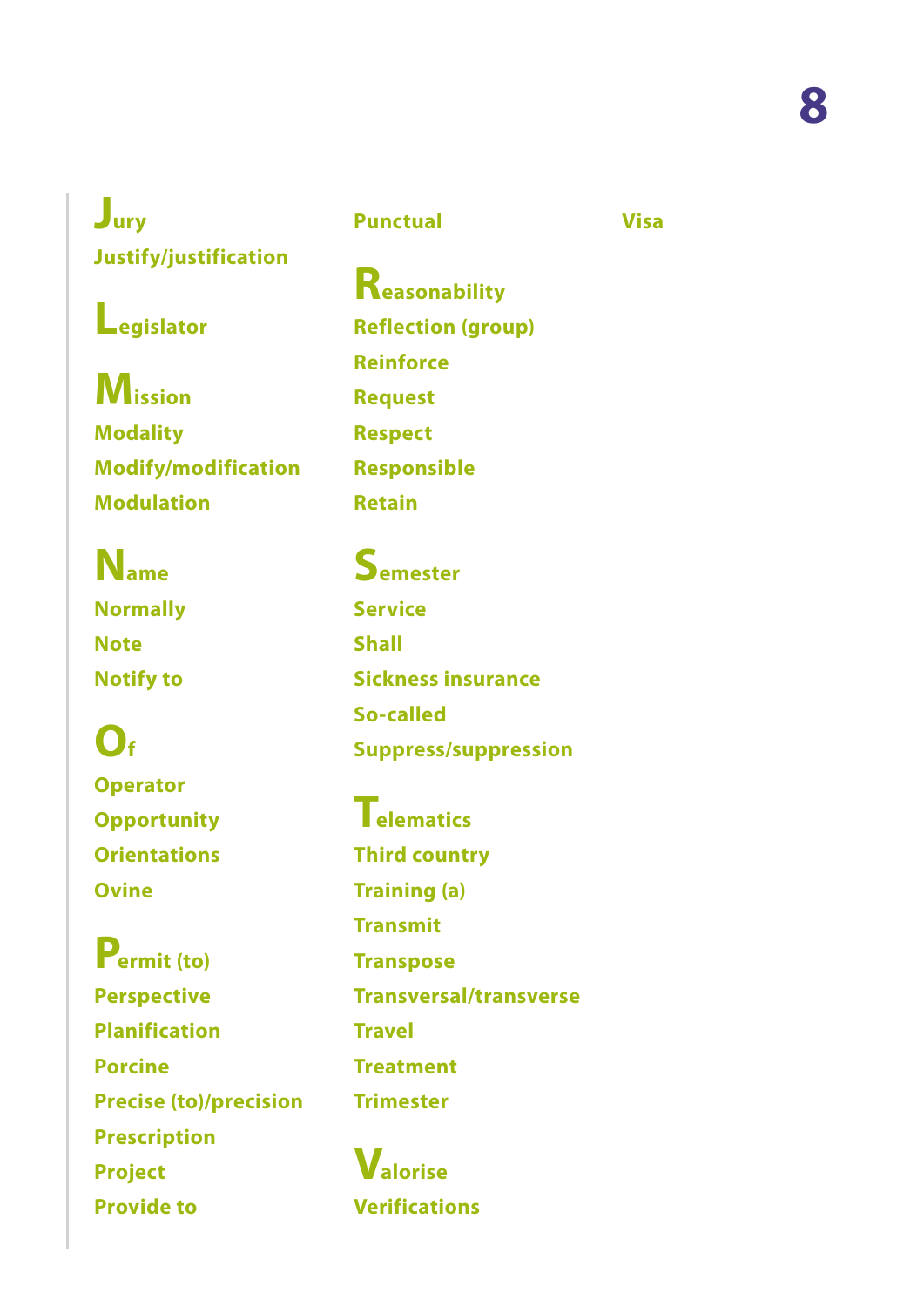# <span id="page-8-0"></span>**Action(s)**

#### **Explanation**

In EU texts, the word 'action' is used countably (see introduction) with a meaning akin to 'scheme', 'measure' or 'project' (actually, a number of terms, some incorrect, are used in this connection, although the exact relationship between them<sup>8</sup> is unclear). Although native speakers are usually convinced that this use is wrong, it is actually quite difficult to identify exactly why it sounds so peculiar. One reason is certainly the fact that, in this meaning ('the fact or process of doing something, typically to achieve an aim'9 ), 'action' is uncountable in English and therefore does not take a plural. In addition to this, apart from a number of very specific cases (a lawsuit, an armed conflict, a mechanism etc.), it just means a 'deed' or 'a thing done'. The awkward nature of the EU use is shown, among other things, by the fact that authors seem uncertain as to which verb to use with it, so in EU English, 'actions' (meaning projects) are 'taken', 'implemented', 'executed', 'performed' and even 'pursued', none of which manages to sound quite right. Generally speaking, there is a certain amount of confusion as to whether actions are sub-measures, measures are sub-actions or the two terms are synonymous.

#### **Examples**

Compare: *'Measures may include specific actions for the development of e-Government'*<sup>10</sup> *with 'Action 1 Measure 1.1 - Town twinning citizens' meetings - EUR 5896000'*<sup>11</sup>*.* In the former, actions are sub-measures, whereas, in the latter, measures are sub-actions.

#### **Alternatives**

Alternatives: Where 'action' is used countably as a synonym for 'scheme', 'project' or 'measure', the latter are preferable. Generally speaking, there is a certain amount of confusion as to the terminology in this field and it would be useful if the EU institutions were more consistent.

## **Actor**

#### **Explanation**

The Collins English dictionary defines an actor as 'a person who acts in a play, film, broadcast, etc.' or 'a person who puts on a false manner in order to deceive others (often in the phrase **bad actor**)'. However, in EU usage, 'actors' are often simply people who perform actions, or 'the people and/or organisations involved in doing something'. As this meaning is also found in US English, it also occurs in some sectors of international relations (mostly in the phrase 'state actors'). However, 'actor' is not normally used in this way in either the United Kingdom or Ireland, and is best avoided. My research in the UK shows that, in this meaning, it is either not understood by the general public or, where understood, is perceived as 'a poor translation'. In the second example below, respondents understood the 'actors' in question to be internationally known film stars.

8 EU funded activities ('interventions') in the member states and elsewhere are broken down into a number of sub-categories, called 'regimes', 'interventions', 'axes', 'projects', 'measures', 'actions' and even 'sub-programmes' and 'sub-measures'. Unfortunately, it is not very clear what the exact hierarchy among these various categories is and, in particular, whether 'actions' and 'measures' (and, for that matter, 'projects') are synonymous or whether one is a sub-category of the other(s). Occasionally (the first example), it is fairly clear that 'actions' are indeed a subset of 'measures'. Elsewhere, however, measures are clearly sub-actions; in other cases, the two words appear to be synonyms and are often used together ('actions and measures' or 'measures and actions') in a redundant repetitive rhetorical reiteration that does little to help the reader. Finally, there are cases where the reader is left with the feeling that some obscure but presumably important distinction is being made between the two.

9 http://oxforddictionaries.com/definition/english/action

10 http://eur-lex.europa.eu/LexUriServ/LexUriServ.do?uri=CELEX:52011SA0009:EN:NOT

<sup>11</sup> http://eur-lex.europa.eu/LexUriServ/LexUriServ.do?uri=CELEX:C2012/377/06:EN:NOT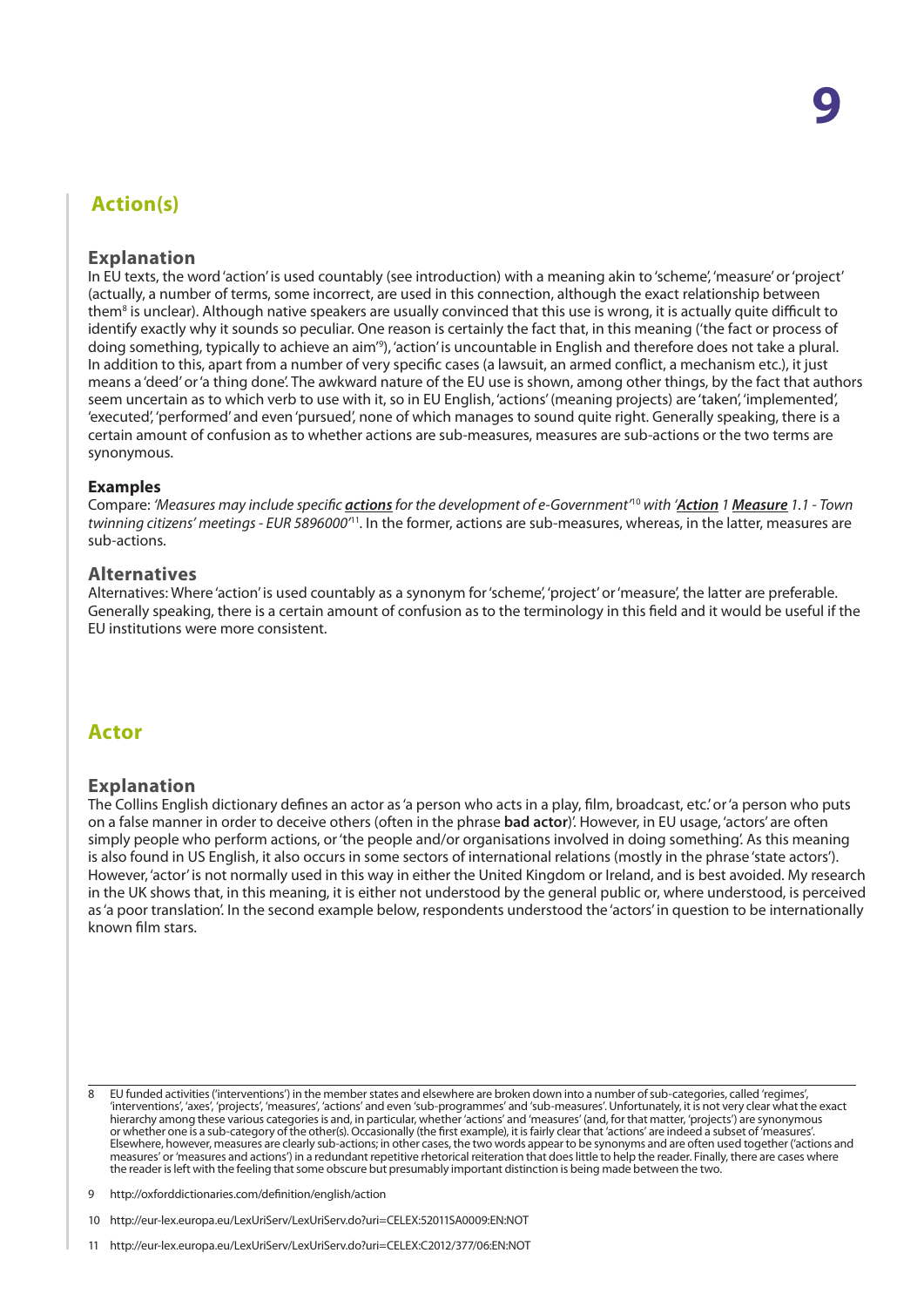#### <span id="page-9-0"></span>**Examples**

Compare: *'Municipalities represent a major actor of the required change, thus their initiatives like the Covenant of Mayors should be further strengthened'*<sup>12</sup>*. '[The European Parliament] ... acknowledges and welcomes the success of state-building efforts by Palestinian President Mahmoud Abbas and Prime Minister Salam Fayyad, which have been supported by the EU and endorsed by various international actors'* 13*.*

#### **Alternatives**

It is very often preferable to rework the sentence, thus avoiding the problem altogether ('town councils play an important role in the process of change'). Often, as in the case of 'operators' below, you can resolve the problem by trying to identify exactly who you are talking about ('international aid organisations', for example) and using the appropriate term. In some circumstances, you may be able to use 'player', which can mean 'actor' in both senses ('town councils are major players in the process of change'), but this should be done with care.

## **Actorness**

### **Explanation**

This word is an extraordinary creation that manages to combine a noun of dubious pedigree (see 'actor' above) with a suffix (-ness) which, elsewhere in the English language, is only applied to adjectives and participles, producing a result that is both quite impenetrable and slightly childish. Even more unusually, although it is perhaps not actually an EU word as such, because it is not found so much in EU publications, it is used almost exclusively in publications about the EU in an attempt to express the concept of 'the quality of being an actor' (in the EU meaning of the word). The association between this word and the EU is so strong that, at the time of writing, if we google, say, 'US actorness', we still get a list of entries concerning the EU. Curiously, if we look up 'Russian actorness' or 'French actorness', Google thinks that we might have just misspelt 'actress'.

#### **Example**

Compare: *'EU Actorness in International Affairs: The Case of EULEX Mission in Kosovo, Perspectives on European Politics and Society'*<sup>14</sup>*.*

#### **Alternative(s)**

participation, involvement, active participation, active involvement.

# **Actual**

#### **Explanation**

'Actual' is sometimes used to refer to something that is happening now. However, in English it means 'real' or 'existing'.

#### **Examples**

'This appropriation is intended to cover basic salaries of the staff, as listed in the attached table, based on the **actual** *regulations and on the probable adjustments'* 15.

## **Alternatives**

#### Current, present.

12 http://eur-lex.europa.eu/LexUriServ/LexUriServ.do?uri=CELEX:52010DC0639:EN:NOT

13 http://eur-lex.europa.eu/LexUriServ/LexUriServ.do?uri=CELEX:52011IP0429:EN:NOT

14 www.europarl.europa.eu/meetdocs/2009\_2014/documents/afet/dv/201/201205/20120530\_article\_eulex\_1\_en.pdf

15 http://eur-lex.europa.eu/LexUriServ/LexUriServ.do?uri=CELEX:32002B0486:EN:NOT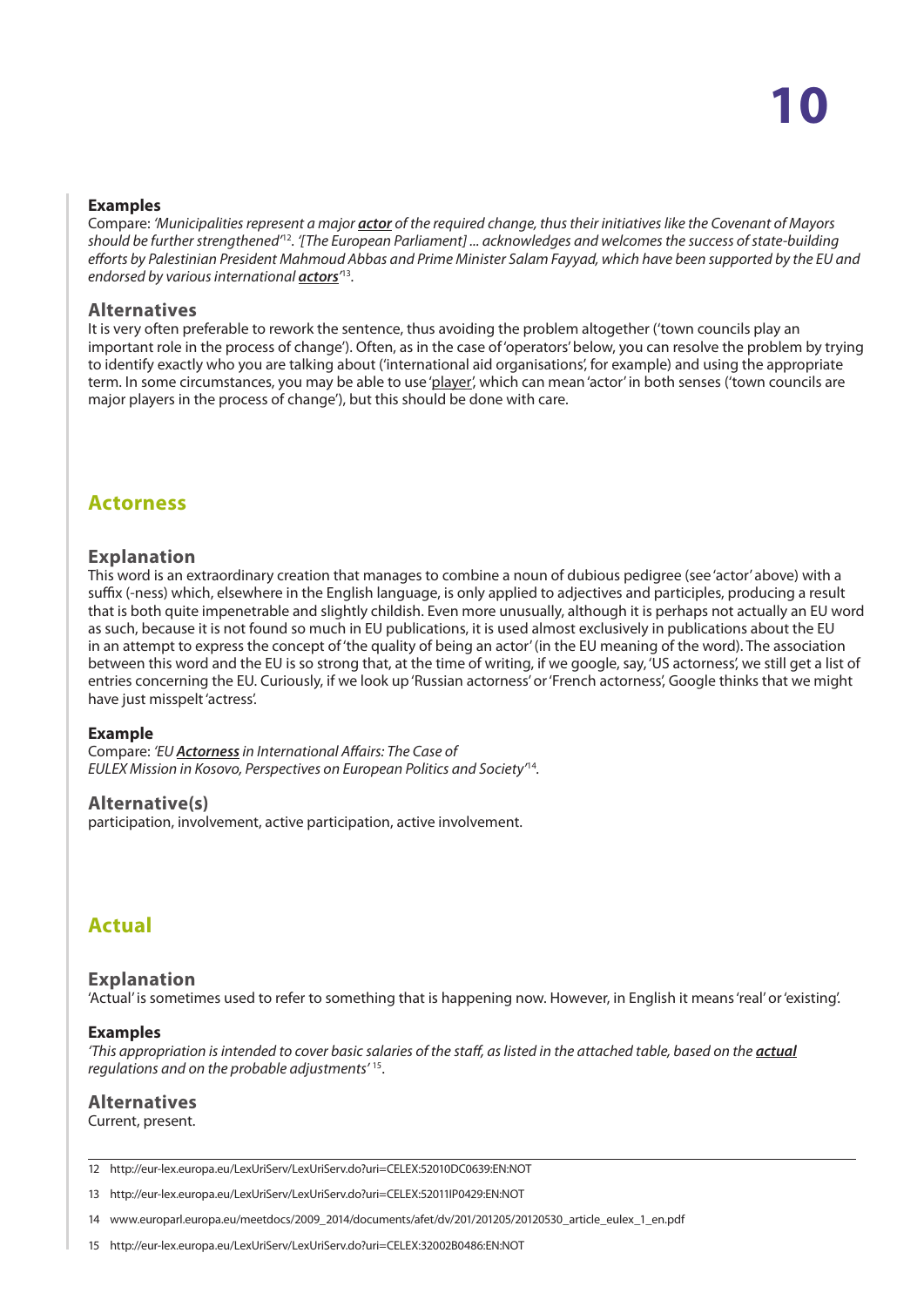# <span id="page-10-0"></span>**Adequate**

#### **Explanation**

'Adequate' is frequently used with the meaning of 'appropriate'. However, its actual meaning is closer to 'satisfactory' or sometimes even 'barely satisfactory'. An 'adequate solution' to a problem may not be the best one, but it will do. An 'appropriate solution' is one that is fitting. Finally, in English, we say that something is 'adequate for' something else, not 'adequate to'

#### **Example**

*'The collection of the data during the reporting process should be adequate and proportionate to the objectives pursued'*<sup>16</sup>*.*

#### **Alternative**

Appropriate, suitable, fitting.

## **Agenda**

#### **Explanation**

An agenda is 'a list or programme of things to be done or considered'. It is not a book in which you write down your appointments.

#### **Alternative**

Diary.

# **Agent**

#### **Explanation**

In British and Irish English, an 'agent' is normally either someone who works for a government intelligence agency (CIA, MOSSAD, MI5, G2) or a person who runs or represents a service agency (travel agent, estate agent). He/she can also be someone who represents the interests of an artist (actor, musician etc.) or, increasingly, someone (not necessarily a direct employee) who represents a company in its dealings with the public (ticket agent, baggage agent, call-centre agent). Its use to mean 'someone who is employed by the EU in any capacity' is incorrect and, incidentally, is not even sanctioned by the Staff Regulations or the Conditions of Employment of Other Servants.

#### **Example**

*'The issue of vacancies mainly concerns contract agents; it is not the high turnover as such but rather a matter of finding staff with the appropriate expertise'*<sup>17</sup>*.*

#### **Alternatives**

Staff, employee ('the problem of vacancies mainly concerns contract staff').

16 http://eur-lex.europa.eu/LexUriServ/LexUriServ.do?uri=CELEX:32010R1033:EN:NOT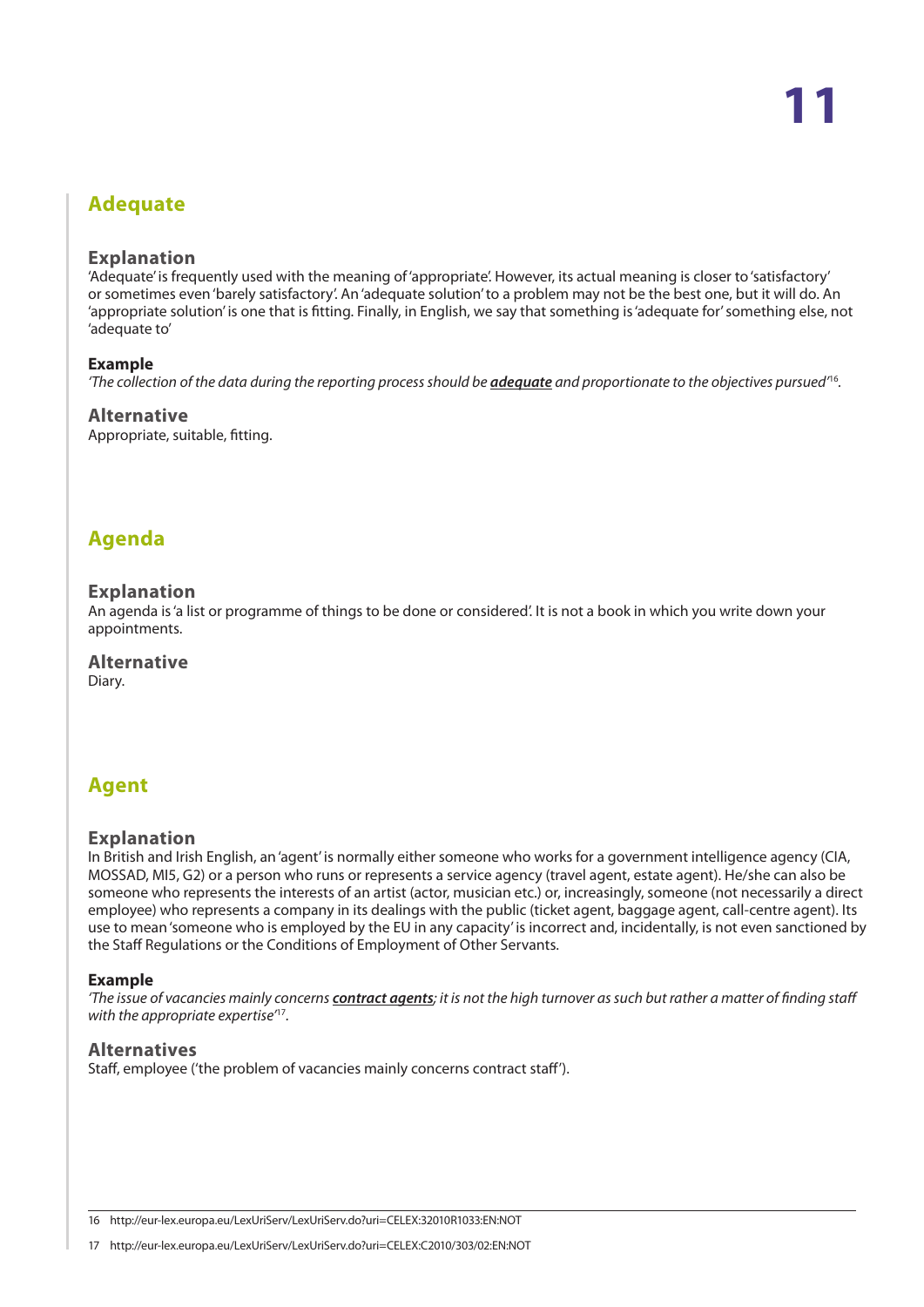# <span id="page-11-0"></span>**Aids**

#### **Explanation**

The word 'aid' is usually uncountable (see introduction) in the meaning covered here (=assistance, which is also uncountable) and should only be used in the singular. With an '-s', it is commonly used to refer to a disease (AIDS) or to devices that help you do something (e.g. 'hearing aids' or 'teaching aids'). Significantly, of the 3,232<sup>18</sup> examples of the word 'aids' included in the British National Corpus, nearly all those used to mean 'assistance' come from EU sources.

#### **Example**

*'State aids — Decisions to propose appropriate measures pursuant to Article 108(1) of the Treaty on the Functioning of the European Union where the Member State concerned has accepted those measures'* 19.

#### **Alternatives**

Aid, subsidies.

## **Aim (with the aim to)**

#### **Explanation**

There are 634 instances of 'with the aim to (do something) in EUR-Lex. 'With the aim' actually takes of + the gerund.

#### **Example**

*'List of specific recommendations from the Commission with the aim to reduce the administrative burden of REACH by SMEs while maintaining their ability to fulfil (sic) all REACH obligations'* 20.

#### **Alternatives**

With the aim of (doing something), with a view to (doing something, not do something).

# **Allow (to), Permit (to), Enable (to)**

#### **Explanation**

When used to mean 'make it possible to', 'allow' cannot be used without a grammatical object, so we cannot say: 'at present, the statistics available do not **allow to** take account of all these situations'; 'allow' needs to be followed by a noun or pronoun such as 'us' (the statistics do not allow us to take account of all these situations). EUR-Lex contains around 600 cases where this construction is used wrongly. The same applies to 'permit to' and 'enable to'.

#### **Example**

*'When the interoperability constituent is integrated into a Control-Command and Signalling On-board or Track-side Subsystem, if the missing functions, interfaces, or performances do not allow to assess whether the subsystem fully complies with the requirements of this TSI, only an Intermediate Statement of Verification may be issued'* 21.

#### **Alternatives**

'Make it possible to', 'allow us to', 'enable us to', 'allow (an assessment) of'.

18 Except in direct quotes, I have preferred to follow UK/Irish numbering conventions throughout as they are more widely understood than those currently provided in the EU's interinstitutional style guide, which can be found here: http://publications.europa.eu/code/en/en-360500.htm .

19 http://eur-lex.europa.eu/LexUriServ/LexUriServ.do?uri=CELEX:52011XC0312(01):EN:NOT

20 http://eur-lex.europa.eu/LexUriServ/LexUriServ.do?uri=CELEX:52013DC0049:EN:NOT

21 http://eur-lex.europa.eu/LexUriServ/LexUriServ.do?uri=CELEX:32012D0088:EN:NOT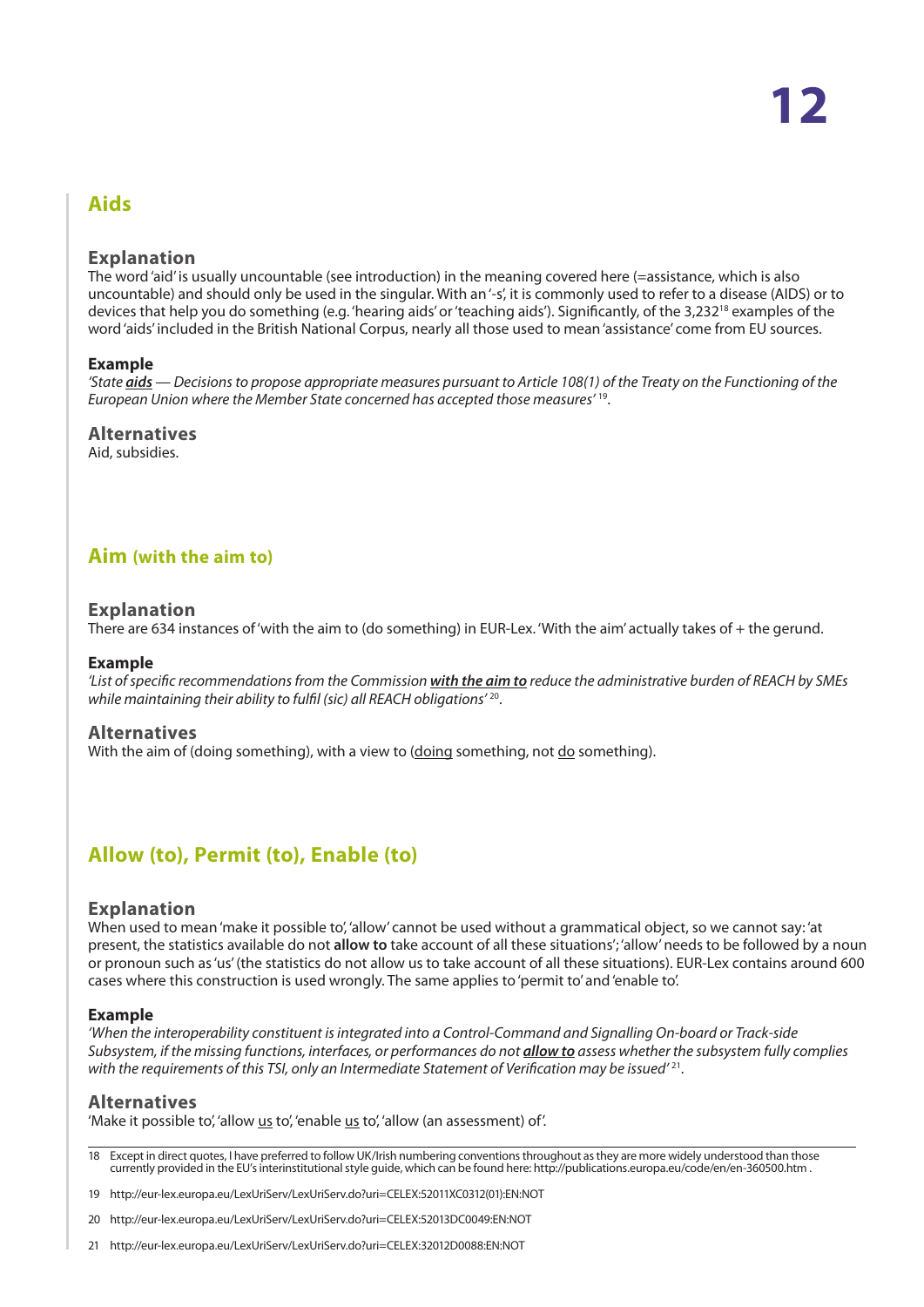# <span id="page-12-0"></span>**Anglo-Saxon**

#### **Explanation**

In English, the term 'Anglo-Saxon' is generally used to describe a member of any of the West Germanic tribes (Angles, Saxons and Jutes) that settled in Britain from the 5th century AD. Also, particularly in America, it is used to denominate white people, usually of the Protestant faith ('WASPS'), thus excluding large swathes of the population of that country. It follows that there is no such thing as an Anglo-Saxon country, or, as in the example below, an Anglo-Saxon agency or Anglo-Saxon capitalism. Furthermore, the Anglo-Saxon language ceased to exist in the 12<sup>th</sup> century (I am ill-informed about Brussels, but the last known speaker in Luxembourg was St Willibrord, 658-739<sup>22</sup>). This term is particularly inapplicable (and, I gather, irritating for those concerned) when used to describe the Irish, Scots and Welsh, who partly base their national identities on not being descended from the Anglo-Saxons<sup>23</sup> (everybody seems to have forgotten about the poor Jutes), and verges on the ridiculous when used to include West Indians or people like the incumbent US president, who, in EU terminology, would be the leader of the Anglo-Saxon world.

#### **Example**

*The Anglo-Saxon group of agencies reflect (sic) the previous dominance of Anglo-Saxon capitalism which was not disrupted by two world wars and the specific operational issues relating to Asian economies'*24.

#### **Alternatives**

'English-speaking' when referring to the countries or the people, 'British' and 'American' ('Australian' or whatever) when referring to agencies, capitalism etc. The term may, however, be used if you are talking about something like the (presumed) 'Anglo-Saxon conspiracy' and you will often find it used ironically in this way in the British press (usually in inverted commas). However, it has negative connotations and should be avoided in any serious writing.

## **Animate**

#### **Explanation**

Every now and then a job advertisement appears, saying, for example, that the Commission is looking for a 'head of sector to animate 12 staff members'. Looking in the Oxford online dictionary for a clue as to what this might mean, we can probably exclude the fact that the person in question will be expected to: 'bring [the staff members] to life', or 'give [them] the appearance of movement using animation techniques<sup>25</sup>'. This means that we are left with 'giving them inspiration, encouragement, or renewed vigour', which also sounds a trifle unlikely. Actually the new employee will probably find that he/she will just be expected to lead a team.

#### **Examples**

*'To support such a multidisciplinary and integrated approach, an EU Internal Security Consultative Forum animated by the Commission together with Member States, European Parliament, EU agencies, representatives of civil society, academia and of the private sector could be considered'*<sup>26</sup>*. 'The continuation of the process of improving the Commission's reporting and management information systems is expected to be animated by the Director of Budget Execution'*27.

#### **Alternatives**

Lead, head; in the first sentence above, we could say 'under the aegis of'.

22 http://www.willibrord.lu/

- 24 http://eur-lex.europa.eu/LexUriServ/LexUriServ.do?uri=CELEX:52010AE1615:EN:NOT
- 25 Though the later years of certain former Soviet leaders may come to mind in this connection.
- 26 http://eur-lex.europa.eu/legal-content/EN/TXT/?uri=CELEX:52014DC0365
- 27 http://eur-lex.europa.eu/legal-content/EN/TXT/?qid=1464349023188&uri=CELEX:C2011/122A/01

<sup>23</sup> Actually, recent research shows that the Anglo-Saxon genetic component is relatively low, even amongst white Englishmen (http://www.theguardian. com/science/2015/mar/18/genetic-study-30-percent-white-british-dna-german-ancestry).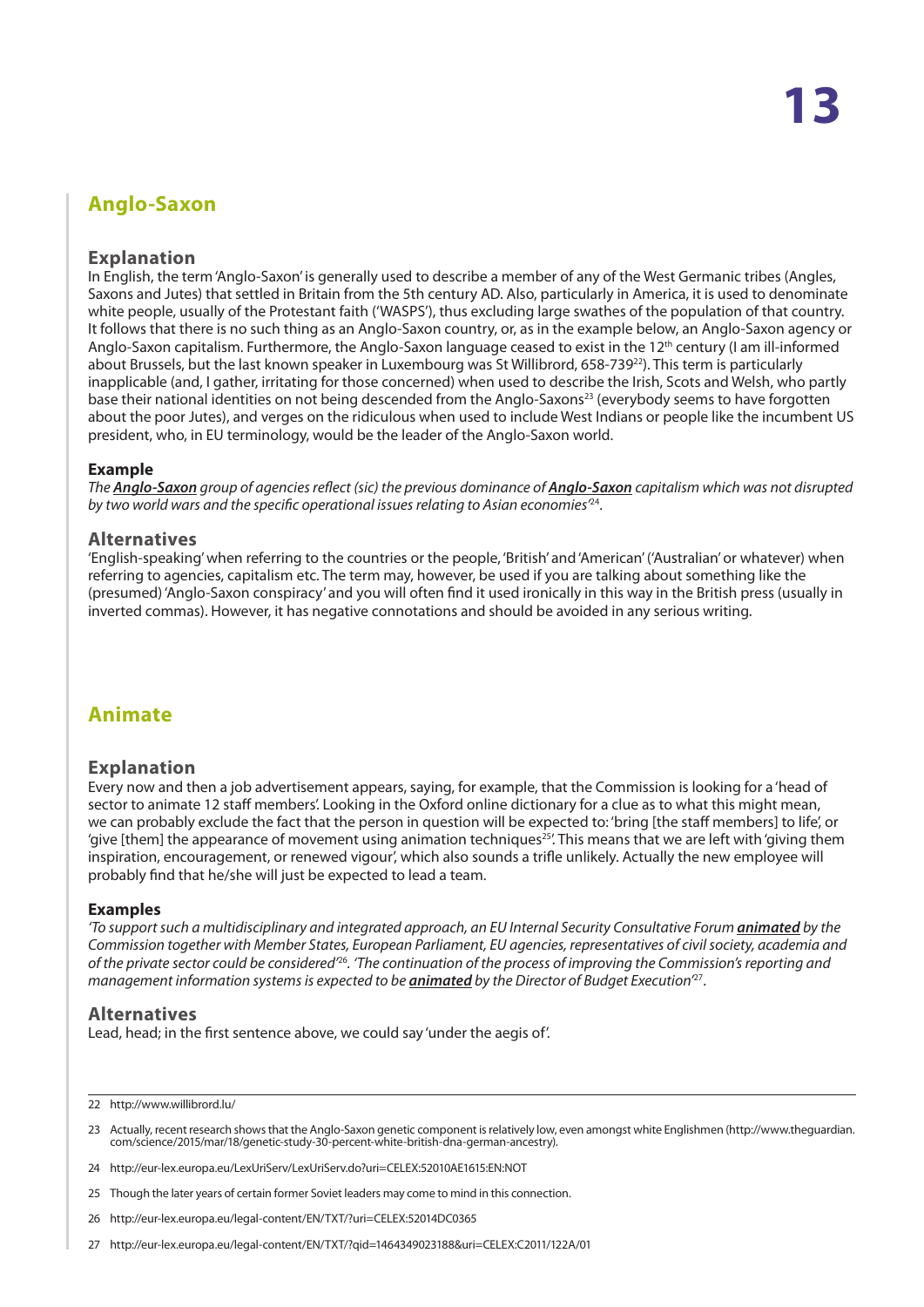## <span id="page-13-0"></span>**Anti-**

#### **Explanation**

The UK has a fraud office and a serious fraud office. It also has a national crime agency, drug squads and vice squads. In the EU, on the other hand, we have the Scandinavian sounding OLAF (the European Anti Fraud Office), anti-crime policies, anti-drugs trafficking, anti-cyber crime investigation and the like. Have perhaps EU authors and readers been labouring under the misapprehension that the abovementioned UK bodies are actually involved in perpetrating crime because they have no anti-?

#### **Examples**

*'A number of actions to meet these threats have been outlined within the framework of the Commission <i>anti-cyber crime policy'*<sup>28</sup>*. 'For example, the rapid exchange of information between VAT anti-fraud units in different Member States and the development of common risk analysis models were considered by stakeholders as important tools for the early detection of carousel fraud'*29.

#### **Alternative**

You can usually drop the anti-.

# **Articulate/articulation**

#### **Explanation**

In English, the verb 'articulate' normally means 'to put something into words' (e.g. 'he tried to articulate his fears'). Used intransitively, it means 'to speak' or 'to enunciate' (e.g. 'he had drunk so much that he had difficulty articulating'). Consequently, 'articulation' is 'the act or process of speaking or expressing in words'; it is also a synonym for a joint (principally in anatomy, botany and mechanics) and, by extension, the 'state of being jointed together'30. In EU texts, on the other hand, 'articulate' is commonly used, in a manner found in some Romance languages<sup>31</sup>, to mean 'coordinate', 'link together', 'connect', 'organise' or, 'structure', and so 'articulation' is used to mean 'coordination', 'relationship', 'connection' etc. Unfortunately, it is often difficult to understand exactly what meaning is intended, resulting in the same text being translated very differently into other languages.

<sup>28</sup> http://eur-lex.europa.eu/legal-content/EN/TXT/?uri=CELEX:52008DC0594

<sup>29</sup> http://eur-lex.europa.eu/legal-content/EN/TXT/?uri=CELEX:52014DC0745

<sup>30</sup> 'Articulation' is also used as a technical term in music, sociology and social anthropology and certain schools of Marxist analysis (Gramsci, Althusser), but our readers would not necessarily be familiar with this.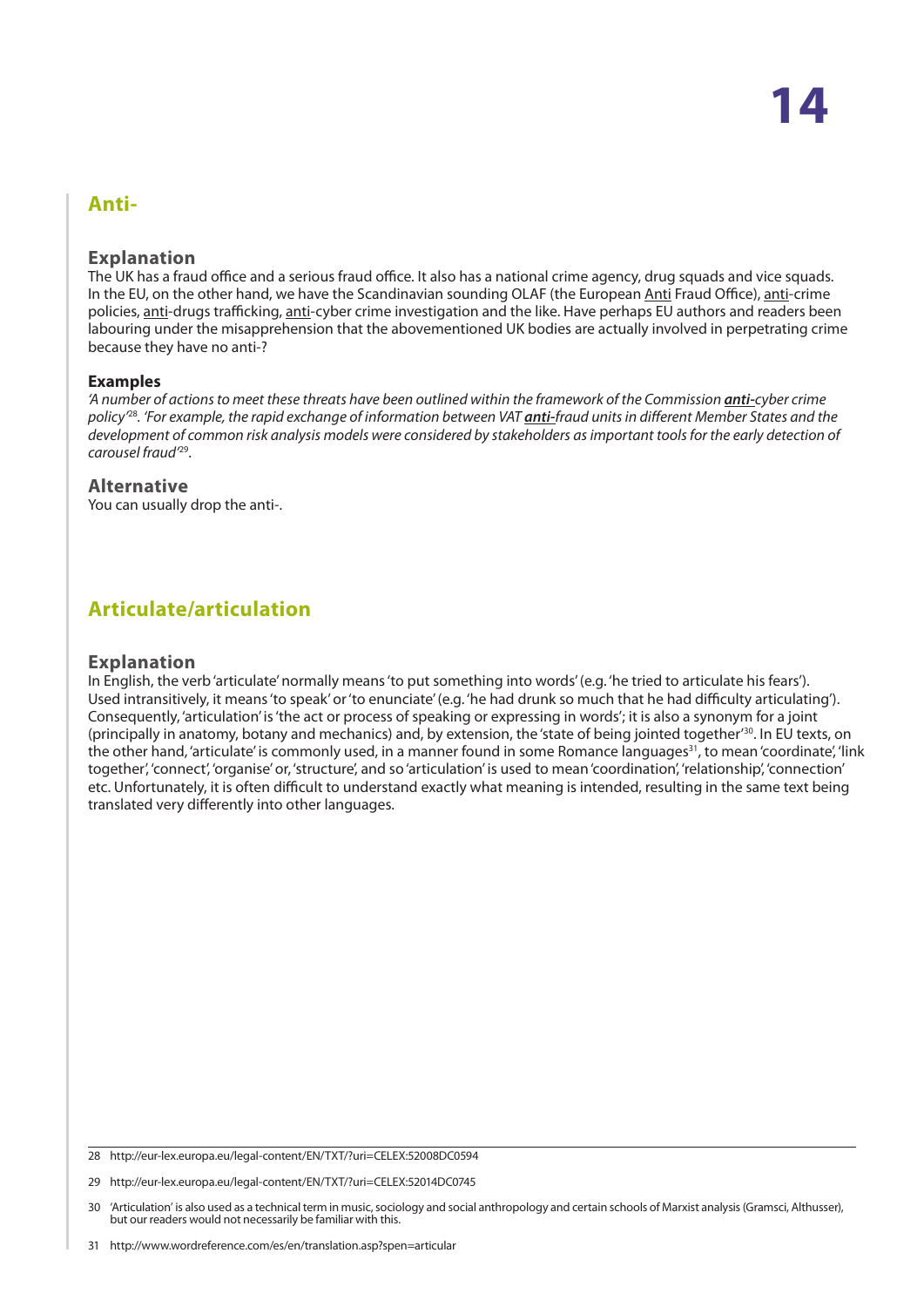#### <span id="page-14-0"></span>**Examples**

*'The European Parliament ... urges Turkey to articulate (= discuss? coordinate?) with the Iraqi Government, and other neighbours, measures to counter the negative impact of the hydroelectric dam project announced by the Turkish Government'32. 'The strategy is articulated (= structured?) around four main 'pillars' that mutually reinforce each other'33. 'While all groups aimed at generating policy recommendations, the main challenge remains to channel them into policy making at EU and national level, and articulate (=coordinate?) the work of the groups with that of Council Presidencies and the Commission' 34. 'This includes an appropriate articulation (= coordination, link?) with the Cohesion policy funds'35. 'The European Parliament ... calls on the Commission to develop a Product Policy that ensures greater consistency between environmental product policies by better coordinating the articulation (=design, coordination, interaction?), revision and implementation of the different policy instruments'*36.

#### **Alternatives**

Unless you actually mean to 'put something into words' or 'the act of putting something into words' or are referring to a joint, avoid these words and use 'coordinate', 'link together', 'connect', 'organise', 'structure', etc. for 'articulate' or the corresponding nouns for 'articulation'.

## **Assist at**

#### **Explanation**

'Assist at' is archaic in the meaning of 'attend'.

#### **Example**

*'The representative of the Commission as well as other officials and interested agents of the Commission assist at the meetings of the Committee and the working groups'*37.

## **Alternatives**

Attend, be present at.

## **Attestation**

#### **Explanation**

Attestation is not a common word in English and its most frequent meaning is: '*the act of attending the execution of a document and bearing witness to its authenticity*'. It is not normally a synonym for 'certificate' as in the quote below.

#### **Example**

*'It is therefore necessary to decide whether, for a given product or family of products, the existence of a factory production control system under the responsibility of the manufacturer is a necessary and sufficient condition for an attestation of conformity'*38.

#### **Alternative**

Certificate.

- 32 http://eur-lex.europa.eu/LexUriServ/LexUriServ.do?uri=CELEX:52011IP0090:EN:NOT
- 33 http://eur-lex.europa.eu/LexUriServ/LexUriServ.do?uri=CELEX:52012DC0196:EN:NOT
- 34 http://eur-lex.europa.eu/LexUriServ/LexUriServ.do?uri=CELEX:52010DC0390:EN:NOT
- 35 http://eur-lex.europa.eu/LexUriServ/LexUriServ.do?uri=CELEX:52011PC0811:EN:NOT
- 36 http://eur-lex.europa.eu/LexUriServ/LexUriServ.do?uri=CELEX:52010IP0485:EN:NOT
- 37 http://eur-lex.europa.eu/LexUriServ/LexUriServ.do?uri=CELEX:31974D0234:EN:NOT
- 38 http://eur-lex.europa.eu/LexUriServ/LexUriServ.do?uri=CELEX:32011D0019:EN:NOT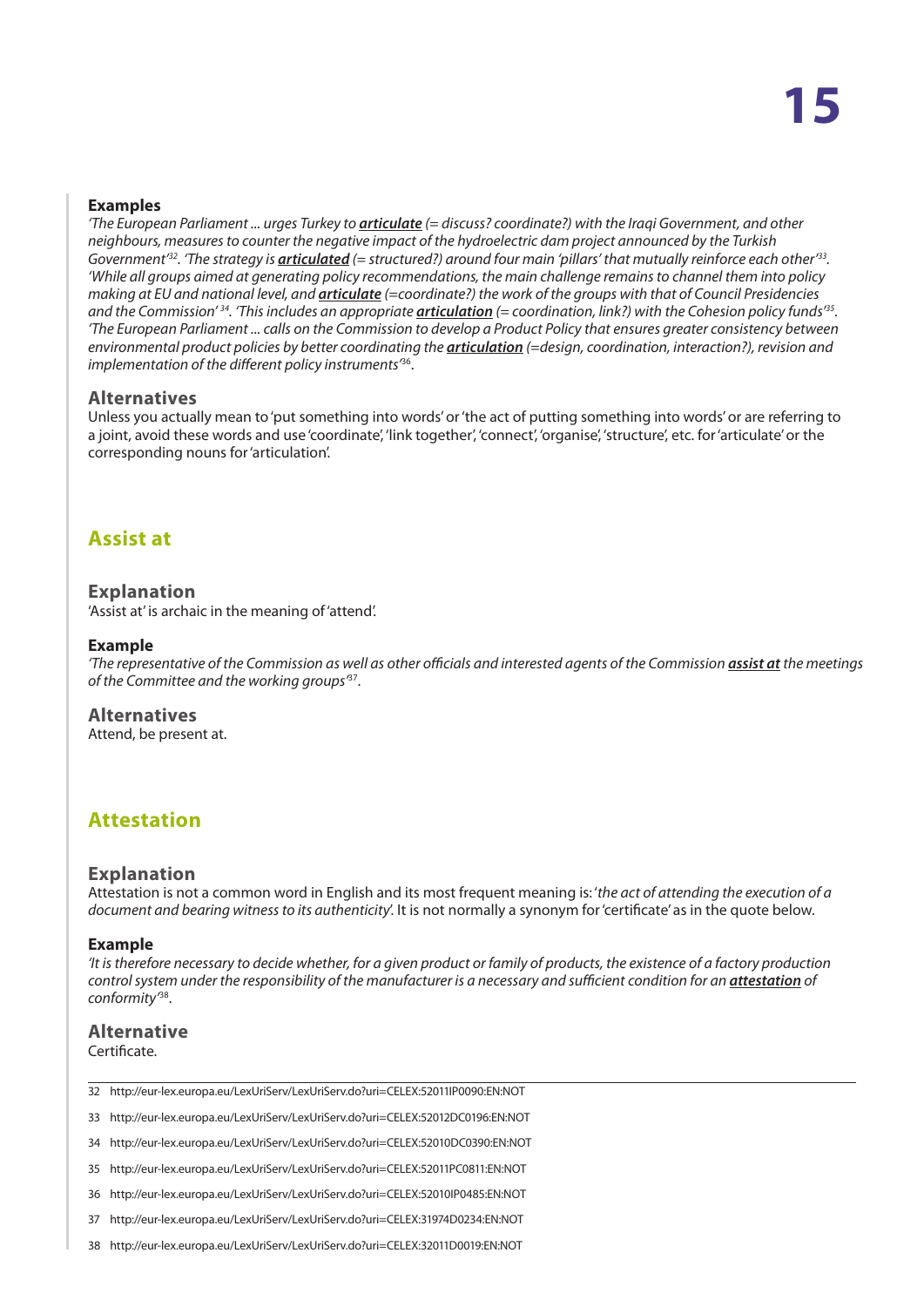# <span id="page-15-0"></span>**Attribute to**

#### **Explanation**

If you attribute something to someone, you are saying that he is thought to have made it/produced it. For example, 'this painting was attributed to Constable' means that he was thought to have painted it, not that someone gave it to him. You can also attribute something to a cause ('The EIB attributes this relative underperformance … to the financial crisis'). You cannot, however, attribute aid, compensation, contracts or licences.

#### **Example**

*The contracting authority was obliged to attribute a service contract exceeding the value of 236 000 euro using the proper tendering procedures'*39.

#### **Alternatives**

Allocate, grant, give, award, assign.

# **Axis**

#### **Explanation**

The use of the word 'axis' that is often found in EU documents (= 'a coherent group of measures with specific goals $40'$ ) appears to derive from the French (possibly from the meaning 'general direction' cited in the 'Petit Robert'). This usage does not exist in English, where the word is used primarily in geometry, anatomy and politics ('the Axis powers' or the 'axis of evil'). This term is particularly unfortunate in the plural because the untrained reader will almost inevitably mistake it for the plural of 'axe'. Curiously, in EU texts, 'axes' can also be roads, particularly important ones.

#### **Examples**

*Article 77 of Council Regulation (EC) No 1083/2006 (hereinafter the "General Regulation") provides that the interim payments and the final balance shall be calculated by applying the co-financing rate for each priority axis laid down by the Commission decision adopting the operational programme concerned'41. 'The Commission, by its Decision C(2008) 8573 dated 15 December 2008, reduced the ERDF assistance granted to the Operational Programme "Access and Road axes" for the period 1994-1999 in Greece by an amount of EUR 30.104.470,47. The relevant amount was effectively decommitted on 22 December 2008'*42.

#### **Alternatives**

Depending on the context: priority axis = priority; road axis= road (sometimes trunk road); strategic axis= strategic priority etc. If you have to use the EU term here, you really do need to explain it.

<sup>39</sup> http://eur-lex.europa.eu/LexUriServ/LexUriServ.do?uri=CELEX:52009TA1110%2801%29:EN:NOT

<sup>40</sup> http://europa.eu/legislation\_summaries/agriculture/general\_framework/l60032\_en.htm

<sup>41</sup> http://eur-lex.europa.eu/LexUriServ/LexUriServ.do?uri=CELEX:52011PC0482:EN:NOT

<sup>42</sup> http://eur-lex.europa.eu/LexUriServ/LexUriServ.do?uri=CELEX:52009SC1495:EN:NOT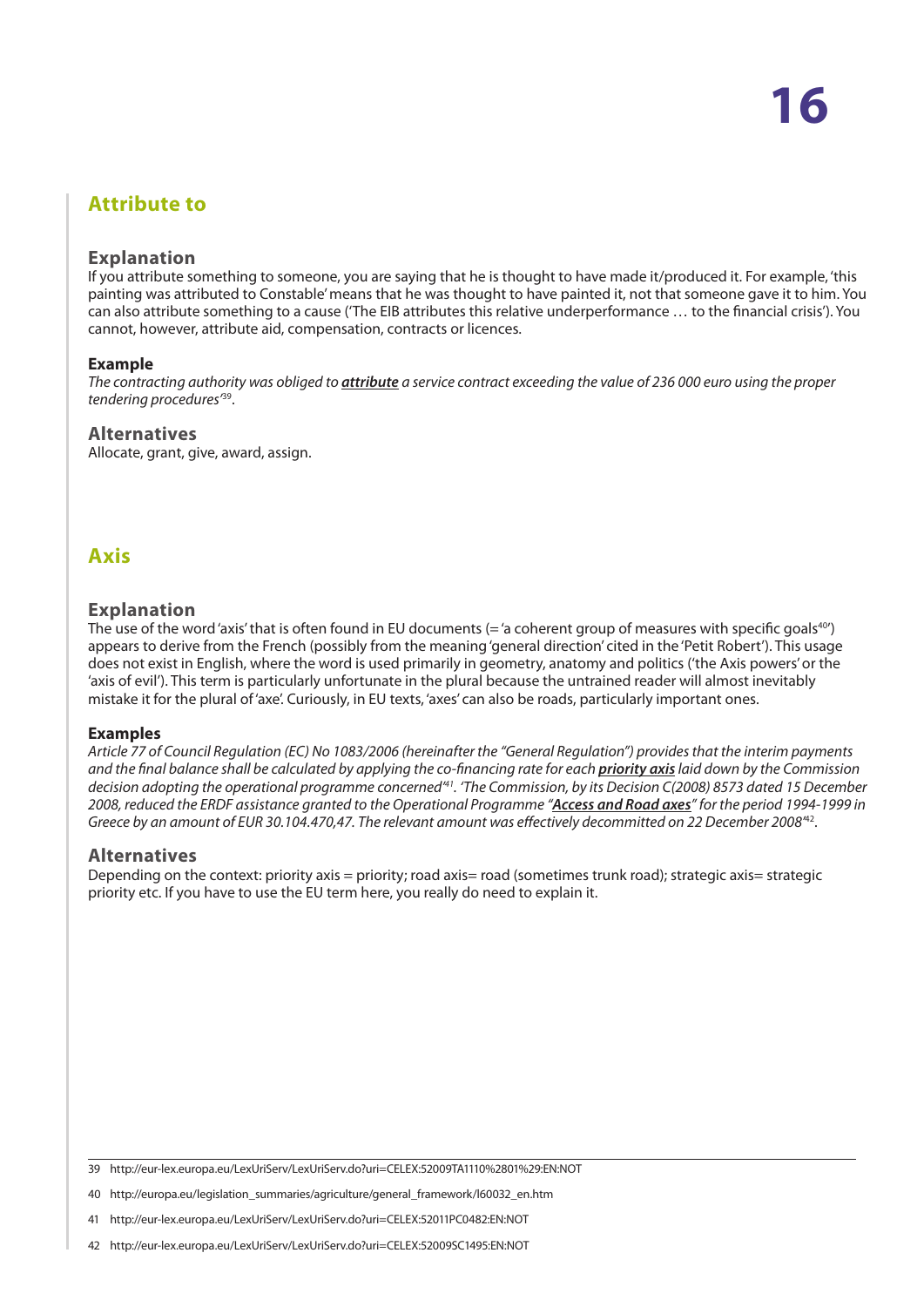## <span id="page-16-0"></span>**Badge (badge, to badge)**

#### **Explanation**

Although the use of the word 'badge' to mean 'service pass' seems to have gained currency in the English speaking world, it can still not be used to describe a lunch card or the little tag you use to clock in and out at work. Generally speaking it must be something attached to or worn on your outer clothing. There is also no verb 'to badge' in this context<sup>43</sup>, and therefore no 'badging'. On a brighter note, the little signs saying 'badger' at the Court entrances afford some harmless amusement for English-speaking staff (see: http://en.wikipedia.org/wiki/Badger).

#### **Examples**

*'Until the badging systems have been harmonised (entry and flexi-time), there is a flexi-time badge reader in the cafeteria hall'. 'New topping up system for your children's badge at the European School'*

#### **Alternatives**

'Tag' for the clocking-in device, and 'clock in/out' for the verb. In the school example above, the object is actually a 'lunch card'.

# **Bovine, Ovine, Caprine, Porcine and Asinine animals**

#### **Explanation**

Bovine animals are 'any of various chiefly domesticated mammals of the genus Bos, including cows, steers, bulls, and oxen, often raised for meat and dairy products'. So are 'cattle', which is the normal word in English. Similarly, ovine animals are sheep, caprine animals are goats, porcine animals are pigs and asinine animals are, well, asses (perhaps 'donkeys' would be a better word these days). However, whereas the word 'bovine' may be recognised by English speakers (often with the meaning 'sluggish, dull and stolid') and 'asinine' is relatively common, in the meaning 'extremely stupid or foolish', the terms 'ovine', 'caprine' and 'porcine' would only be known to specialists.

#### **Example**

*'Commission Decision of 26 July 2004 amending Annexes I and II to Council Decision 79/542/EEC as regards model certificates relating to the importation of bovine animals for slaughter and bovine, ovine and caprine fresh meat'*44.

#### **Alternatives**

Cattle, sheep, goats, pigs and donkeys respectively.

# **Budget line**

#### **Explanation**

'Budget line' is used so often that it has begun to sound right. However, it does not exist in English in the sense in which it is used in the EU institutions. Furthermore, even within EU terminology, there is no consensus as to what 'budget line' actually refers to (some say 'budget heading' and some 'budget item'), which is already a sign that it should be handled with care. The dictionary definition of 'budget line' is 'the alternative combinations of two different goods that can be purchased with a given income and given prices of the two goods', which is quite a different matter.

<sup>43</sup> 'to badge' normally means 'to mark with a badge'

<sup>44</sup> http://eur-lex.europa.eu/legal-content/EN/TXT/?uri=CELEX:32004D0620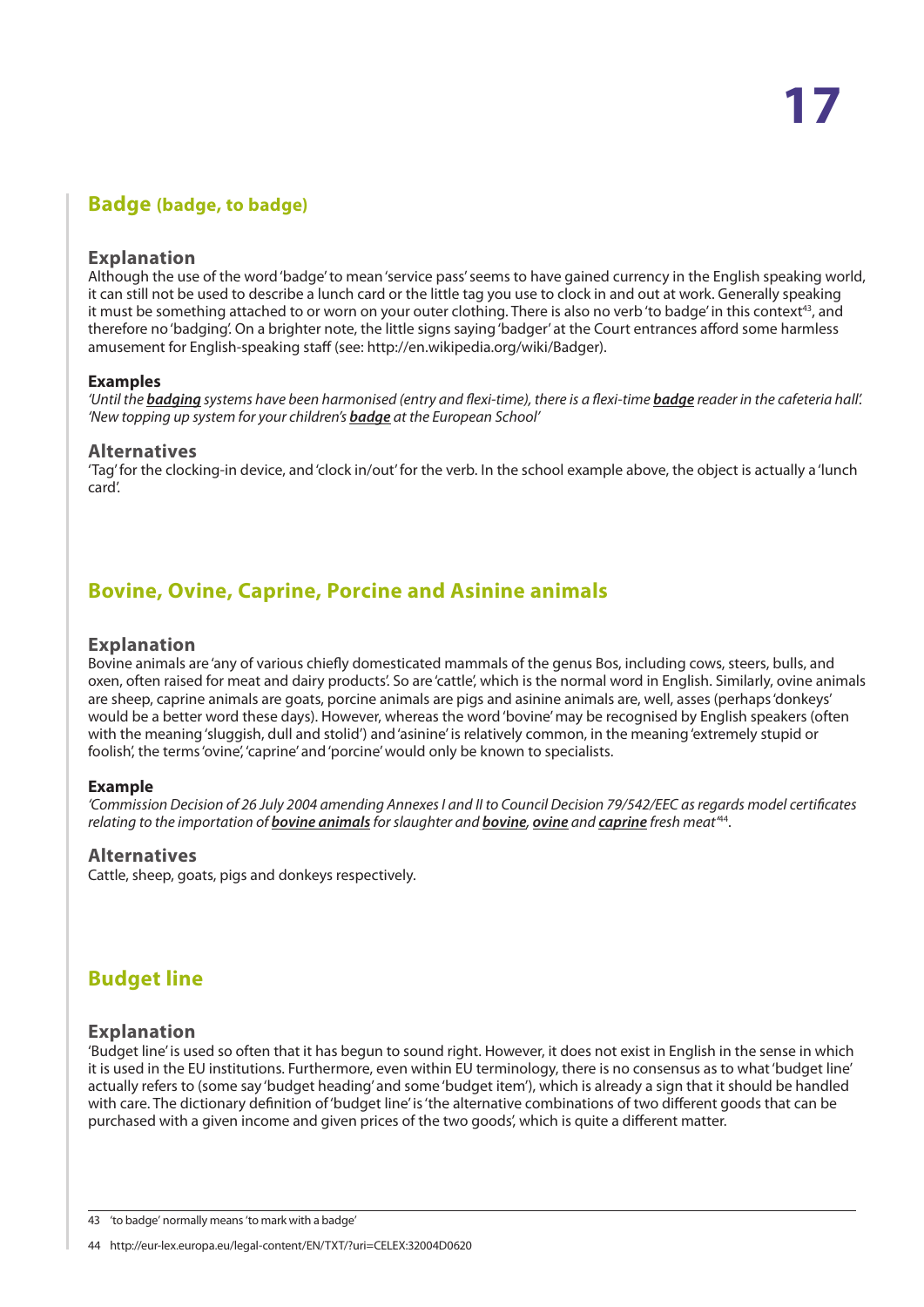#### <span id="page-17-0"></span>**Example**

*'Three budget titles in this policy group are almost exclusively managed by three corresponding Directorates General (DGs) of the Commission. These are DG and Culture (DG EAC) for budget line 15, DG Communication (DG COMM) for budget line 16 and DG Justice, Freedom and Security (DG JLS) for budget line 18'*45.

#### **Alternatives**

Budget heading/item/title etc.

# **Cabinet**

#### **Explanation**

'Cabinet' (usually pronounced 'cabinay' by English-speaking EU officials and 'cabinet' by others) is the term used at the Commission (and informally at the Court of Auditors) to refer to the private office of a Commissioner (or Member of the Court). Other than denoting a piece of furniture, the term is most commonly used in Britain to refer to 'the senior ministers of the British Government'. The 'British cabinet' is therefore 'the principal executive group of British government' and not the private office of the British member of the Commission or Court or the staff thereof.

#### **Example**

*'the British cabinet'.*

#### **Alternatives**

'Private office', sometimes, just 'office'.

## **Case (in case /in case of)**

#### **Explanation**

It is actually quite difficult to use 'in case' and 'in case of' properly. Generally, speaking, in EU texts, 'in case' is used as if it were an elegant synonym for if, when or where (*'the fund can be mobilised in case (= if) the damage caused by a national disaster exceeds the threshold'*) and 'in case of' is used as another way of saying 'for' (*'farmers are subject to reductions in case of (=for) non-compliance'*). This may be misunderstood. In the first example, the author intended to say: 'we can mobilise the fund if and when the damage exceeds the threshold', but what he actually said was: 'we can mobilise the fund to prevent the damage from exceeding the threshold', which is a different thing entirely. Similarly, the second sentence was meant to mean: 'farmers' subsidies will be reduced if they do not comply', but actually means 'farmers' subsidies will be reduced as a precaution against someone not complying'.

#### **Examples**

*'Farmers are ... subject to possible reduction of the grubbing-up premium in case of non-compliance with certain requirements*<sup>46</sup>*.' 'In case of pigs and poultry, at least 20 % of the feed shall come from the farm unit itself*<sup>47</sup>*.' 'The likelihood of continuation of dumping in case the measures would be (sic) allowed to lapse is examined in the following*<sup>48</sup>*,' 'The fund can be mobilised in case the damages (sic) caused by a national disaster exceed the threshold of three billion euro'*49.

- 47 http://eur-lex.europa.eu/LexUriServ/LexUriServ.do?uri=CELEX:32012R0505:EN:NOT
- 48 http://eur-lex.europa.eu/LexUriServ/LexUriServ.do?uri=CELEX:52012PC0264:EN:NOT
- 49 ECA preliminary report

<sup>45</sup> http://eur-lex.europa.eu/LexUriServ/LexUriServ.do?uri=CELEX:52010TA1109%2801%29:EN:NOT

<sup>46</sup> http://eur-lex.europa.eu/LexUriServ/LexUriServ.do?uri=CELEX:52012SA0007:EN:NOT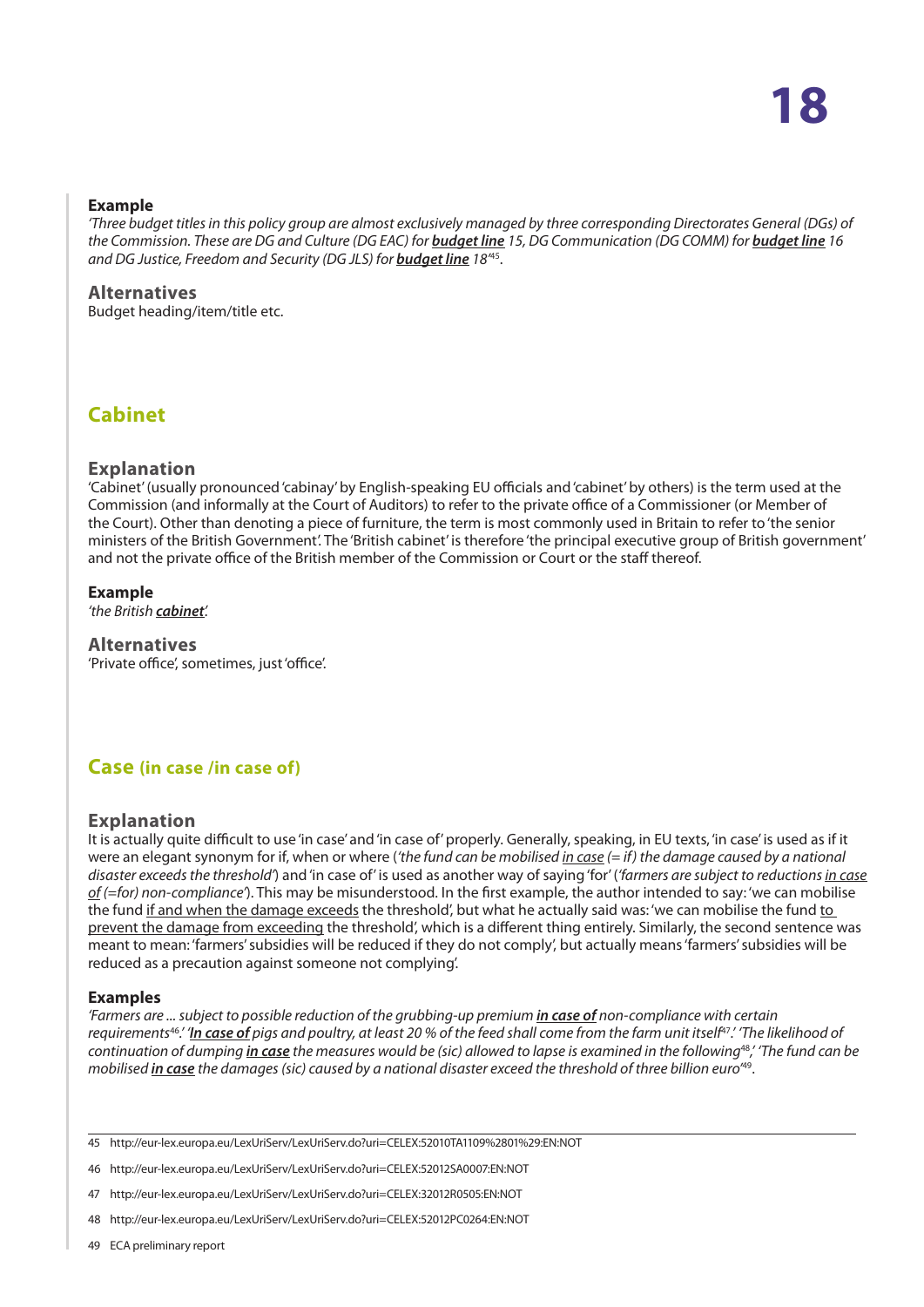#### <span id="page-18-0"></span>**Alternatives**

Prefer 'for', 'if', 'when', 'where', if that is what you mean. It is also possible to say 'in the event of' or 'in cases of' (noncompliance, for example) or 'in the case of' (pigs).

## **Citizen**

#### **Explanation**

'Citizen' has become something of a buzzword that EU authors like to include in their texts, presumably to emphasize the concept of 'European citizenship', as introduced under the Maastricht treaty. Actually, this word is decidedly less common in English than in some other languages and, in native texts, it is nearly always used to mean 'a legally recognized subject or national of a state<sup>50</sup>. The emphasis is very much on nationality, so, for example, if we say that 'steps have been taken to help citizens get back to work', we imply that non-citizens (of which there are a large number in the EU) are not expected to benefit. This means that a term that intends to evoke inclusion may actually have the opposite effect. An illuminating explanation to the background of the EU use of this term and its French Revolutionary and Marxist connections can be found in the glossary on www.marxists.org $51$ .

#### **Examples**

*'In addition, reviews of health care expenditure are promoting ways to increase effectiveness for citizens and improve value for*<sup>52</sup>*. 'Tax on citizens travelling from airports within the EU'*<sup>53</sup>*. '… the budget should reflect actual budgetary needs and be in line with the principle of budgetary rigour and responsible use of citizens' money'*54.

#### **Alternatives**

Use 'citizen' only if you really mean 'citizen' and particularly if you wish to exclude non-citizens. Otherwise, 'the public' (first example above), 'people' (second example), 'taxpayer' (third example).

# **Coherent/coherence**

#### **Explanation**

Coherent means 'logical; consistent and orderly' or 'capable of logical and orderly thought'. In the former meaning, it is generally an internal characteristic of an argument or a publication, for example, and in the latter meaning, it is an internal characteristic of a person or thing (e.g. 'he is totally incoherent, he must have been drinking'). In the EU, on the other hand, it is frequently used with the meaning of 'in agreement with' or 'accordant with' (something else).

#### **Example**

*'The proposed Framework Programme is coherent with the objectives of the SET-Plan and EU 2020 Strategy. For more details please refer to the ex-ante evaluation and explanatory memorandum'*55.

#### **Alternative**

#### Consistent/consistency.

50 Its other, far less common meaning is 'an inhabitant of a particular town or city'.

- 51 'The word "citizen" in English lumps together a number of distinct meanings, which can only be represented by using French and/or German words. The French word citoyen means the participant in the political life of the community, the individual who is the carrier of political rights, the enjoyer of 'positive freedom'. During the French revolution, when people addressed one another as 'Citizen Marat', or whatever, the word was citoyen. On the other hand, the German word Bürger most graphically expresses the person as an individual participant in the economic life of the community, the bearer of social rights, the right not to be interfered with and to carry on any activity that does not harm others, the enjoyer of 'negative freedom'.
- 52 http://eur-lex.europa.eu/legal-content/EN/TXT/?uri=CELEX:52014DC0906
- 53 http://eur-lex.europa.eu/legal-content/EN/TXT/?uri=CELEX:92008E006521
- 54 http://eur-lex.europa.eu/legal-content/EN/TXT/?uri=CELEX:52006BP0241
- 55 http://eur-lex.europa.eu/LexUriServ/LexUriServ.do?uri=CELEX:52011PC0072:EN:NOT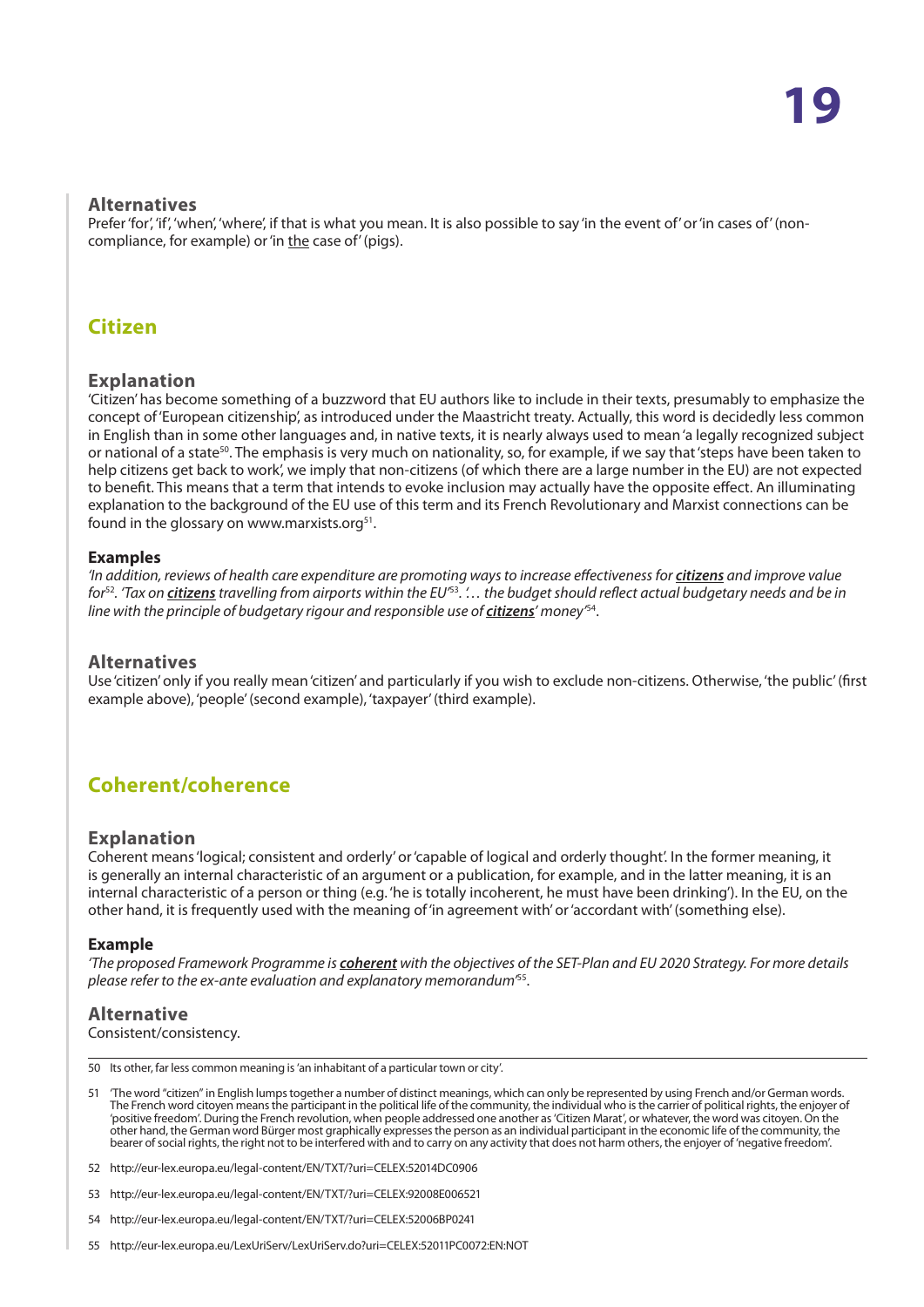# <span id="page-19-0"></span>**College**

#### **Explanation**

In the English-speaking world, 'college' normally refers to one type of educational establishment or another (university college, Eton College, etc.). It can also be a body of electors ('electoral college'). In the EU, on the other hand, it is used to mean the actual Court or Commission, as opposed to the institution and its staff. The only context where it is traditionally used in a similar meaning is the ecclesiastical Latinism: 'the college of cardinals (from Collegium Cardinalium). The term 'college of Commissioners' has become enshrined in EU usage, but we should use the word sparingly when referring to other bodies. Especially when it is used in isolation ('the college' tout court), readers outside the institutions may think we are referring to a school of some sort. In the example below, we can replace the word 'college' with 'Court' with no loss of meaning.

#### **Example**

*'The commitment will be confirmed again in the new building policy, to be adopted by the College before the 2007 summer break'*<sup>56</sup>*.*

#### **Alternative**

'The Court'/'the Commission'. If it is necessary to specify beyond doubt that it was the actual Court and not the institution as a whole, we can say 'the Court itself' or 'the Court's members' ('the Members of the Commission') or even just 'the Members' (or the 'Commissioners').

# **Comitology**

#### **Explanation**

There are 1,253 instances of the word 'comitology' in EUR-Lex. However, not only does the word not exist outside the EU institutions, but it is formed from a misspelt stem (committee has two 'm's and two 't's) and a suffix that means something quite different (ology/logy means 'the science of' or 'the study of')<sup>57</sup>. It is therefore highly unlikely that an outsider would be able to deduce its meaning, even in context. Fortunately, as the quote below shows, the procedure has been abolished. Unfortunately, the term seems to have survived.

#### **Example**

*'The Commission must draft new rules setting out the powers and workings of the bodies replacing the Committees in the framework of the now-abolished comitology procedure, to ensure that the new system operates properly'*<sup>58</sup>*.*

#### **Alternative**

The official term is 'committee procedure'.

# **Competence(s)**

#### **Explanation**

'Competence' in its meaning of 'the legal authority of a court or other body to deal with a particular matter' is uncountable (see introduction) in English and therefore does not usually take a plural. We normally speak of the 'powers' of bodies or institutions rather than their 'competences'.

57 Yes, I am aware that Parkinson first used the term in 1955, but (a), he meant something different and (b) he was being funny.

<sup>56</sup> http://eur-lex.europa.eu/LexUriServ/LexUriServ.do?uri=CELEX:52007SA0002:EN:NOT

<sup>58</sup> http://eur-lex.europa.eu/LexUriServ/LexUriServ.do?uri=CELEX:52011AE0537:EN:NOT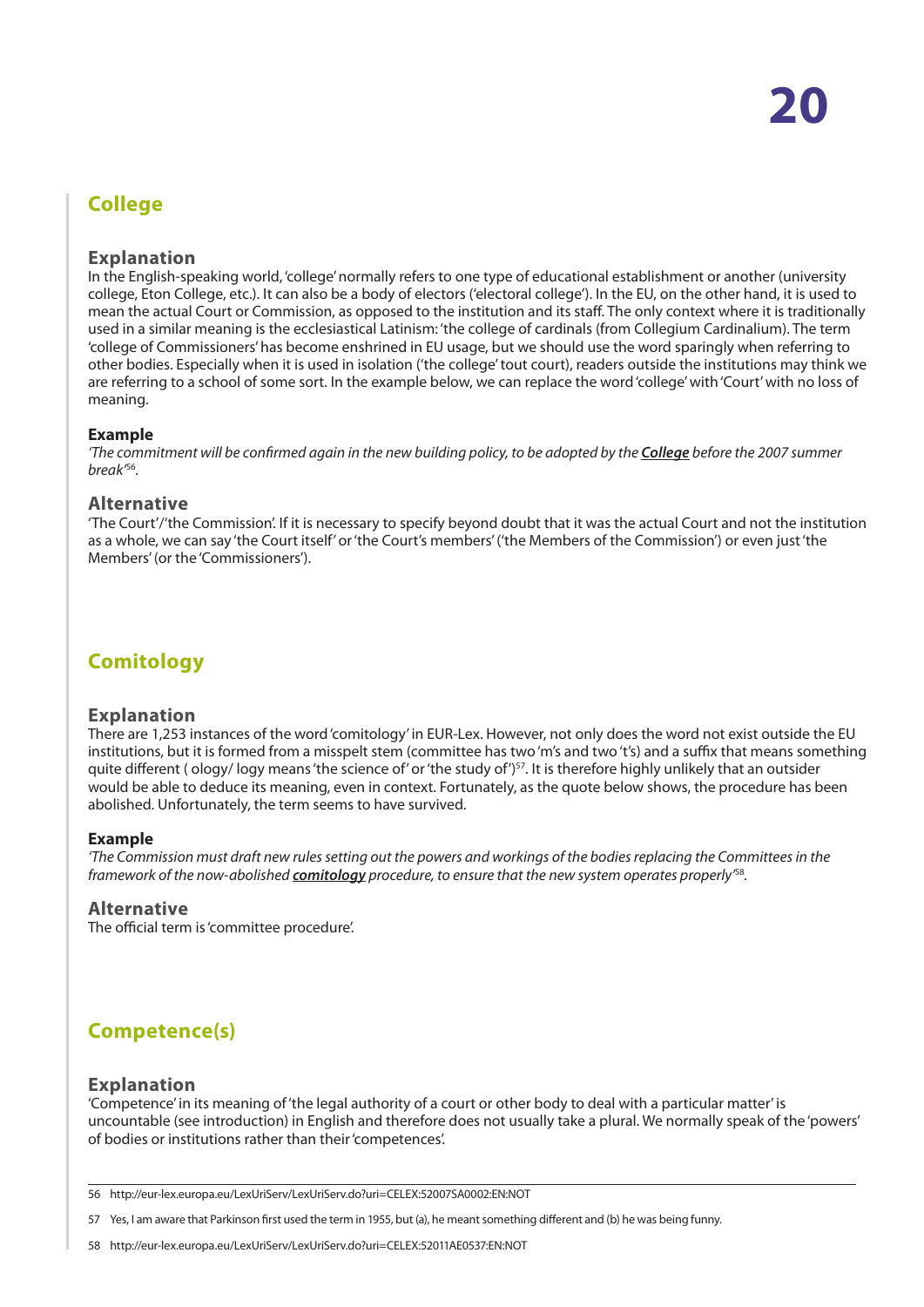#### <span id="page-20-0"></span>**Example**

*'This Directive fully respects the competences of Member States, particularly on employment, labour and social matters'*59.

**Alternative** Powers, jurisdiction.

# **Complete (to complete)**

#### **Explanation**

To 'complete' means to finish, end or terminate. It therefore implies that whatever is being completed was somehow incomplete before the completion occurred. In EU texts, however, this word is often used to mean that something extra has been added to supplement something that, in itself, was actually complete beforehand.

#### **Example**

'The French Republic, in July 2000, proposed a Regulation, to **complete** Regulation (EC) No 1347/2000, aimed at facilitating, *through the abolition of exequatur, the exercise of cross-border rights of access in the case of children of divorced or separated couples, aged up to 16 years'*60.

## **Alternative**

Supplement, add to.

## **Concern (concerning, for what concerns)**

#### **Explanation**

We often find paragraphs in reports that begin with 'concerning XYZ, the Court found that ...', instead of 'with regard to'. This sounds very odd in English. The rather endearing Gallicism 'for what concerns' is also remarkably common, even in published documents (30 hits in EUR-Lex, many of which are recent).

#### **Examples**

*'Concerning the achievement[s] of the six EFA goals, the PEDP report reports that sound progress is being made ...* <sup>61</sup>*' 'For what concerns resettlement, Member States will receive financial incentives (lump sums) every two years ...'*62.

#### **Alternatives**

With regard to, in respect of, in terms of. However, in English, there is usually no need to start a sentence with a direct reference to the subject matter, as you would in certain other languages, and a different word-order might be better ('*The PEDP report states that sound progress is being made towards the achievement of the six EFA goals*.'). Furthermore, where this introductory phrase merely repeats the paragraph heading, it should be eliminated altogether.

59 http://eur-lex.europa.eu/LexUriServ/LexUriServ.do?uri=CELEX:32009L0050:EN:NOT

60 http://eur-lex.europa.eu/LexUriServ/LexUriServ.do?uri=CELEX:52002AE0029:EN:NOT

61 Draft report on development aid

62 http://eur-lex.europa.eu/LexUriServ/LexUriServ.do?uri=CELEX:52011PC0751:EN:NOT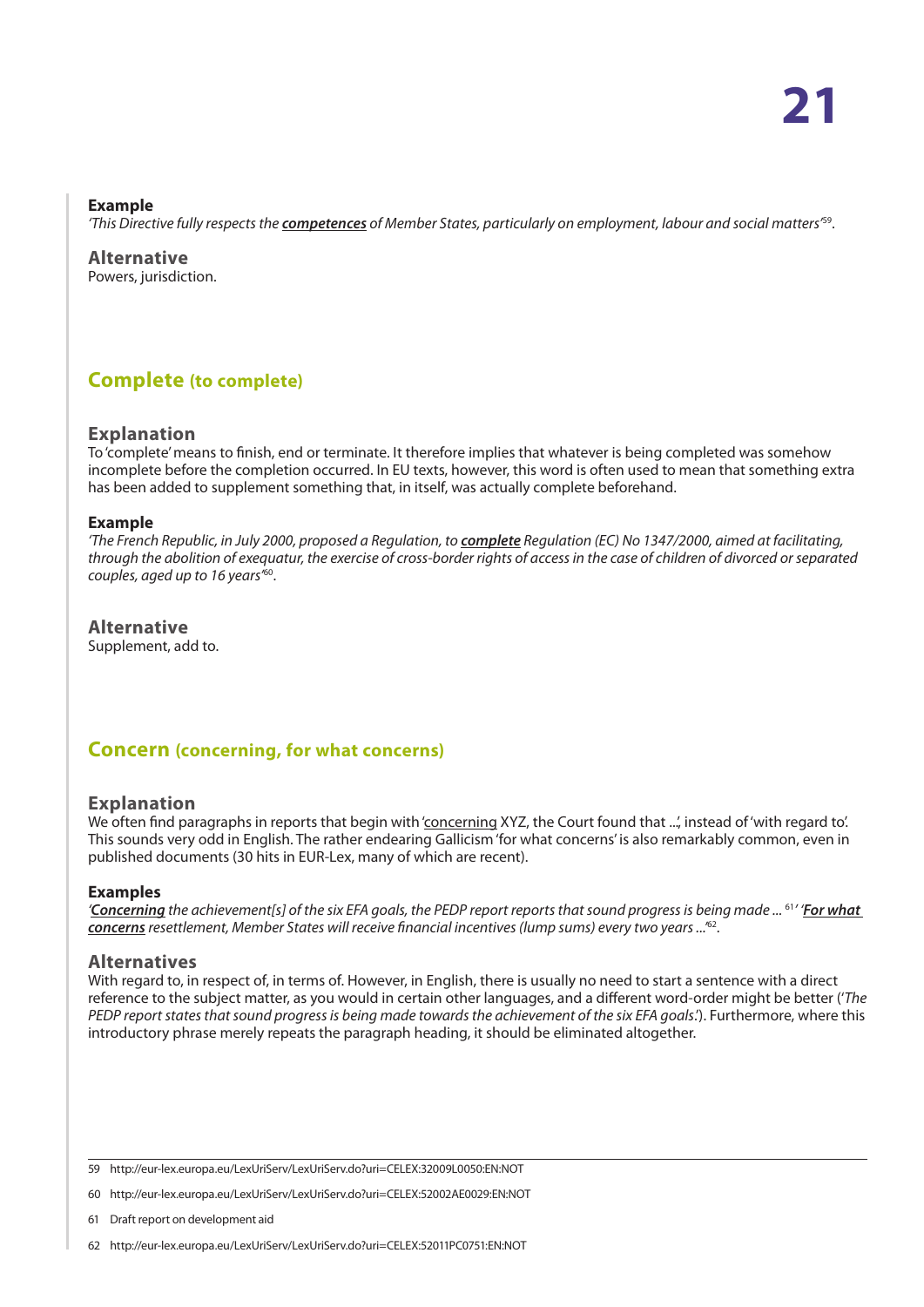# <span id="page-21-0"></span>**Concerned**

#### **Explanation**

There are a number of adjectives in English which have a different meaning when used after the noun. One of these is 'concerned'. Before the noun, it means 'worried', after the noun, it means 'involved in or affected by something'. A concerned official is therefore one that is worried about something (perhaps the opposite to a detached official, see below), whereas if you want to contact the official responsible for something, you should write to the official concerned. Incidentally, 'responsible' is similar in this respect.

#### **Examples**

*'It will allow the objectives of the Year to penetrate more easily and reach out [to] interested and concerned stakeholders at national, regional and local level*<sup>63</sup>*'. 'This list should not be used in order to target the concerned officials with a marketing campaign or to profile them, unless in accordance with applicable data protection legislation'*<sup>64</sup>*.*

#### **Alternatives**

In the first example, both interested and concerned may be superfluous as the people concerned are already stakeholders (can one be a stakeholder and not be affected?). In the second example, 'the officials concerned'.

# **Conditionality**

#### **Explanation**

'Conditionality' is a clumsy word that should be used parsimoniously (see 'Reasonability'). Moreover, it is not an erudite synonym of 'condition' but a derivative of 'conditional' and means simply 'the state of being conditional'<sup>65</sup>. Finally, it is an uncountable noun (see introduction) that cannot be used in the plural, despite the 156 plural hits in EUR-Lex. It should perhaps be noted that this word is also used, equally incomprehensibly, by the IMF<sup>66</sup>.

#### **Example**

*'[The European Parliament] ... calls for it to be made possible for the actors involved in the management of operational programmes to influence conditionalities'* 67*.*

#### **Alternative**

Often just 'conditions' or 'the conditions imposed/set'.

<sup>63</sup> http://eur-lex.europa.eu/legal-content/EN/TXT/?uri=CELEX:52005SC0690

<sup>64</sup> http://eur-lex.europa.eu/legal-content/EN/TXT/?uri=CELEX:52009XX0107(02)

<sup>65</sup> http://www.thefreedictionary.com/Conditionality

<sup>66</sup> http://www.imf.org/external/np/exr/facts/conditio.htm

<sup>67</sup> http://eur-lex.europa.eu/LexUriServ/LexUriServ.do?uri=CELEX:52011IP0316:EN:NOT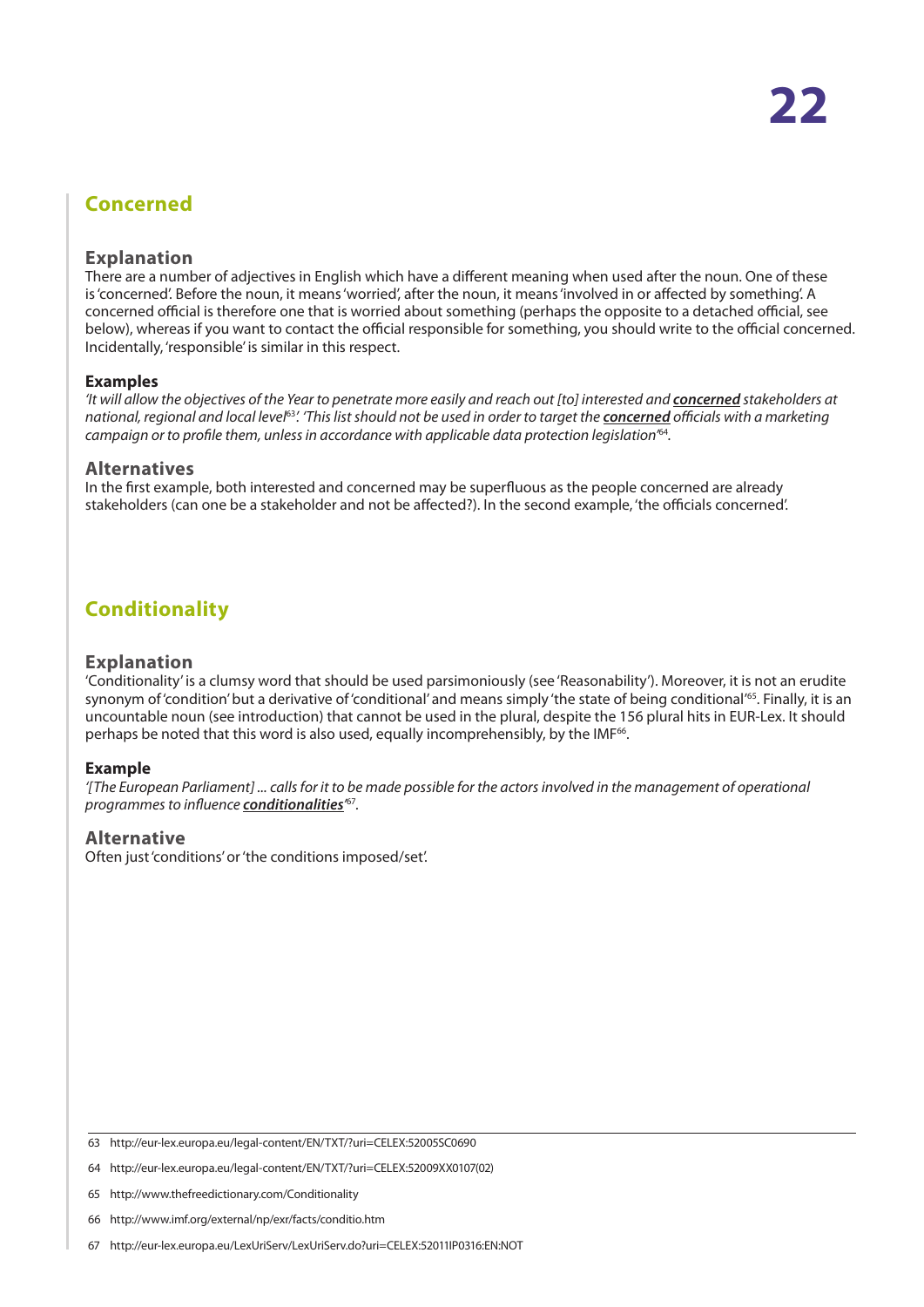# <span id="page-22-0"></span>**Conference**

#### **Explanation**

In-house terminology uses 'conference' to refer to a simple talk or lecture, where one speaker comes to impart his knowledge on a given subject. In English, a conference is a high-level meeting for consultation or exchange of information or discussion with a number of speakers, often lasting several days, like the Kyoto conference, or in the legal context, a one-to-one meeting between a barrister and his client. In the example below, an outside reader would have understood that the medical service had invited a number of experts (doctors, researchers, university lecturers and politicians) to discuss the problem of infectious diseases and that one of them, Dr Arendt, would be taking questions. In fact, there was just Dr Arendt and he was giving a talk. Generally speaking, in the EU institutions, it is often very difficult to work out for what sort of training or cultural event one is applying.

#### **Example**

*'In this context, and in response to the concerns expressed by a number of colleagues, the Medical Service is organizing a conference on Tuesday 12 October... A specialist doctor, M. Vic Arendt, will answer any of your questions'*<sup>68</sup>*.*

#### **Alternatives**

Talk, lecture, presentation.

# **Consider as**

#### **Explanation**

The American Heritage Book of English Usage states that the 'as' in 'consider as', is 'not sufficiently well established to be acceptable in writing'. In any case, it is redundant.

#### **Examples**

*'The Commission did not issue guidance on what should be considered as a 'new product or new technique' in relation to the measure for modernising farms*<sup>69</sup>*', This increase of the initial pre-financing from the specific allocation for the YEI paid to operational programmes supported by the YEI (irrespective of the form of the programming arrangements) is considered as adequate and fully in line with the specific rules applicable to the YEI'*<sup>70</sup>*.*

#### **Alternatives**

Consider or consider to be.

# **Contractual (agent)**

#### **Explanation**

'Contractual' means 'laid down in a contract' (e.g. 'contractual terms'), it does not mean 'under contract'. Although the term is widely used in the latter way in the institutions, it does not appear at all in the current *Staff Regulations* or in the *Conditions of Employment of other Servants*.

<sup>68</sup> Email from 'your administration' on 7/10/2010

<sup>69</sup> http://eur-lex.europa.eu/legal-content/EN/TXT/PDF/?uri=CELEX:52013SA0012&from=EN

<sup>70</sup> http://eur-lex.europa.eu/legal-content/EN/TXT/HTML/?uri=CELEX:52015PC0046&from=EN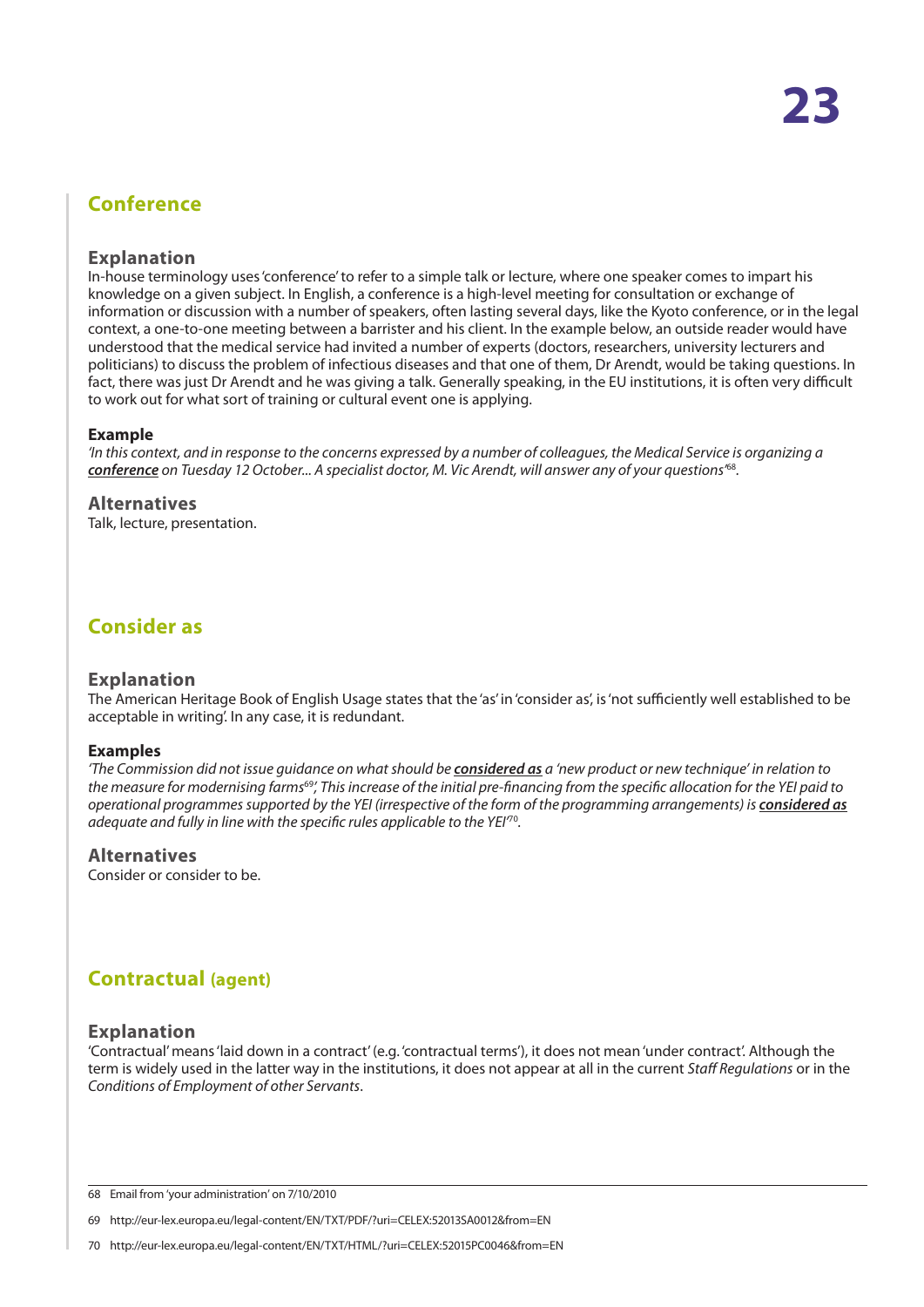#### <span id="page-23-0"></span>**Example**

*'The breakdown of staff employed at 31/12/2009 by the executive agencies was as follows: Temporary agents (officials seconded by the Commission and agents recruited by the agency) | Contractual agents | Seconded national experts | Total |'*<sup>71</sup>*.*

**Alternative** Contract (staff).

# **Contradictory procedure**

#### **Explanation**

'Contradictory procedure' does not exist in English as a fixed expression, although, of course, a procedure can be contradictory<sup>72</sup>. The dictionary definitions of contradictory are: 'involving, of the nature of, or being a contradiction' or 'given to contradicting', so it is unlikely that an uninitiated reader would appreciate that the notion of the 'contradictory procedure' actually regards the right of any individual to give his/her side of the story. Fortunately, this term is no longer officially used by the Court of Auditors to describe its inter partes discussion procedure with the Commission, but less fortunately, it has been replaced by 'adversarial procedure', which, if anything, is even worse.

#### **Examples**

*'All audits result in detailed findings being sent to the auditee to confirm the accuracy of the Court's observations, followed by a "contradictory procedure" on the final text of the audit report'*<sup>73</sup>*. 'The rights of the operators should be guaranteed through a contradictory procedure with its Flag State, the criteria for the listing should be clear, objective and transparent, and the delisting process when the criteria are not met any longer should also be foreseen'*<sup>74</sup>*.*

#### **Alternatives**

The EU's financial regulation lays down 'adversarial procedure' as the technical term for the Court of Auditor's hearing of the Commission with regard to its findings (although, in the 1990s, it was called, rather more informatively, the 'bilateral discussion procedure'75). However, 'contradictory procedure' is still used outside this context (e.g. 'the paying agency held a contradictory with the farmer'), and we should bear in mind that people beyond our immediate circle will not understand it. In most cases, it is better to drop the legalese ('inter partes hearing', 'audi alteram partem', and the like) and rework the sentence in layman's terms, e.g. 'the paying agency called the farmer in to discuss the matter'.

<sup>71</sup> http://eur-lex.europa.eu/LexUriServ/LexUriServ.do?uri=CELEX:52010DC0281:EN:NOT

<sup>72</sup> Try googling 'youtube argument clinic' for an example of a contradictory procedure.

<sup>73</sup> http://eur-lex.europa.eu/LexUriServ/LexUriServ.do?uri=CELEX:52012SA0019:EN:NOT

<sup>74</sup> http://eur-lex.europa.eu/LexUriServ/LexUriServ.do?uri=CELEX:52007SC1336:EN:NOT

<sup>75</sup> http://eur-lex.europa.eu/legal-content/EN/TXT/HTML/?uri=CELEX:31995Y1114(01)&qid=1464351447549&from=EN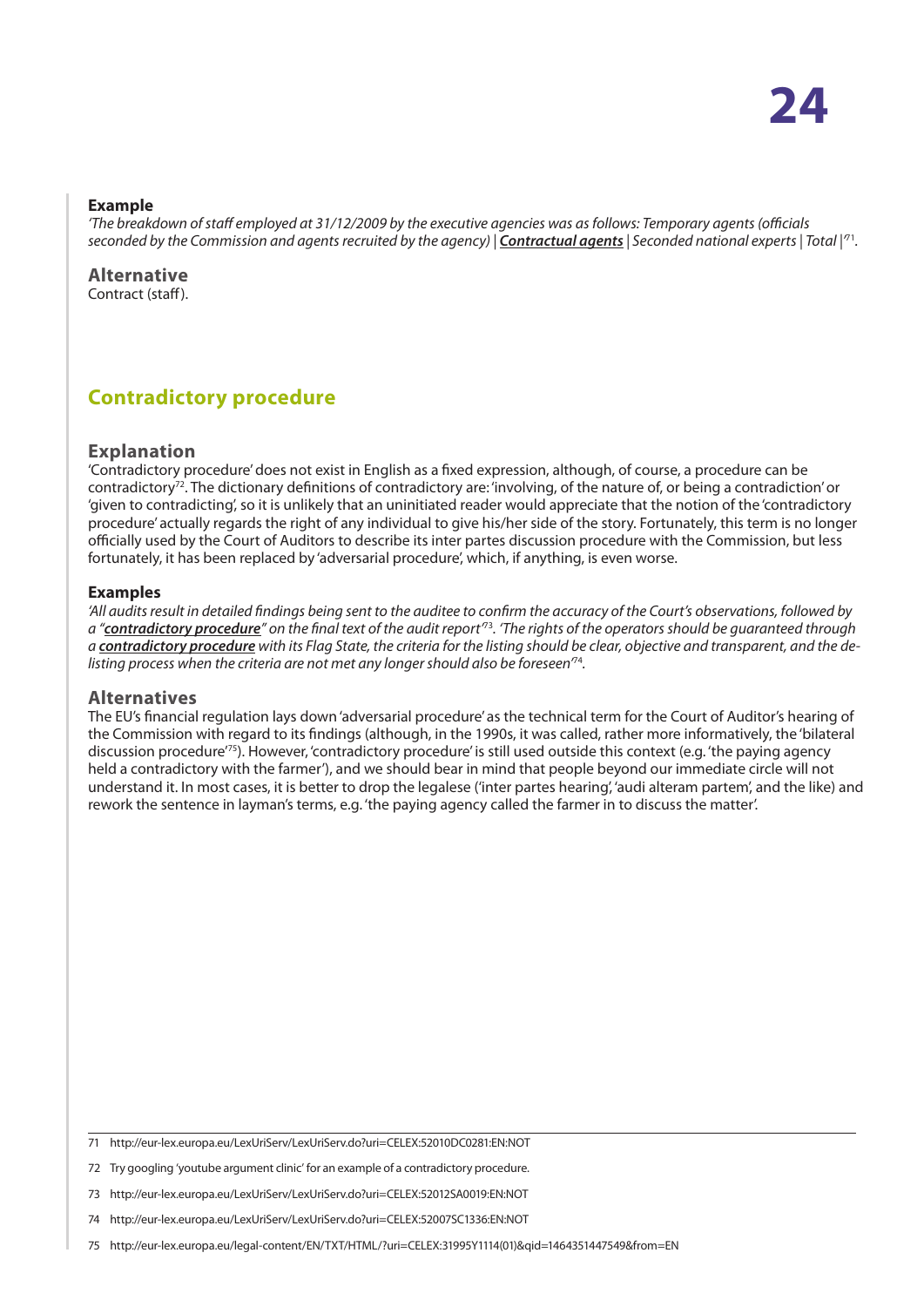# <span id="page-24-0"></span>**Control (to control, a control)**

#### **Explanation**

To control does not usually mean 'to audit' 'check' or 'verify'<sup>76</sup> and 'a control' is not normally 'a check' or 'an inspection'. Its most common meaning is 'to exercise authoritative or dominating influence over; direct'. Thus, if we say that 'the Commission controlled project X in the Member States', we do not mean that the Commission audited it, but that the Commission ran it. In combination with a few other terms contained in this list, this misuse can end up sounding quite sinister (e.g. 'the Commission's contract agents were on a mission in the United Kingdom to control execution under Axis II'). Used as a noun, we do not 'carry out' or 'perform' controls. Controls are more likely to be systems that are in place (passport controls, for example). Hence, we can say that the Court checked to see if the key controls were in place, but not that it carried out controls. Furthermore, when talking about systems, the best term will often be 'safeguard'. For example, 'a number of safeguards are built into the system to ensure that funds are spent correctly'.

#### **Examples**

*'Administrative checks must be undertaken on all applications for support and payment claims, and cover all elements that are possible and appropriate to control by administrative means'*<sup>77</sup>*. 'Apart from the annual review of the reference amount, customs authorities are not obliged to carry out controls after authorisation'*<sup>78</sup>*.*

#### **Alternatives**

Audit, check, verify, inspect/inspection, safeguard.

## **Dean**

#### **Explanation**

In British and Irish usage, a 'dean' is either a relatively senior priest or the head of a university faculty. At the Court of Auditors, on the other hand, it is the name given to the doyen or chair of the institution's audit chambers.

#### **Example**

*'Each Chamber shall elect one of its Members as Dean in accordance with the conditions laid down in the implementing rules''*<sup>79</sup>*.*

#### **Alternative(s)**

'Dean' is now the official title at the Court, but, in our dealings with the outside world, we should not be surprised if people think that we have our own in-house clergy (see also 'hierarchical superior' and 'college'). When explaining the role to outsiders, 'chair' (-woman, - man, -person) or 'doyen' might be more informative.

76 This meaning is not mentioned at all in the Oxford online dictionary and is described by Merriam Webster as 'archaic' (http://www.merriam-webster. com/dictionary/control).

77 http://eur-lex.europa.eu/LexUriServ/LexUriServ.do?uri=CELEX:52010TA1109%2801%29:EN:NOT

78 http://eur-lex.europa.eu/LexUriServ/LexUriServ.do?uri=CELEX:52006SA0011:EN:NOT

79 http://eur-lex.europa.eu/LexUriServ/LexUriServ.do?uri=CELEX:32010Q0423%2801%29:EN:NOT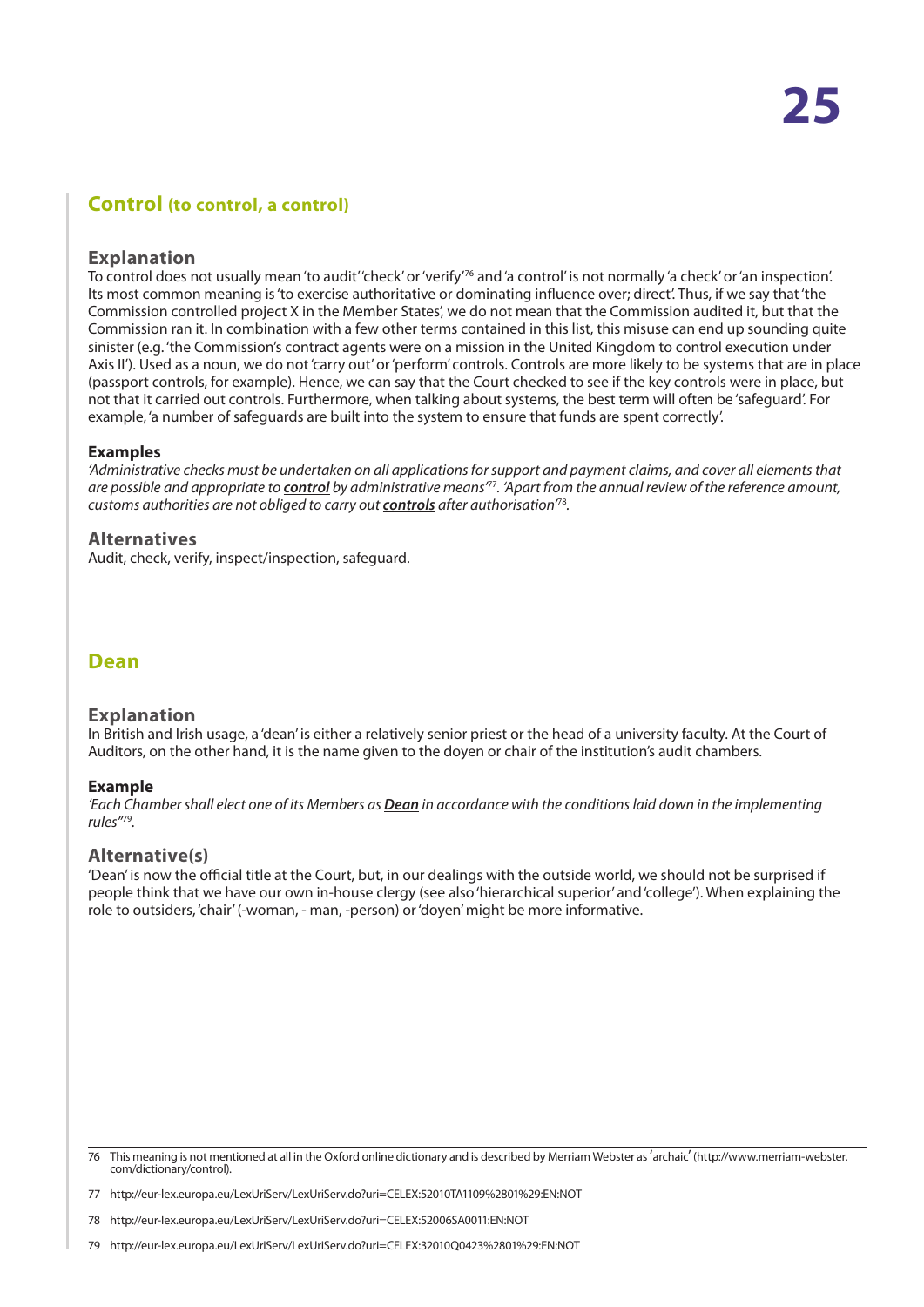# <span id="page-25-0"></span>**Debriefing**

#### **Explanation**

To debrief means 'to question (someone, typically a soldier or spy) about a completed mission or undertaking'. In the EU institutions, on the other hand, 'debriefing' is used to indicate 'a meeting for giving information or instructions'. This would be a briefing.

#### **Examples**

*'Upon return, the participant organised an internal meeting to explain the experience to his colleagues and to disseminate the knowledge to his direct working environment. The participant is also planning to organise another debriefing after the evaluation meeting in Prague'*<sup>80</sup>*. 'Weekly debriefing meetings and regular dialogue between Executive Board members and area heads are deemed to be more conducive to effective management than lengthy quarterly or half-yearly reports'*<sup>81</sup>*.*

#### **Alternative**

Briefing.

## **Decommit**

#### **Explanation**

The Microsoft Word spell checker thinks that 'decommit' does not exist and the Oxford English, Oxford on-line, Merriam Webster and Macmillan dictionaries seem to agree. It follows that there is also no such thing as a 'decommitment'.

#### **Examples**

*'This involves the re-entry of commitment appropriations concerning structural funds which have been decommitted'* <sup>82</sup>*. 'The Commission shall automatically decommit any portion of a budget commitment for a rural development programme that has not been used for the purpose of prefinancing or for making interim payments'*<sup>83</sup>*.*

**Alternative** Cancel.

## **Deepen**

#### **Explanation**

'Deepen' is a difficult word to use figuratively. In addition to its literal meaning (e.g. deepen a well), it can also be used to mean 'to increase', 'improve' or 'boost'. However, it cannot be used indiscriminately in this way and, in this meaning, can only be associated with a few abstract terms like 'knowledge' or 'understanding'. It can also never be used to mean 'look into something more deeply', as in 'deepen an issue'. Unfortunately, many of the 1,000-odd examples in EUR-Lex are incorrect in one of these respects.

80 http://eur-lex.europa.eu/legal-content/EN/TXT/?uri=CELEX:52013SC0098

- 82 http://eur-lex.europa.eu/legal-content/EN/TXT/?qid=1464352366056&uri=CELEX:52014XC1113(02)
- 83 http://eur-lex.europa.eu/legal-content/EN/TXT/?uri=CELEX:32013R1306

<sup>81</sup> http://eur-lex.europa.eu/legal-content/EN/TXT/?uri=CELEX:52010TA0618(01)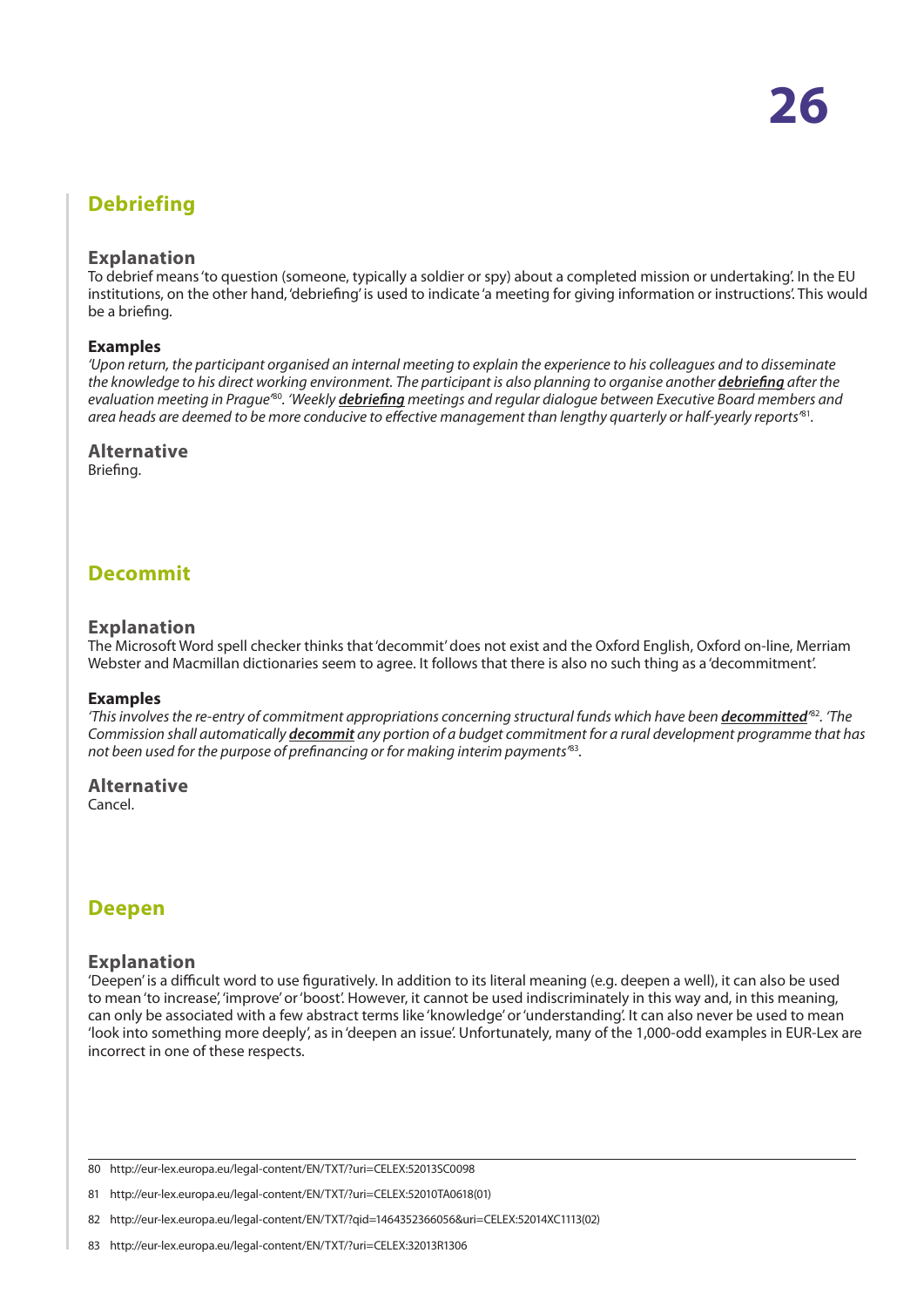#### <span id="page-26-0"></span>**Examples**

*'Portugal shall deepen the use of shared services in public administration'*<sup>84</sup>*. 'The extension of SJU would enable stakeholders to … deepen strategic partnerships'*<sup>85</sup>*. 'Further deepen the internal market for defence and security'*<sup>86</sup>*. 'The Commission intends to deepen the dialogue with Turkey on visas'*<sup>87</sup>*. 'There is clear evidence that the partnership arrangements have deepened and widened'*<sup>88</sup>*.*

#### **Alternative(s)**

Improve, increase, bolster, boost, develop.

# **Define/definition**

#### **Explanation**

In English, 'define' means 'to state the precise meaning of' (for example 'we have already defined the meaning of control'). It does not mean 'establish', 'set out', 'lay down' or 'illustrate'.

#### **Examples**

*'The main tasks and activities of the IMI Joint Undertaking shall be: (a) to ensure the establishment and sustainable management of the Joint Technology Initiative on "Innovative Medicines"; (b) to define and carry out the annual* implementation plan referred to in Article 18 via calls for project<sup>89</sup>. 'A high level of human health protection shall be ensured in *the definition and implementation of all Union policies and activities'*<sup>90</sup>*.*

#### **Alternatives**

Establish, lay down, set out, draft, establishment, drafting, design.

# **Delay**

#### **Explanation**

'Delay' is often used in the EU to mean 'deadline' or 'time limit'. In English, on the other hand, 'delay' always refers to something being late or taking longer than is necessary. You cannot, therefore comply with (or 'respect') a delay.

#### **Example**

*'In order to respect the delay for transmission, the Commission can make small changes to the notification provided that they are agreed with the notifying member prior to transmission'*<sup>91</sup>*.*

#### **Alternatives**

Time limit, deadline, time allowed.

- 84 http://eur-lex.europa.eu/LexUriServ/LexUriServ.do?uri=CELEX:32013D0064:EN:NOT
- 85 http://eur-lex.europa.eu/LexUriServ/LexUriServ.do?uri=CELEX:52013SC0262:EN:NOT
- 86 http://eur-lex.europa.eu/LexUriServ/LexUriServ.do?uri=CELEX:52013DC0542:EN:NOT
- 87 http://eur-lex.europa.eu/LexUriServ/LexUriServ.do?uri=CELEX:C2013/210E/01:EN:NOT
- 88 http://eur-lex.europa.eu/LexUriServ/LexUriServ.do?uri=CELEX:52006SA0010:EN:NOT; We also find deepen strands of strategy, deepen EMU, deepen synchronisation, deepen alignment, deepen democracy and many more
- 89 http://eur-lex.europa.eu/LexUriServ/LexUriServ.do?uri=CELEX:52010TA1216(03):EN:NOT
- 90 http://eur-lex.europa.eu/LexUriServ/LexUriServ.do?uri=CELEX:52010TA1214(06):EN:NOT
- 91 http://eur-lex.europa.eu/LexUriServ/LexUriServ.do?uri=CELEX:32011R0016:EN:NOT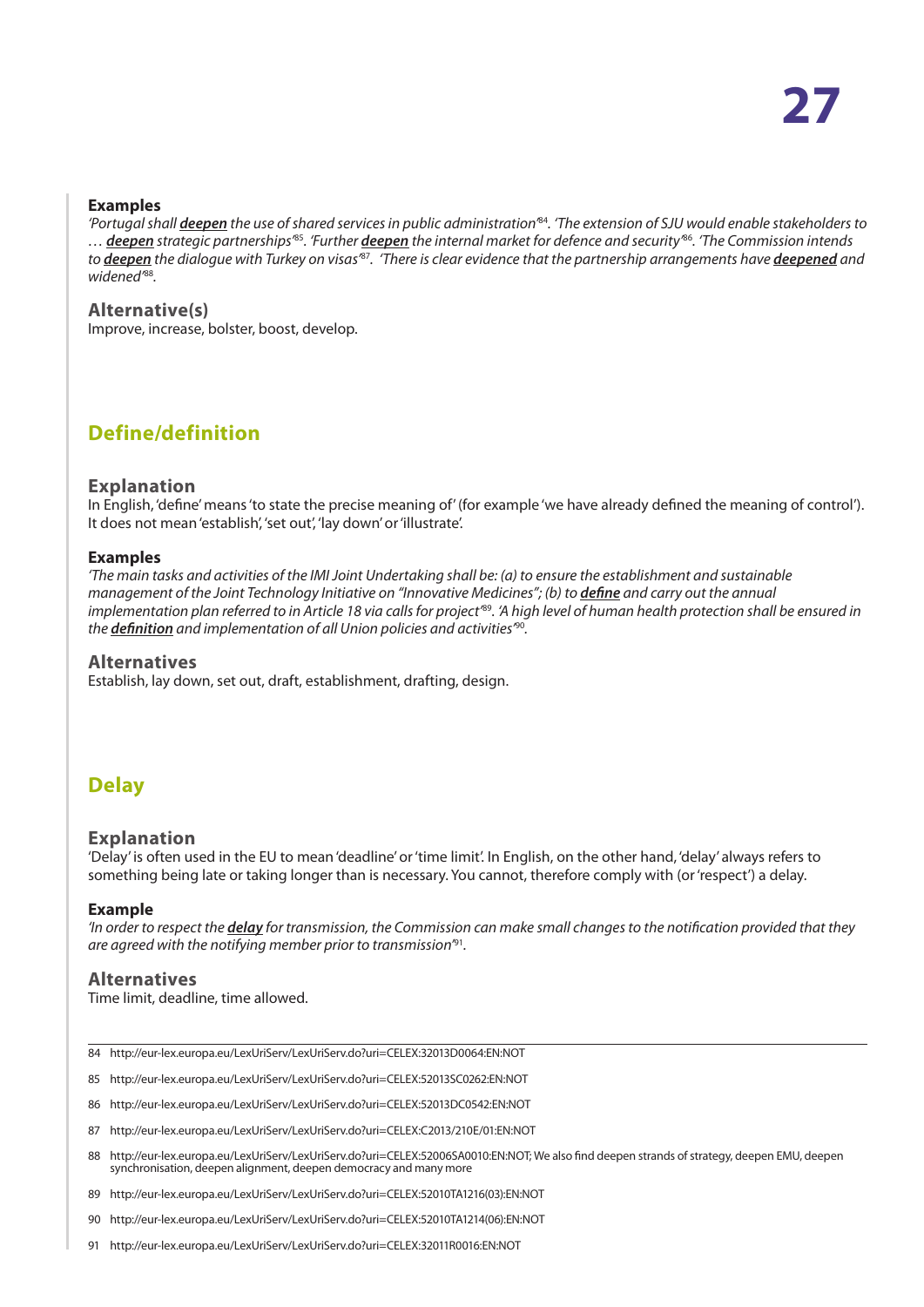# <span id="page-27-0"></span>**Detached/detachment**

#### **Explanation**

'Detached' means 'separated', 'disconnected' or standing apart from others (as in 'detached house') or, in the case of a person, 'marked by an absence of (emotional) involvement'. A 'detached official' would therefore be one who worked in an objective manner (no doubt a laudable quality, but not what is usually meant).

#### **Example**

*'The table below shows staffing levels in ACP Delegations before and after devolution. External staff comprise Local Agents, Contract Agents, Detached National Experts and Young Experts'*<sup>92</sup>*.*

#### **Alternative**

Seconded/secondment.

## **Dispose (of)**

#### **Explanation**

The most common meaning of 'dispose of' is 'to get rid of' or 'to throw away'; it never means 'to have', 'to possess' or 'to have in one's possession'. Thus, the sentence '*The managing authority disposes of the data regarding participants*' does not mean that it has them available; on the contrary, it means that it throws them away or deletes them. Similarly, the sentence below does not mean: 'the Commission may not have independent sources of information', it means that the Commission is not permitted to discard the sources that it has.

#### **Example**

*'The Commission may not be able to assess the reliability of the data provided by Member States and may not dispose of independent information sources (see paragraph 39)*<sup>93</sup>*.*

#### **Alternatives**

have, possess, xyz is/are not available to [the Commission].

## **Do**

#### **Explanation**

'To do' is a rather weak word: 'to perform' and 'to carry out' are often better. Using them also avoids the all too common confusion between 'to do' and 'to make'. A very odd use of 'do' is also found at the bottom of a lot of EU legislation: '*Done at (in) Luxembourg/Brussels*'; this would be better as just 'Brussels' (or 'Luxembourg'), assuming that we need to mention it at all.

#### **Example**

*'A third source of revision is the statistical adjustments done at national level and at European level to take account of the seasonality and the calendar effects affecting time series*<sup>94</sup>*.*

#### **Alternatives**

Perform, carry out, undertake.

92 http://eur-lex.europa.eu/LexUriServ/LexUriServ.do?uri=CELEX:52006SC0977:EN:NOT

93 http://eur-lex.europa.eu/LexUriServ/LexUriServ.do?uri=CELEX:52012AA0007:EN:NOT

94 http://eur-lex.europa.eu/LexUriServ/LexUriServ.do?uri=CELEX:52008DC0340:EN:NOT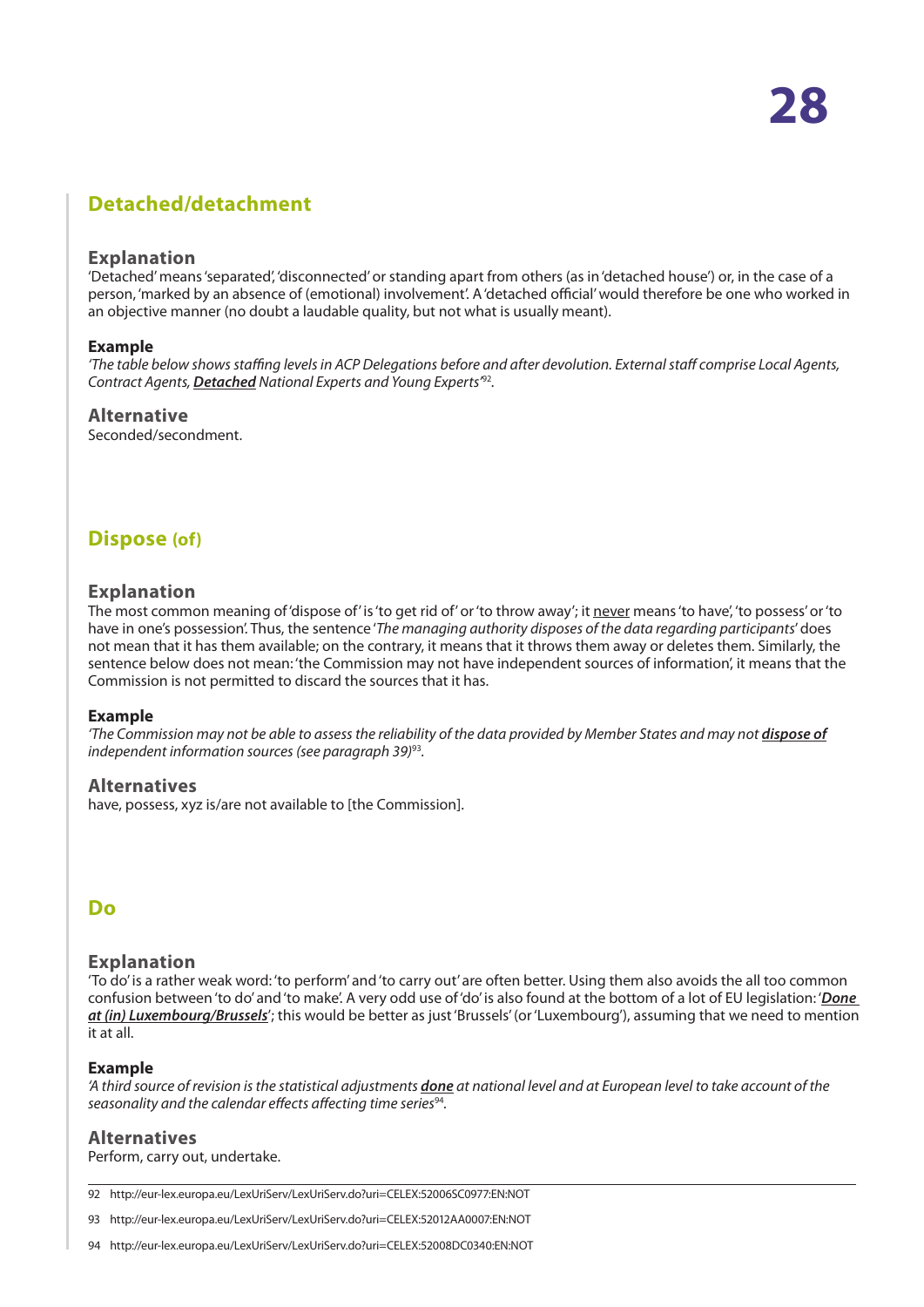## <span id="page-28-0"></span>**Dossier**

#### **Explanation**

A 'dossier' is a file, often a copious one containing detailed records on a particular person or subject. However, it is not a particularly common word and not one that readers will necessarily fully understand or even know how to pronounce<sup>95</sup>. Also it is mostly used in certain specific contexts (intelligence agencies, for example – compare 'agent' above<sup>96</sup>). In EU texts, in addition to being overused in this meaning at the expense of 'file', it is also employed metaphorically, where there is no actual file, to mean 'subject', 'issue' or 'question'.

#### **Examples**

*'The Commission recognises how difficult it is to speed up its financing decisions, because of the huge mass (sic) of <i>dossiers*, *the complexity of the management rules ... and the complexity of the internal and external consultation process'* <sup>97</sup>*. 'Turkey has maintained close official contacts with the Iraqi authorities, and the Prime Minister visited Iraq, including the Kurdish*  Regional Government. Turkey engaged with Iran on the nuclear <u>dossier<sup>98</sup>.</u> 'The adoption of implementing measures in the field *of taxation following the Comitology procedure is still the main obstacle to getting the proposal adopted. Probably only an amendment to the Treaty could give new momentum to this dossier'* 99*.*

#### **Alternatives**

If you mean file, use 'file' wherever possible; otherwise question, issue, matter, subject or even procedure.

# **Elaborate**

#### **Explanation**

To elaborate means 'to work out carefully or minutely' or 'to develop to perfection'. It does not mean to write something up. It is possible to elaborate a strategy, but not a document.

#### **Example**

*'Additional background information on less commonly used species, and habitats is available in the background information document elaborated by the Group of Experts'*<sup>100</sup>*.*

#### **Alternatives**

Draft, draw up, prepare.

<sup>95</sup> See comments under http://www.merriam-webster.com/dictionary/dossier

<sup>96</sup> The example given in the Cambridge dictionary is illuminating: 'the secret service probably has a dossier on all of us'.

<sup>97</sup> http://eur-lex.europa.eu/legal-content/EN/TXT/?uri=CELEX:52002SA0002

<sup>98</sup> http://eur-lex.europa.eu/LexUriServ/LexUriServ.do?uri=CELEX:52011SC1201:EN:NOT

<sup>99</sup> http://eur-lex.europa.eu/LexUriServ/LexUriServ.do?uri=CELEX:52003DC0614:EN:NOT

<sup>100</sup> http://eur-lex.europa.eu/LexUriServ/LexUriServ.do?uri=CELEX:32007H0526:EN:NOT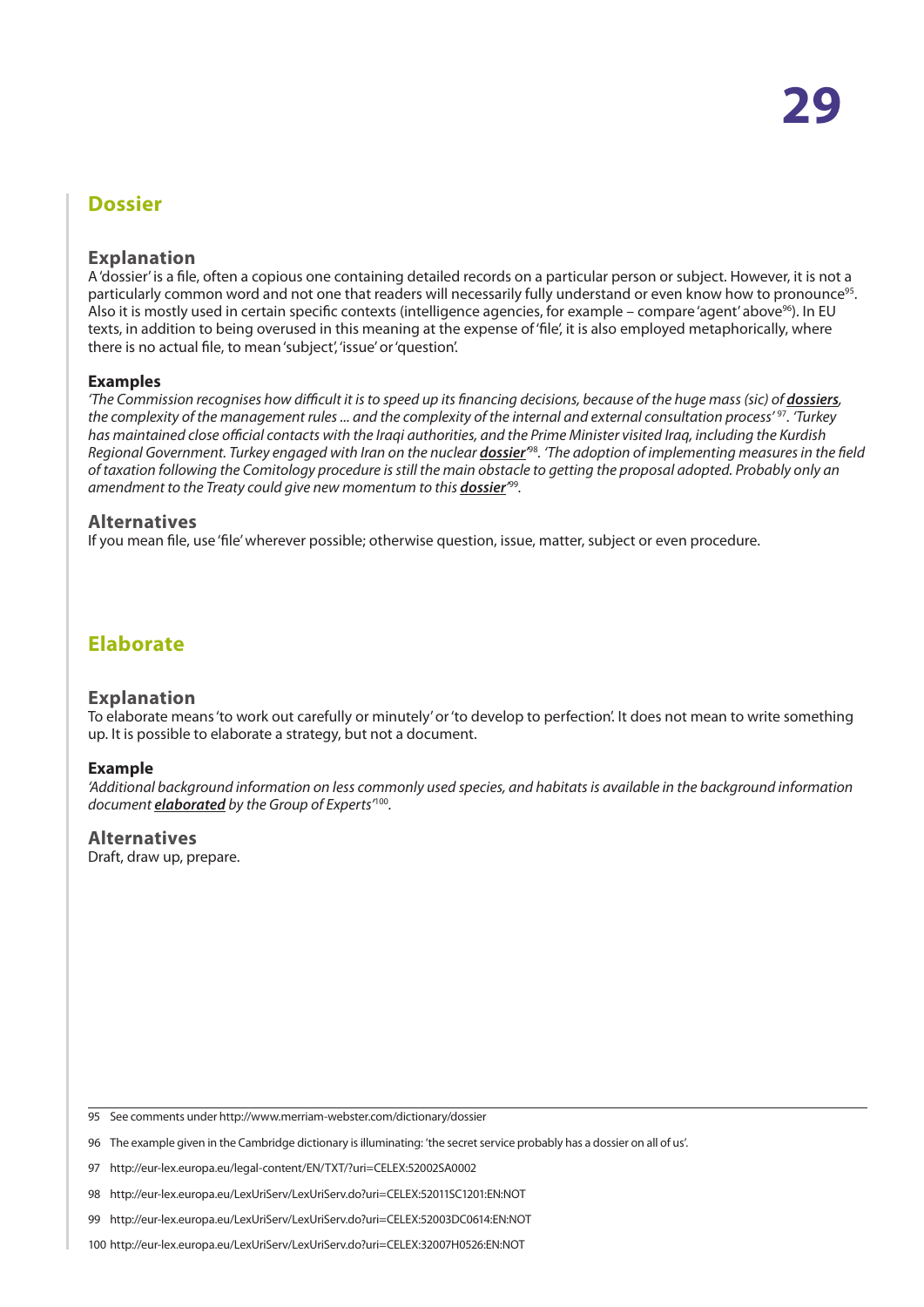## <span id="page-29-0"></span>**Ensure (to)**

#### **Explanation**

'To ensure' means 'to make sure or certain'. However, it is often used in the EU to mean 'to provide'. 'Ensure' should never be followed by 'to' and an indirect object.

#### **Example**

*'Establish national plans for rare diseases in order to ensure to patients with rare diseases universal access to high quality care, including diagnostics, treatments and orphan drugs throughout their national territory on the basis of equity and solidarity throughout the EU'*<sup>101</sup>*.*

#### **Alternatives**

Provide (with), guarantee.

## **Enterprise**

#### **Explanation**

If you look up 'enterprise' on Google images, you get pages and pages of space ships, a few aircraft carriers, a car rental firm and the odd reference to IT architecture. On the other hand, if you look up 'company', you get pages and pages of, well, companies. This is because, despite the best efforts of a number of international organisations, including the EU, 'enterprise', is not the default term for 'company', 'business' or 'firm'102. In the UK and Ireland, you are unlikely to hear people saying things like 'my father has his own enterprise', and you will not find many firms with names like 'the Winsor tie enterprise' (although there is a 'Winsor tie company'). It must be said that the once slightly bizarre sounding 'SME' (small and medium-sized enterprise) has certainly caught on as an acronym, but, significantly, the British press often feels the need to specify that what is actually meant is 'company', business' or 'firm'103. Similarly the British 'federation of small businesses' (not enterprises) refers to its members as 'small businesses' or small firms' but never as 'small enterprises'.

#### **Examples**

'They enhance the entrepreneurial skills of those seeking to set up an <u>enterprise</u><sup>104</sup>. Persons starting their own <u>enterprise</u>, *including self-employment'* <sup>105</sup>*.*

#### **Alternatives**

Business, company and, in some cases, firm.

# **Establish**

#### **Explanation**

'Establish' is often used in the EU to mean to 'draw up' or 'draft'. In English, it actually means to 'set up', 'found' or 'secure'. You can establish a company or criteria, but not a report.

101 http://eur-lex.europa.eu/LexUriServ/LexUriServ.do?uri=CELEX:52008PC0726R%2802%29:EN:NOT

102 It is much more common in the meanings of 'a project or undertaking, especially a bold or complex one', 'initiative and resourcefulness' or even 'entrepreneurial activity'.

103 See, for example : http://www.telegraph.co.uk/finance/businessclub/11430701/SMEs-failing-to-guard-against-cyber-attacks-Government-warns.html

104 http://eur-lex.europa.eu/legal-content/EN/TXT/?qid=1464353939351&uri=CELEX:52001DC0629

105 http://eur-lex.europa.eu/legal-content/EN/TXT/?uri=CELEX:52015SC0206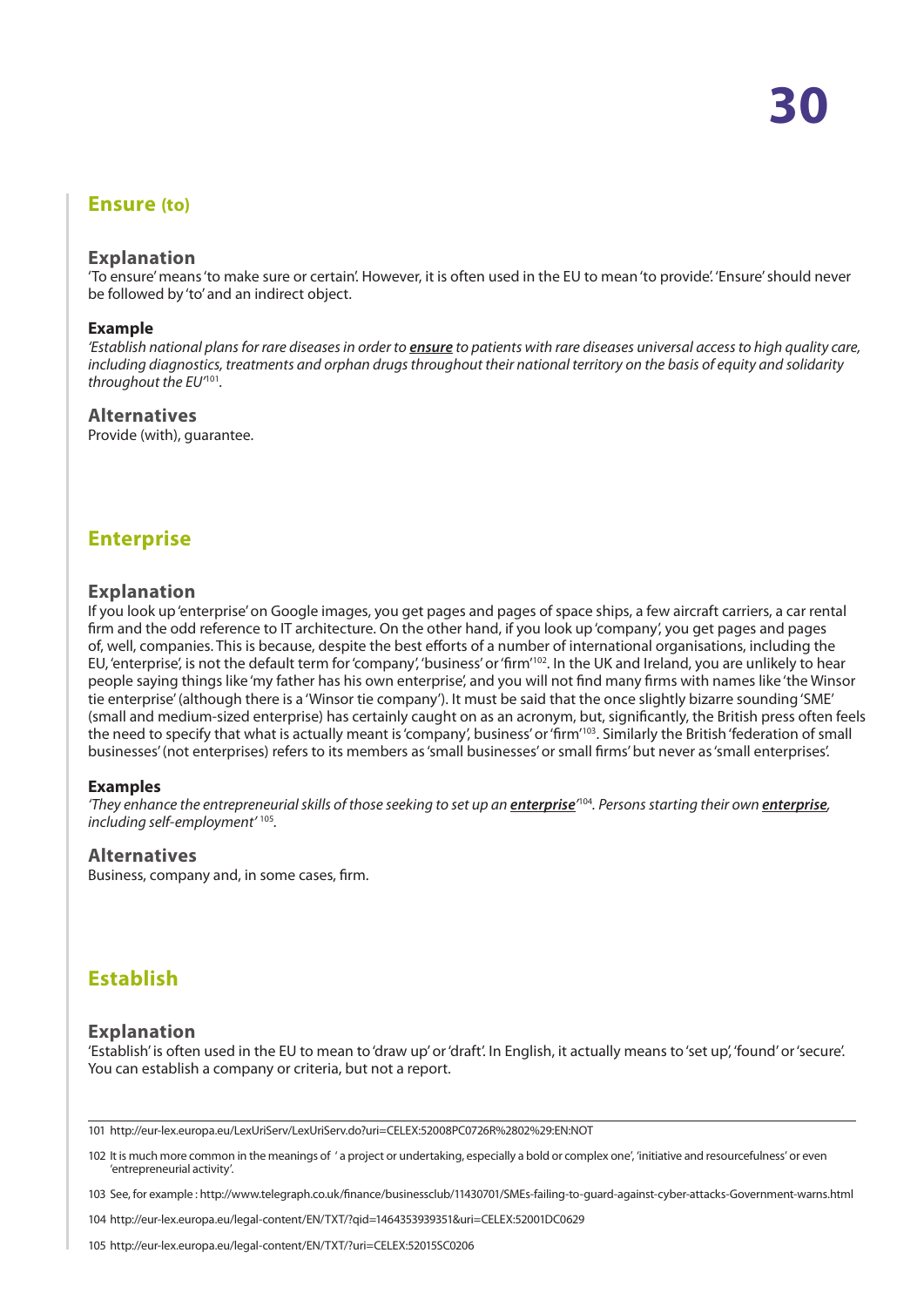#### <span id="page-30-0"></span>**Example**

'During the reporting phase the Agency shall *establish* a final inspection report containing details of the conduct of the *inspection'*<sup>106</sup>*.*

### **Alternatives**

Draw up, draft, produce, prepare.

# **Eventual/eventually**

#### **Explanation**

Eventual means 'occurring at some unspecified time in the future', eventually means 'in the end'. However, in EU texts, these words are often used with a meaning akin to 'possible' and 'possibly'. Thus, the sentence 'eventually, the beneficiary provided documentary evidence', which the author intended to mean something like 'if any documentary evidence were necessary/available, the beneficiary provided it', actually means that it took the beneficiary a long time to do so. In the examples below, 'eventual' is used to mean 'possible', whereas its actual meaning would be 'in the long term'.

#### **Examples**

*'They both opposed an eventual imposition of anti-dumping measures as they considered that it could lead to a cessation of imports of the product concerned from the PRC'*<sup>107</sup>*. 'The results thus obtained will be taken into consideration by the Commission with regard to an eventual new request for derogation'*<sup>108</sup>*.*

#### **Alternatives**

Possible, any, the possibility of. It may sometimes be better to rework the sentence (e.g. eventual claims should be sent to the paying office = if you wish to make a claim, please write to the paying office).

# **Evolution**

#### **Explanation**

The word 'evolution' is both heavily overused and misused in our texts. Above all, it does not sit very well with the adjective 'negative' and a 'negative evolution' is something of an oxymoron. There are a number of more common words that should be preferred.

#### **Example**

*'The increase in transport costs leads to a negative evolution of exports and consumption (households have to face increased costs of transport)'*<sup>109</sup>*.*

#### **Alternatives**

Development, trend, change, downturn/upturn, etc.

106 http://eur-lex.europa.eu/LexUriServ/LexUriServ.do?uri=CELEX:32006R0736:EN:NOT

107 http://eur-lex.europa.eu/LexUriServ/LexUriServ.do?uri=CELEX:32010R0812:EN:NOT

108 http://eur-lex.europa.eu/LexUriServ/LexUriServ.do?uri=CELEX:32010R0812:EN:NOT

109 http://eur-lex.europa.eu/LexUriServ/LexUriServ.do?uri=CELEX:52008SC2208:EN:NOT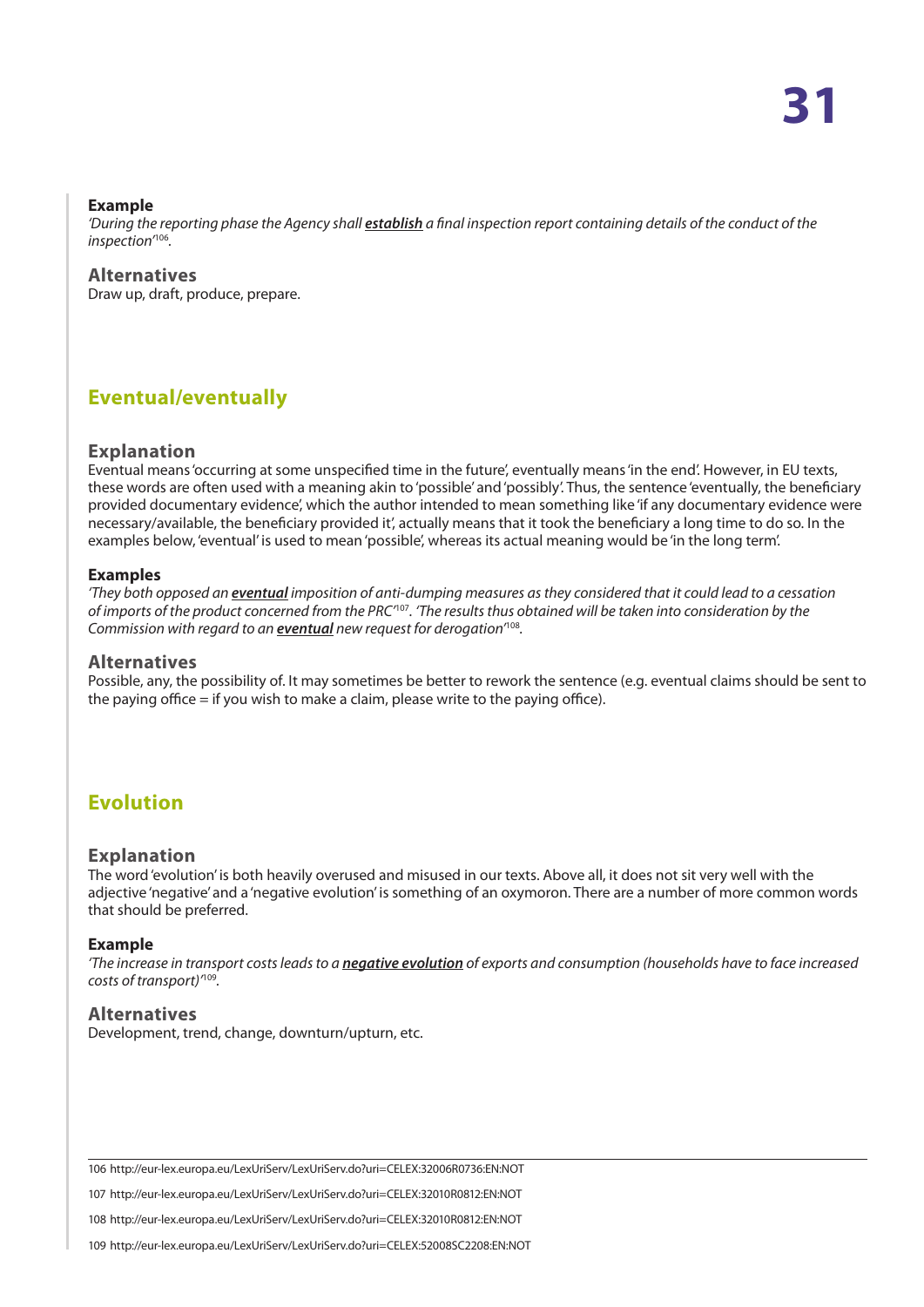## <span id="page-31-0"></span>**Exercise**

#### **Explanation**

'Exercise' is often used in EU documents to indicate a procedure or process of some sort or a period in which something is done.

#### **Example**

*'The promotion exercise is different in each institution. At the Commission and Parliament, the system involves the accumulation of points: officials are promoted when they reach the threshold for promotion'*<sup>110</sup>*.*

### **Alternative**

Procedure.

# **Expertise**

#### **Explanation**

Expertise is an uncountable noun (see introduction) meaning 'expert knowledge or skill in a given field' or 'expertness'. In EU documents, on the other hand, it is not only countable, but it is also used to mean 'an appraisal by an expert'. Therefore, in the EU, 'expertises' (pronounced 'experteezes') may be conducted, performed, executed, carried out, done or even made.

#### **Examples**

*'Priority should be given to the ORs' health system, training and education in order to optimise local human resources and expertises as greatest potential drivers of growth in the ORs'111. 'The authority had obtained an expertise on the question if it was necessary to turn the southern runway parallel to the northern one, or if the runways could be used as a V-runway system'*<sup>112</sup>*.*

#### **Alternative(s)**

Expertise (singular – first sentence), expert advice or an (expert) opinion assessment, appraisal or evaluation; in some cases, where it is the value of an asset that is at stake, 'valuation'.

# **Externalise (externalisation)**

#### **Explanation**

Although 'externalisation' has become something of a buzzword in the UK public administration, it is a recent acquisition and has not yet reached the dictionaries<sup>113</sup>, or even Wikipedia, in the meaning of 'outsourcing'<sup>114</sup>, so readers may be unclear as to exactly what it means. It is therefore preferable to use a more established term if we wish to express the idea that a given service has been contracted out to a private company.

110 http://eur-lex.europa.eu/LexUriServ/LexUriServ.do?uri=CELEX:52011DC0042:EN:NOT

111 http://eur-lex.europa.eu/LexUriServ/LexUriServ.do?uri=CELEX:52012AR1685:EN:NOT

112 http://eur-lex.europa.eu/LexUriServ/LexUriServ.do?uri=CELEX:32008D0948:EN:NOT

113 http://www.merriam-webster.com/medical/externalize

114 http://en.wikipedia.org/wiki/Externalization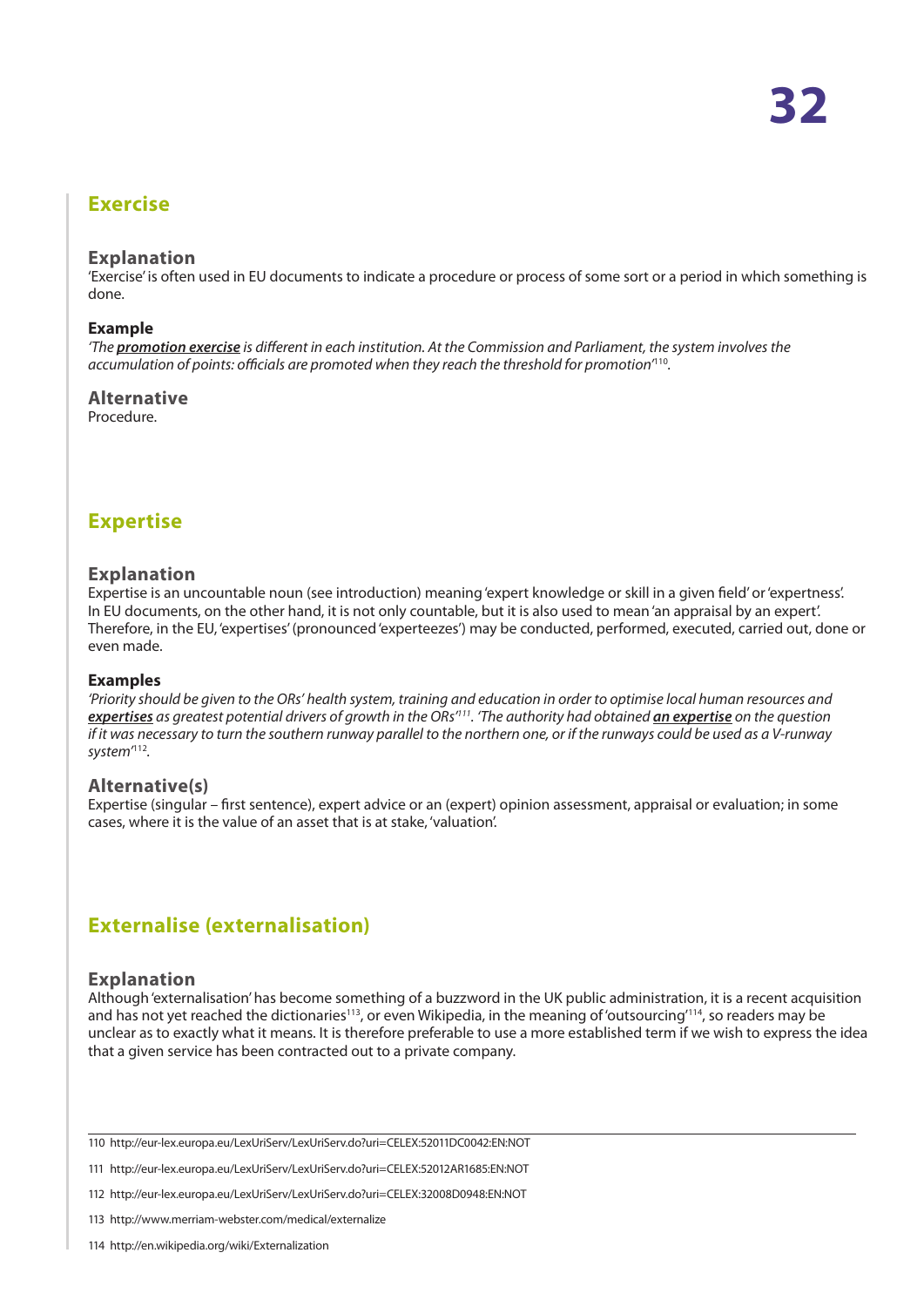#### <span id="page-32-0"></span>**Example**

*'Furthermore, the White Paper required that the decision to externalise should be taken on a consistent basis across the European Commission, so that similar instruments are used in similar cases'*<sup>115</sup>*.*

#### **Alternatives**

Outsource/outsourcing, contract out, send out.

## **Fiche**

#### **Explanation**

Fiche is a useful word, but it is French. Its only use in English is to indicate the (somewhat outdated) microfiche.

#### **Example**

'Where other information contained in the product information *fiche* is also provided, it shall be in the form and order specified *in Annex III'*<sup>116</sup>*.*

#### **Alternatives**

Sheet, document, record, entry.

# **Financial envelope**

#### **Explanation**

This curious term is used to mean something like: 'the total budget available for something'. It is so odd<sup>117</sup> that it is rather surprising to see that it has not only made it into the second decade of the twenty-first century, but, with 500 hits in EUR-Lex, many of them recent, it is going so strong that the Commission's new state-of-the-art machine translation system<sup>118</sup> cheerfully offers it as an equivalent for 'financial allocation' and the like. This term is often defended tooth and nail by people who should really know better simply because it is believed to be in one of the sacred texts<sup>119</sup>.

#### **Example**

*'The key parameters of the macroeconomic adjustment programme, notably the duration of the programme and the overall financial envelope remain unchanged'*<sup>120</sup>*.*

#### **Alternatives** Budget, financial allocation.

115 http://eur-lex.europa.eu/LexUriServ/LexUriServ.do?uri=CELEX:52009SA0013:EN:NOT

116 http://eur-lex.europa.eu/LexUriServ/LexUriServ.do?uri=CELEX:32010R1062:EN:NOT

- 117 By a strange multilingual association of ideas, it has always made me think of a bribe.
- 118 This is not so surprising, as Commission's machine translation system works on a statistical basis, and the underlying database is stocked with EU documents containing this error. A well-known on-line translation service, which operates on different underlying information, translates it, in the example given here, as 'overall budget', which seems about right.
- 119 As I understand it, these are the treaties, the financial regulation and possibly the staff regulations (usually written, meaningfully, with initial capital letters). Actually, I have not been able to find out which one uses the term, although the financial regulation does talk of a 'budgetary envelope'.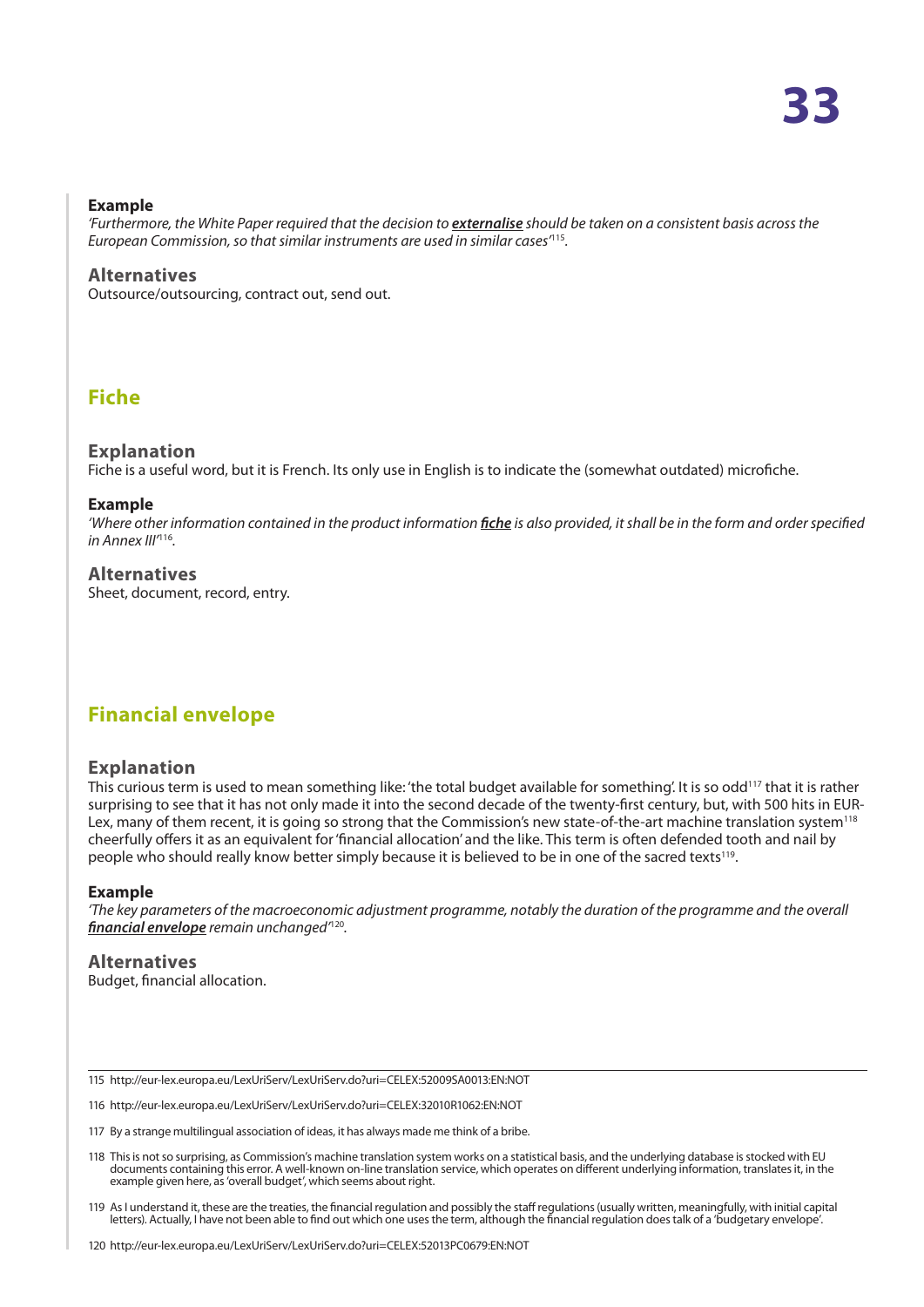## <span id="page-33-0"></span>**Fix**

### **Explanation**

The main meanings of 'fix' are to repair and to attach. It can also be used informally to mean 'establish' or 'set' if you are talking about a date, a time or a price. It should be avoided elsewhere in this meaning.

#### **Examples**

*'The framework programme shall … establish the scientific and technological objectives to be achieved by the activities provided for in Article 180 and fix the relevant priorities'*<sup>121</sup>*. 'For the 2014-2020 programming period, under certain conditions fixed in the regulation (Article 145(7)), the Commission must adopt a decision of a net financial correction even if the Member State agrees to the correction'*<sup>122</sup>*.*

#### **Alternatives**

Establish, set, set out.

# **Follow up**

### **Explanation**

To follow up is a verb; follow-up (with a hyphen) is a noun. Follow up (the verb) is pronounced with the stress on the 'u' of 'up', whereas follow-up (the noun) is stressed on the first 'o' of 'follow'. Normally, to follow up means to pursue or investigate something further, and a 'follow-up' is something that is done in order to be certain that an earlier action was effective. Neither has anything to do with monitoring, except, at a push, in medicine.

#### **Examples**

*'In fact, the very limited number of transactions carried out by only a few taxable persons, often already known and identified for their activities in the sector of precious metals, should in principle allow for an adequate follow-up and control of the sector via conventional measures'*<sup>123</sup>*. More attention needs to be paid to the reports of the Office of the Auditor General. The committee on oversight of public finances needs to develop a mechanism to follow up the implementation of its recommendations'*<sup>124</sup>*.*

#### **Alternatives**

Monitor, monitoring.

121 http://eur-lex.europa.eu/legal-content/EN/TXT/?uri=CELEX:12008E/TXT

<sup>122</sup> http://eur-lex.europa.eu/legal-content/EN/TXT/?uri=CELEX:52014SC0286

<sup>123</sup> http://eur-lex.europa.eu/legal-content/EN/TXT/?uri=CELEX:52014DC0623

<sup>124</sup> http://eur-lex.europa.eu/legal-content/EN/TXT/?uri=CELEX:52013SC0416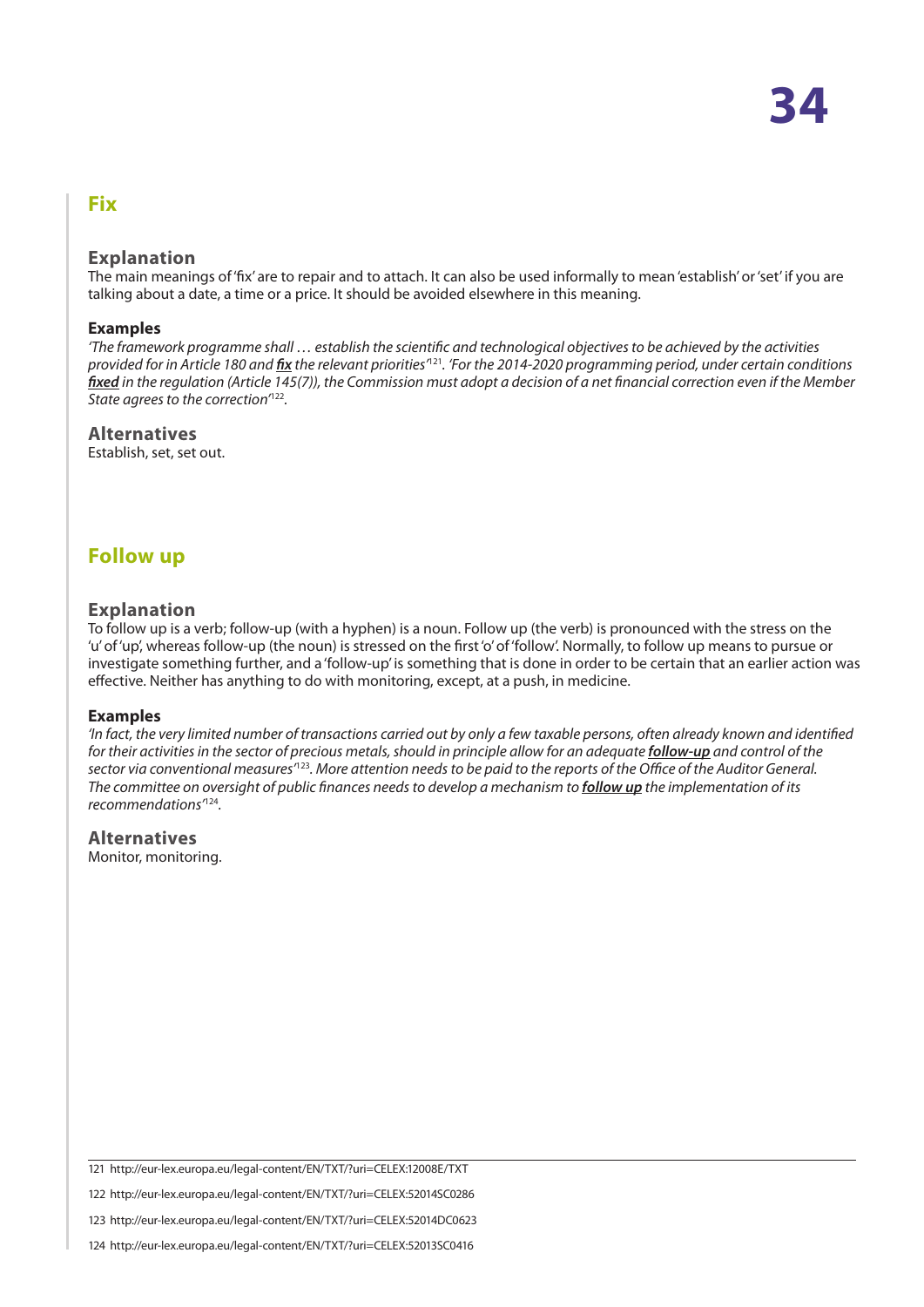## <span id="page-34-0"></span>**Foresee**

#### **Explanation**

People find it inexplicably difficult to use this word properly, so maybe the safest policy is to avoid it. If you do insist on using it, bear in mind that it may not mean what you think and that many people find its misuse unreasonably annoying. Its basic meaning in English is 'to see something in advance' and therefore to 'predict' or 'expect'. It is often used to describe the activities of soothsayers and fortune tellers ('she foresaw that you would meet a tall dark stranger') and, perhaps for this reason, it may sometimes not be clear whether the prediction in question is based on fact or not. In EU texts, it is incorrectly used in many ways that correspond more or less to the uses of the French word prévoir or the German vorsehen (both literally fore-see). We are told that 'X is foreseen in the regulation' (= set out in/provided), that 'onthe-spot checks are foreseen' (=intended/planned) and that 'our procedures foresee (= include/provide for) documentary checks'. Even when used with the right meaning, 'foresee' is often syntactically awkward as it does not, for example, normally govern the infinitive: thus 'Croatia is foreseen to join the Union in 2013' is odd, whereas 'Croatia is expected to join the Union in 2013' is not.

In the example below, the author intended to say that the fleet adjustment schemes provide for the scrapping of 367 vessels. What he actually says is that they predict it.

#### **Example**

*'In total, Member States adopted 13 Fleet Adjustment Schemes (FAS), which foresee the scrapping of 367 vessels accounting for 32 448 GT and 50 934 kW'*<sup>125</sup>*.*

#### **Alternatives**

According to the exact meaning intended: envisage, plan, lay down in, set out in, provide (for), contemplate, expect, predict.

# **Formulate**

#### **Explanation**

Formulate is heavily over-used in our documents; it means 'to put into or express in systematic terms', 'to express in (or to express as if in) a formula' or 'to devise'. In our work, it is often overused with a meaning akin to 'draw up' or 'prepare'.

#### **Example**

*This is estimated at €646,832 on a yearly basis, covering 4.0 FTEs to manage the documents and the website (including dealing with confidentiality issues and one 'communication manager) to formulate urgent safety communications)*<sup>126</sup>*.*

#### **Alternatives**

Draft, draw up, produce, prepare.

125 http://eur-lex.europa.eu/LexUriServ/LexUriServ.do?uri=CELEX:52011DC0037:EN:NOT

126 http://eur-lex.europa.eu/LexUriServ/LexUriServ.do?uri=CELEX:52008PC0664:EN:NOT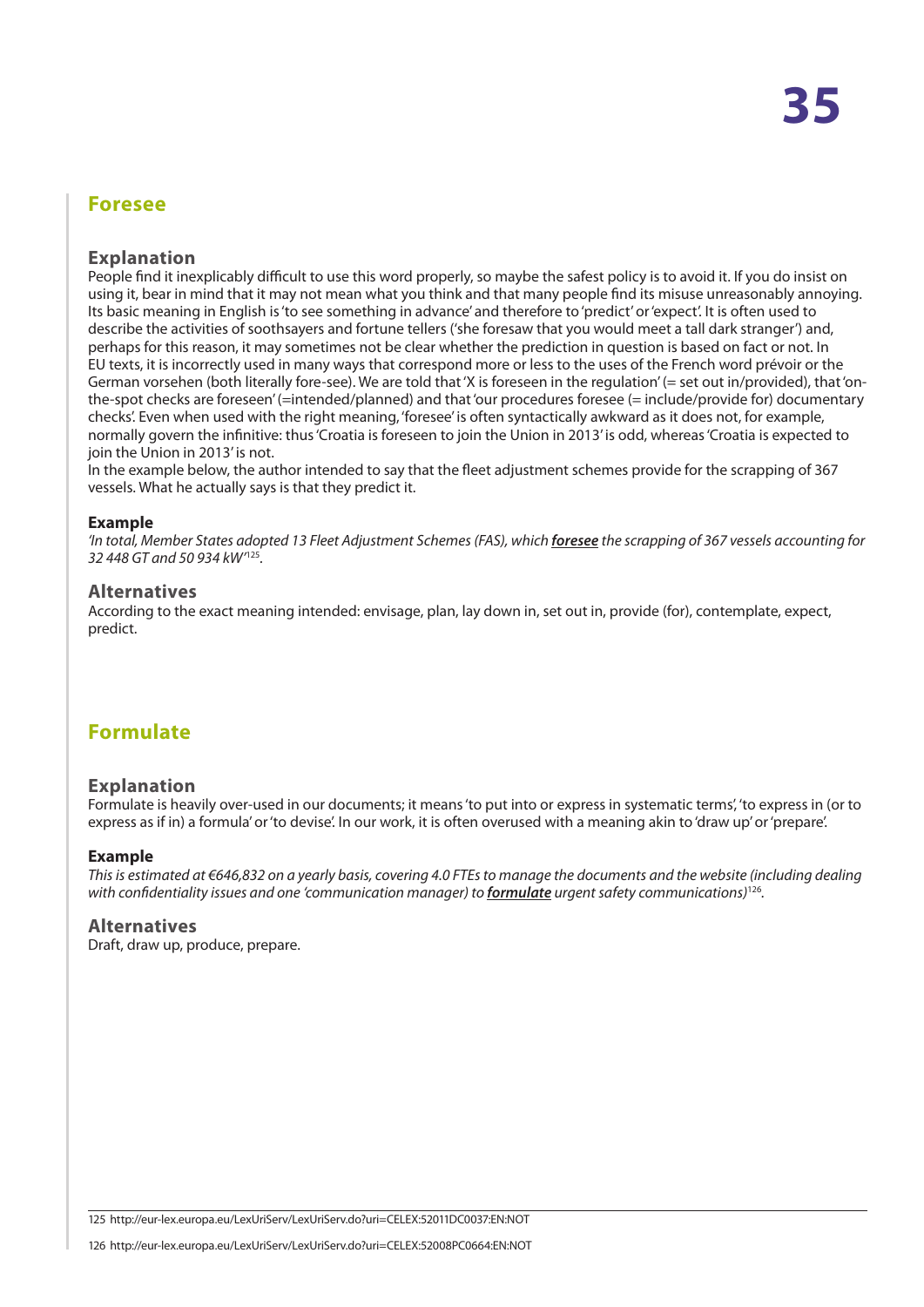## <span id="page-35-0"></span>**Frame (in the frame of)**

#### **Explanation**

Like 'foresee', 'in the frame of', meaning 'in connection with', 'in the context of' or 'within the scope of', corresponds literally to an expression found in a number of other languages (Italian 'nel quadro di', German 'im Rahmen von', French 'dans le cadre de', etc.). Unfortunately, this expression does not exist in English.

#### **Examples**

*'In case (sic)* the analysis is performed *in the frame of* a contamination incident, confirmation by duplicate analysis might *be omitted in case the samples selected for analysis are through traceability linked to the contamination incident'*<sup>127</sup>*. 'Food products would be chosen by Member State authorities in the frame of national food distribution programmes'*<sup>128</sup>*.*

#### **Alternatives**

'In connection with', 'in the context of'. 'In the framework of' is also possible, and much loved by EU authors. However, it is not a very common expression in native English (only 30 examples in the BNC, against 23,538 in Eur-Lex) and sounds somewhat bureaucratic. In the second example, 'under' would also be a good alternative.

## **Global**

#### **Explanation**

In English, as in other languages, global can mean both 'worldwide' and 'overall', but sometimes it can be a little confusing in the latter meaning. This became clear when an internal email was sent 'to everybody' announcing that there would be 'a global power cut'.

#### **Alternatives**

If there is any ambiguity, prefer 'general' or 'overall'.

## **Heavy**

#### **Explanation**

'Heavy' has a number of meanings, mostly to do with weight and thickness (heavy load, heavy fog). It cannot, however, be used to render the idea that a procedure or administration is excessively complicated, slow or difficult. As well as using 'heavy' itself, EUR-Lex documents try to render this concept in a number of ways (cumbersome, burdensome, and even ponderous), but they rarely sound quite right.

#### **Example**

*'The usual reason appears to be over-heavy administration'*<sup>129</sup>*.*

#### **Alternatives**

Complicated, excessively or unnecessarily complex/slow, etc., often 'unwieldy' (organisation, argument), or 'laborious' (process, procedure). Sometimes, we say that there is 'too much red tape'.

127 http://eur-lex.europa.eu/LexUriServ/LexUriServ.do?uri=CELEX:32012R0278:EN:NOT

128 http://eur-lex.europa.eu/LexUriServ/LexUriServ.do?uri=CELEX:52011PC0634:EN:NOT

129 http://eur-lex.europa.eu/LexUriServ/LexUriServ.do?uri=CELEX:92001E1812:EN:NOT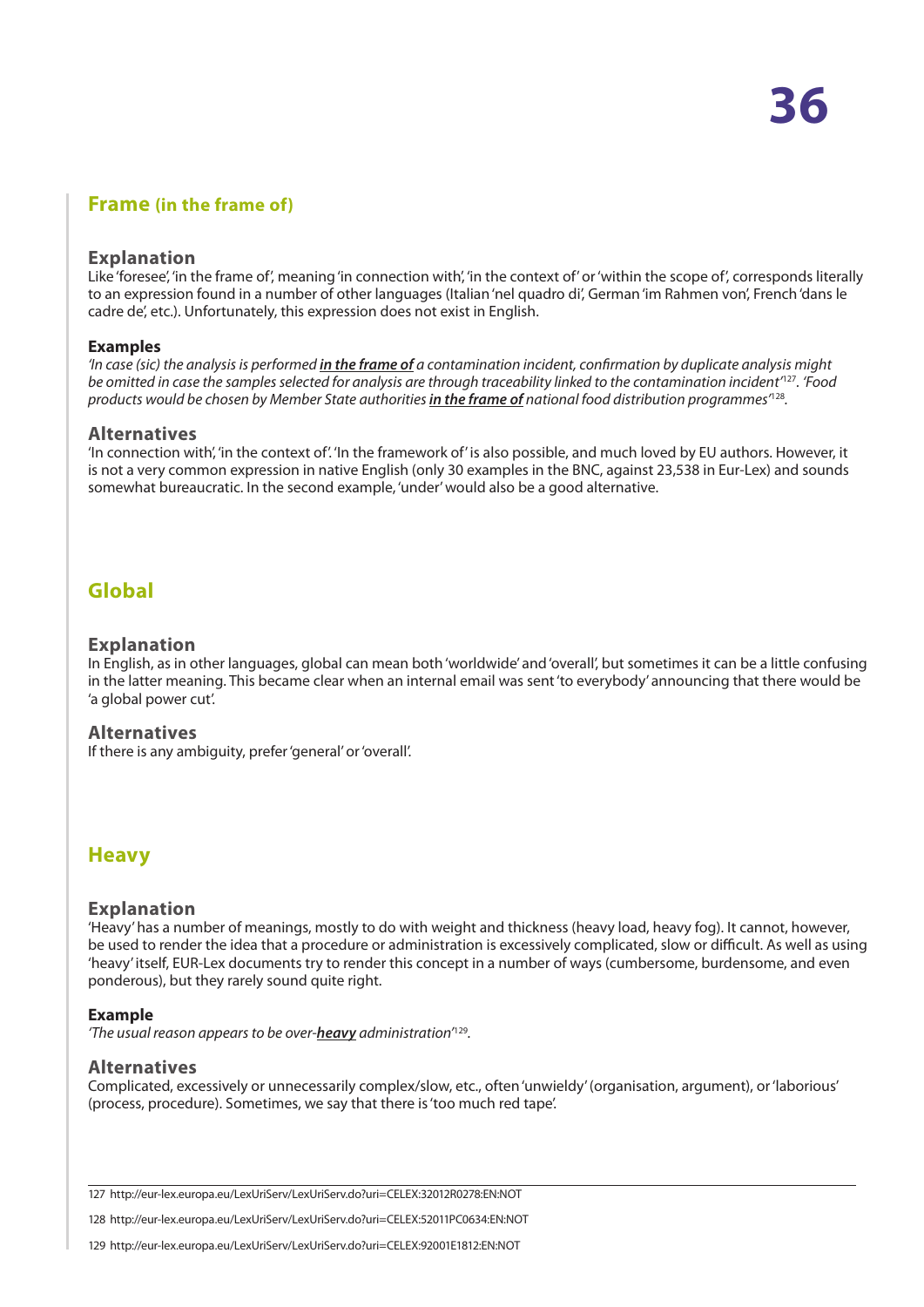# <span id="page-36-0"></span>**Hierarchical superior**

#### **Explanation**

In English, this term is used almost exclusively in the ecclesiastical context, and even 'hierarchy' and 'hierarchical' may be seen as difficult words by many readers.

#### **Example**

*'Error in the application of the case-law regarding the unlawful exercise of activities by the applicant's <u>hierarchical superior</u><sup>130</sup>.* 

#### **Alternatives**

Manager, line manager, boss, immediate superior, head of unit, director, etc.

# **Homogenise/homogeneous/homogeneously**

#### **Explanation**

Homogenise is a rather unusual word in English (only two hits in the British National Corpus) and is most commonly used with reference to milk. 'Homogeneous' and 'homogeneously' are much more common, but they are more often found in the sciences and social sciences, and are over-used in our texts.

#### **Example**

*'This new approach commits Member States to work together towards shared goals without seeking to homogenize their inherited policy regimes and institutional arrangements'*<sup>131</sup>*.*

#### **Alternatives**

Standardise/standardised, uniform/make uniform.

## **Important**

#### **Explanation**

'Important' is often wrongly used to mean 'big' ('the most important power station in France'); it actually means: 'strongly affecting the course of events or the nature of things' or 'having or suggesting a consciousness of high position or authority'.

#### **Example**

*'The annual accounts give detailed information on the financial corrections confirmed, implemented and to be implemented and explain the reasons for which an important amount is still to be implemented'*<sup>132</sup>*.*

#### **Alternatives**

Large, significant.

130 http://eur-lex.europa.eu/LexUriServ/LexUriServ.do?uri=CELEX:62008H0340C%2801%29:EN:NOT

131 http://eur-lex.europa.eu/LexUriServ/LexUriServ.do?uri=CELEX:52007SC0906:EN:NOT

132 http://eur-lex.europa.eu/LexUriServ/LexUriServ.do?uri=CELEX:52010TA1109%2801%29:EN:NOT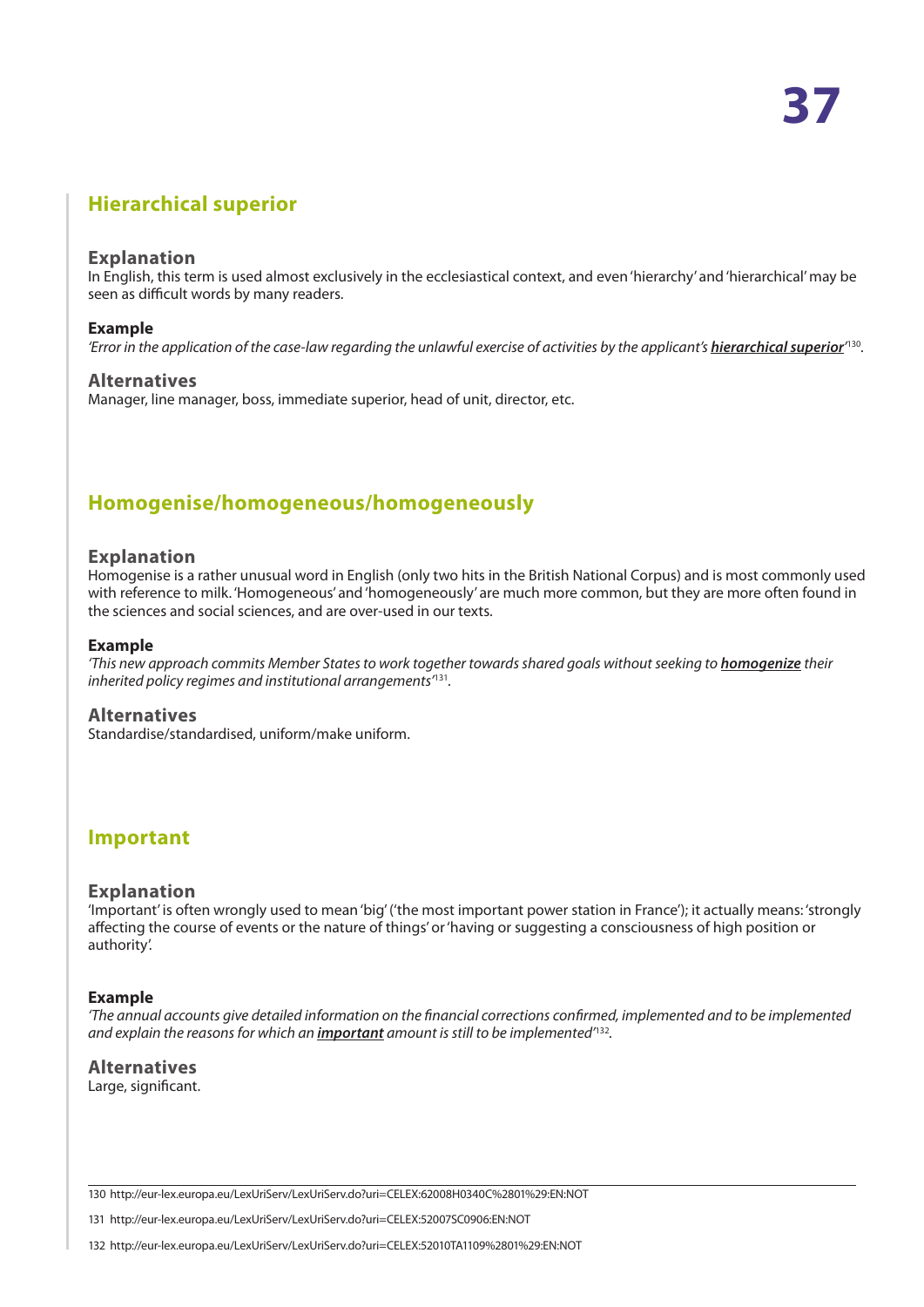## <span id="page-37-0"></span>**Incite**

#### **Explanation**

To incite means to 'encourage or stir up (violent or unlawful behaviour)' or to 'urge or persuade (someone) to act in a violent or unlawful way'. You cannot therefore, except in some Alice-in-Wonderland parallel universe, incite someone to buy a car, use organic farming techniques or comply with a regulation.

#### **Examples**

*'Although the slow charging stations have lower unit costs, the relative short ranges of EVs imply that the charging infrastructure needs to initially develop with a sufficient density to <i>incite* consumers using [= to use] such vehicles, and thus *ensure utilisation rates that lead to a reasonable payback period'*<sup>133</sup>*. 'Such activities shall not incite consumers to buy a product due to its particular origin'*<sup>134</sup>*.*

#### **Alternative**

Encourage.

## **Inform (to)**

#### **Explanation**

Like 'to allow', 'to inform' requires a direct object (inform the public/us/them etc.) and cannot be used without one except in passive sentences ('we were informed of something', for example).

#### **Example**

*'A number of Member States informed that they release regular evidence-based reports on young people's situation (sic), including their living conditions'*<sup>135</sup>*.*

#### **Alternatives**

In some cases you can add the relevant object ('a number of Member States informed the Commission ...'); otherwise, announced, declared, stated, etc.

# **Informatics/Telematics**

#### **Explanation**

Although these terms exist in English, they are not widely known or understood.

#### **Example**

*Professional experience in informatics related to data base management and accountancy applications'*<sup>136</sup>*.*

#### **Alternative**

IT/ICT, or sometimes computer/computerised.

133 http://eur-lex.europa.eu/LexUriServ/LexUriServ.do?uri=CELEX:52013SC0005:EN:NOT

134 http://eur-lex.europa.eu/LexUriServ/LexUriServ.do?uri=CELEX:32008R1145:EN:NOT

135 http://eur-lex.europa.eu/LexUriServ/LexUriServ.do?uri=CELEX:52012SC0256:EN:NOT

136 http://eur-lex.europa.eu/LexUriServ/LexUriServ.do?uri=CELEX:C2010/292A/02:EN:NOT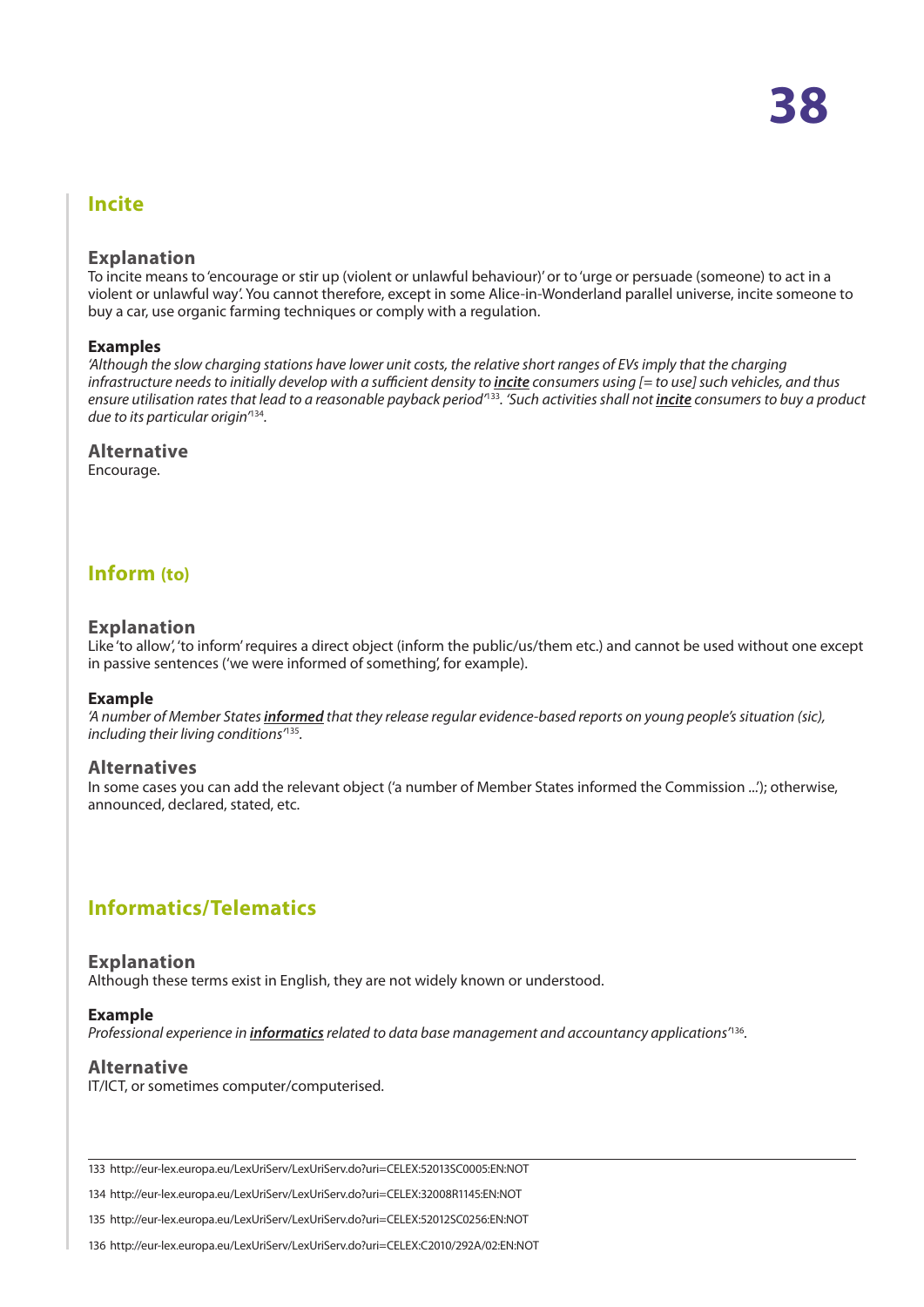## <span id="page-38-0"></span>**Inside**

#### **Explanation**

'Inside' is often used in EU documents instead of 'within' or 'in' or even 'at' or 'by'.

#### **Example**

*'The Commission's impact assessment system aims at ensuring evidence-based policy making inside the Commission through an integrated and balanced assessment of problems and alternative courses of action'*<sup>137</sup>*.*

#### **Alternatives**

Within, or the appropriate preposition: at/by/in.

#### **Instance**

#### **Explanation**

In EU texts, the word instance is often used to mean a decision-making body or authority. This meaning does not exist in English.

#### **Examples**

*'With regard to all fees and charges of whatever character imposed by the customs authorities of each Party, including fees and charges for tasks undertaken by another instance on behalf of the said authorities'*<sup>138</sup>*. Nevertheless, a certain percentage of non-SOLVIT cases that cannot be signposted to another <i>instance* is probably unavoidable<sup> $739$ </sup>.

#### **Alternatives**

Authority, body.

## **Intervention**

#### **Explanation**

In international relations, the normal meaning of 'intervention' is 'interference by a state in another's affairs'<sup>140</sup> and, unsurprisingly, this can have strong negative connotations<sup>141</sup>. Indeed, it is often found in combination with the word 'military', and this is how many respondents understood the first example below. In any case, it implies a limitation of the sovereignty of the country or territory in question<sup>142</sup> and interference in its affairs which may not be well received by the public. In EU parlance, on the other hand, it is just the term normally used to designate EU-funded operations in the member countries and elsewhere, and is part of an unclear hierarchy of activities that also involves 'axes', 'measures' and 'actions' (see 'axis' and 'action' above). A further problem is that, in normal English usage, 'intervention' is often uncountable (see introduction), leading to unwanted grammatical problems.

- 140 http://oxforddictionaries.com/definition/english/intervention
- 141 'The EU has overreached itself with directives and interventions and interferences' David Cameron quoted in the Daily Telegraph, 8 April 2013.
- 142 http://en.wikipedia.org/wiki/Overseas\_interventions\_of\_the\_United\_States, or 'the Australian August 26 2012 "Labor frontbencher Minister Bill Shorten has conceded that "residual resentment over the federal government intervention" might have played a role in Labor losing government in the Northern Territory'.

<sup>137</sup> http://eur-lex.europa.eu/LexUriServ/LexUriServ.do?uri=CELEX:52008SC0120:EN:NOT

<sup>138</sup> http://eur-lex.europa.eu/legal-content/EN/TXT/?uri=CELEX:22014A0529(01)

<sup>139</sup> http://eur-lex.europa.eu/legal-content/EN/TXT/?uri=CELEX:52007SC0585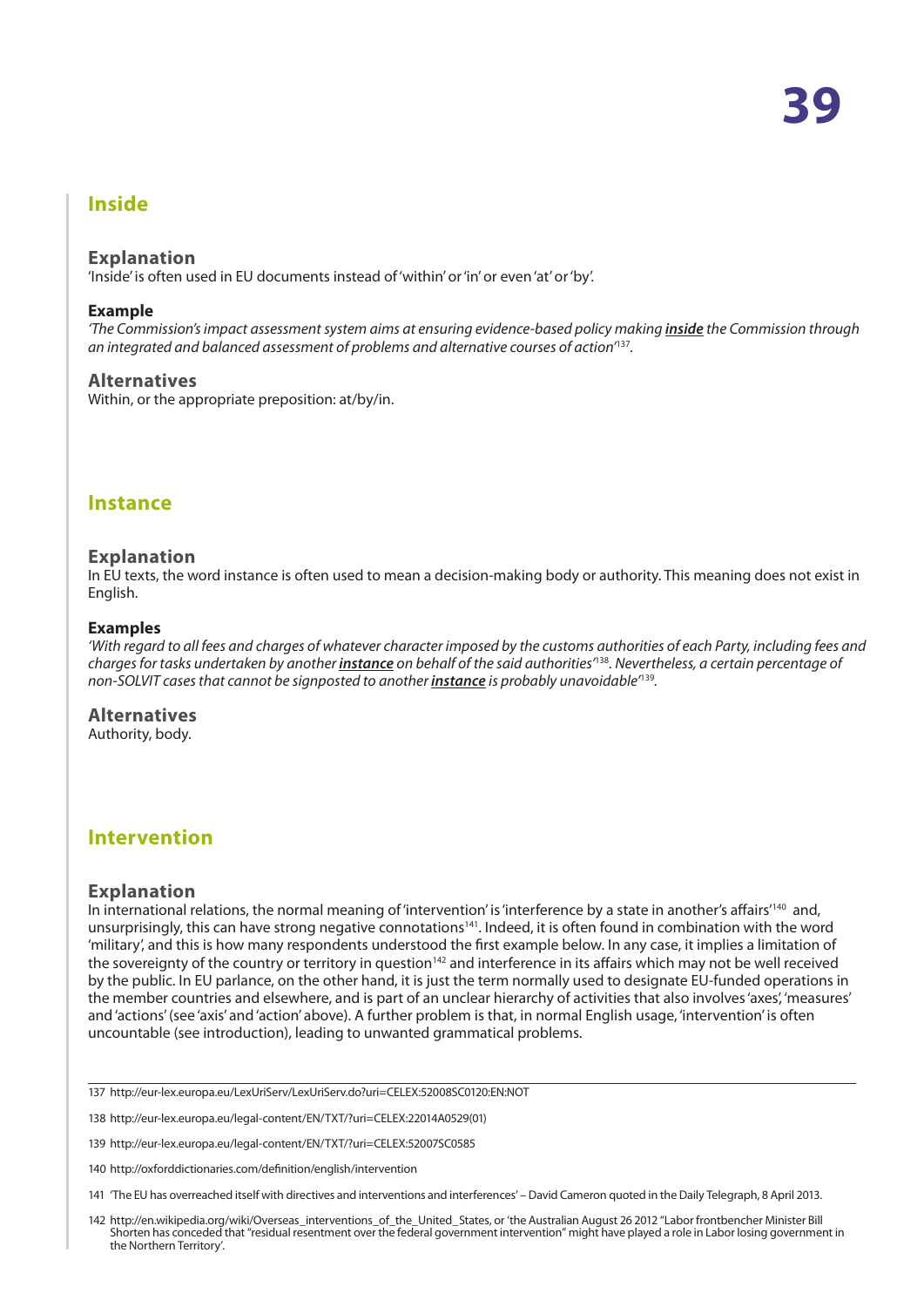#### <span id="page-39-0"></span>**Examples**

*'The North of Kosovo: interventions have been very limited and there has been almost no progress in establishing the rule of law'*<sup>143</sup>*. '[The committee of the Regions] ... considers it necessary that development and investment partnership contracts should become a means of making national and EU interventions truly complementary. [The committee of the Regions] ... reiterates that such contracts must be drawn up and developed with the full involvement of regional and local authorities'*<sup>144</sup>*.*

#### **Alternatives**

'Activities', 'projects', 'EU-funded activities/projects'.

**Introduce**

#### **Explanation**

Introduce normally means to 'present someone' or 'bring something in', whereas it is often used in our work to mean to 'submit' (as in submit an application or a report).

#### **Examples**

*'...importer should nonetheless (if he so wishes) introduce an application for a refund of anti-dumping duties within the sixmonth time limit'*<sup>145</sup>*. 'In order to obtain accreditation ..., a candidate environmental verifier shall introduce a request with the Accreditation or Licensing Body from which it seeks accreditation or a licence'*<sup>146</sup>*. 'Each State has to introduce a demand (sic) to be granted funding'*<sup>147</sup>*.*

#### **Alternatives**

Submit, put/send (an application/request/demand) in. In the first example above, it would be even better to substitute the whole phrase with 'apply'.

## **Jury**

#### **Explanation**

A 'jury' is a group of (usually twelve) people sworn to deliver a true verdict according to the evidence upon a case presented in a court of law. The term is also sometimes used in talent shows. In English, it is never used in the context of recruitment.

#### **Example**

*'The audit of recruitment procedures showed that the selection of applicants invited for an interview — about 80 % of applicants are rejected at this stage — was made by only one member of the*  $\mu$ *ry<sup>,,,88</sup>.* 

#### **Alternatives**

Selection board, selection panel.

143 http://eur-lex.europa.eu/LexUriServ/LexUriServ.do?uri=CELEX:52012SA0018:EN:NOT

144 http://eur-lex.europa.eu/LexUriServ/LexUriServ.do?uri=CELEX:52011AR0167:EN:NOT

145 http://eur-lex.europa.eu/LexUriServ/LexUriServ.do?uri=CELEX:52002XC0529%2805%29:EN:NOT

146 http://eur-lex.europa.eu/LexUriServ/LexUriServ.do?uri=CELEX:32009R1221:EN:NOT

147 http://eur-lex.europa.eu/LexUriServ/LexUriServ.do?uri=CELEX:92001E0730:EN:NOT

148 http://eur-lex.europa.eu/LexUriServ/LexUriServ.do?uri=CELEX:52010TA1214%2815%29:EN:NOT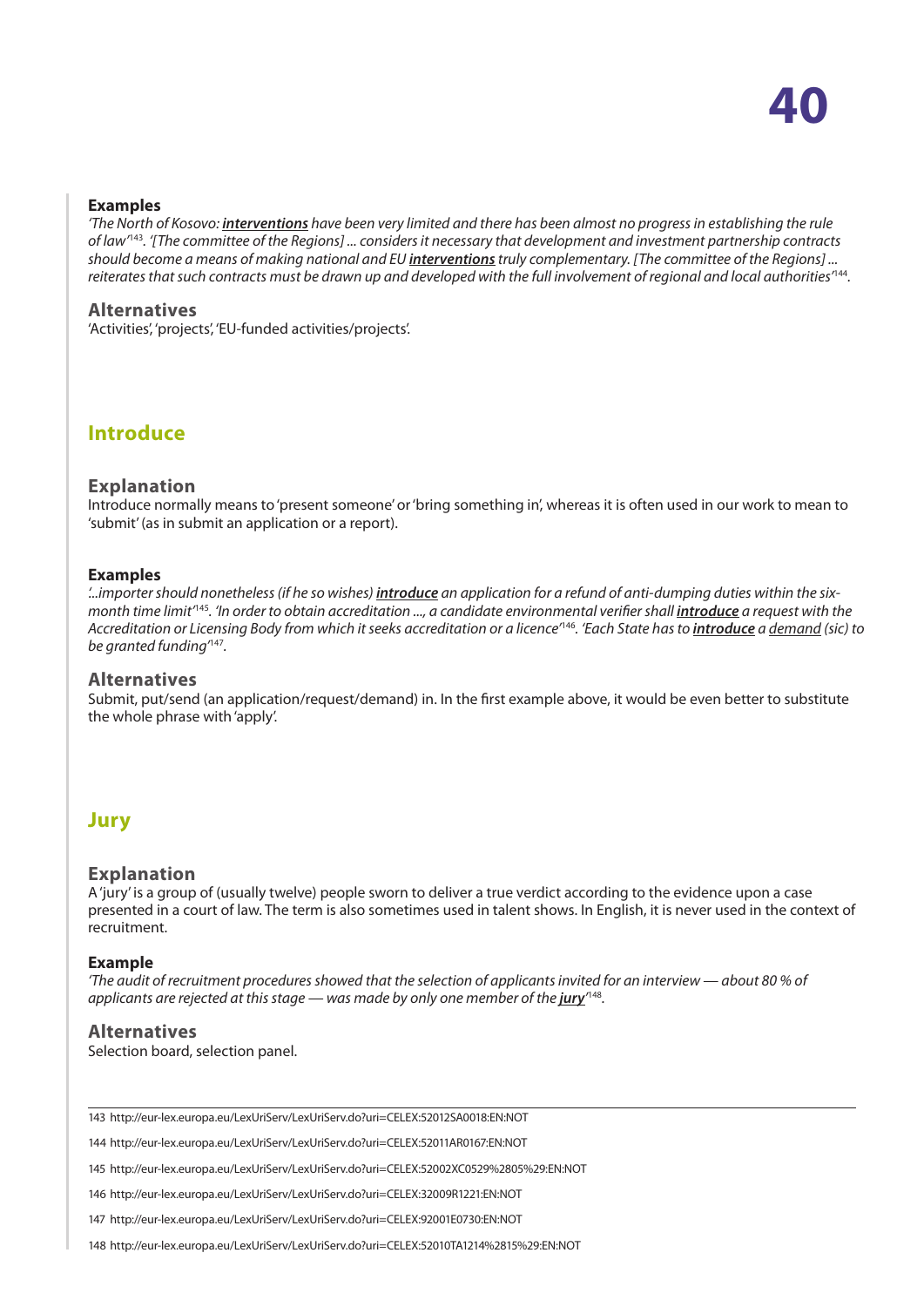# <span id="page-40-0"></span>**Justify/justification**

#### **Explanation**

In English, to justify means 'to demonstrate or prove to be just, right, or valid' or 'to show to be reasonable', and 'justification' is 'the act of justifying' or 'something that justifies'. In EU texts, we often find it used just to mean 'to explain' or 'provide evidence for'. By extension, especially in working papers, we also find 'justification(s)' used to mean 'supporting document(s)'. In the example below, the author uses 'justification' to mean 'evidence', whereas, from the actual wording, we would understand something like: 'the French government was unable to provide an explanation (or even an excuse)'.

#### **Example**

*'Whereas the French Government was unable to provide any justification, and the Commission could find none, showing that the aid in question fulfilled the conditions required for grant of one of the exceptions set out in Article 92 (3) of the EEC Treaty'*<sup>149</sup>*.*

#### **Alternatives**

Substantiate, provide evidence for, explain, evidence, supporting document, proof, explanation.

# **Legislator**

#### **Explanation**

In EU English, a 'legislator' is a body, or, in the case of the EU, two bodies together ('the European legislator' = the Council and the Parliament<sup>150</sup>). In regular English, on the other hand, a legislator is a person, and is defined as such in all major dictionaries, (e.g. 'a person who makes laws; a member of a legislative body' (Oxford), a 'person concerned with the making or enactment of laws' (Collins) or 'a member of a legislative body' (Merriam-Webster). Therefore, the word 'legislator' should be used to refer to a single MEP, not, for example, the whole Parliament.

#### **Examples**

*'Furthermore, the future legal bases for the different instruments will propose the extensive use of delegated acts to allow for more flexibility in the management of the policies during the financing period, while respecting the prerogatives of the*  two branches of <u>legislator´</u>'51. 'As it became apparent during the legislative process, more time is needed to allow reaching *an agreement at the level of the European legislator, and adoption is envisaged for 2013, one year later than originally planned'*<sup>152</sup>*.*

#### **Alternatives**

Legislature ( $=$  'a body of persons having the power to legislate<sup> $153$ </sup>), legislative body/ies, the Council and Parliament. However, I fear that we may be stuck with 'the European legislator' itself.

149 http://eur-lex.europa.eu/LexUriServ/LexUriServ.do?uri=CELEX:31981D0601:EN:NOT

150 This is shown quite neatly by a google search for 'the European legislator'. Currently, this throws up a wikipedia item entitled: 'legislature of the European Union'. The item goes on to explain: 'The legislature of the European Union is principally composed of the European Parliament and the Council of the European Union. These two institutions together are formally called the Union legislator.

151 http://eur-lex.europa.eu/LexUriServ/LexUriServ.do?uri=CELEX:52011AP0533:EN:NOT

152 http://eur-lex.europa.eu/LexUriServ/LexUriServ.do?uri=CELEX:52012DC0632:EN:NOT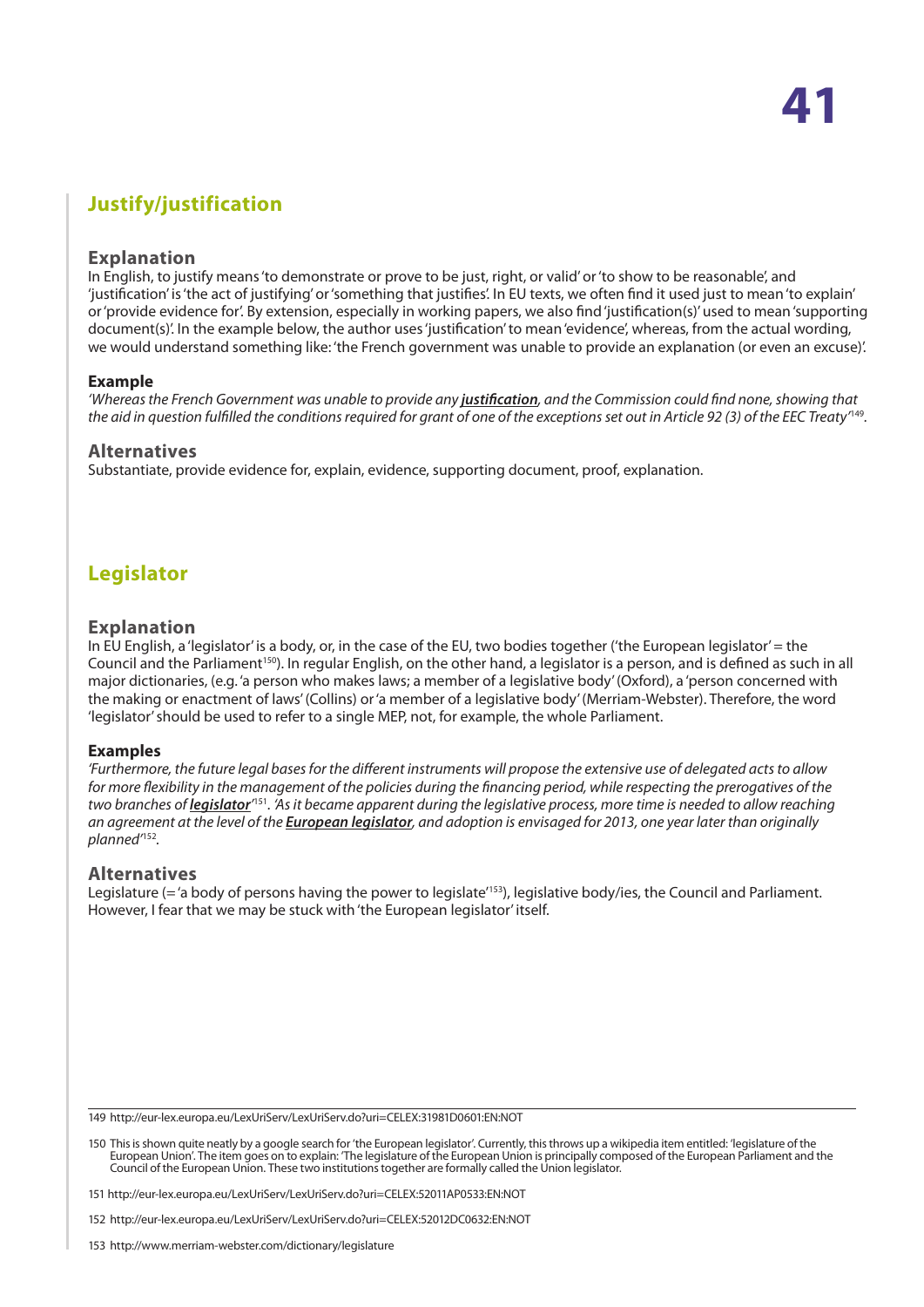# <span id="page-41-0"></span>**Mission**

#### **Explanation**

'Mission' has a number of meanings, none of which corresponds to the way it is most commonly used in EU texts. Generally speaking, missions, in English, are performed by secret agents, astronauts or diplomats. Otherwise they can be the places where priests, nuns, diplomats etc. work abroad (often in developing countries). In English, a mission is never a business or official trip and we would not say 'on mission' in any case. Unfortunately, however, it is a very useful word: in the EU, we 'do our mission planning', 'go on mission', fill in a 'mission order', spend our 'mission allowance', declare our 'mission expenses' and do all of this via the 'mission(s) office'. While it would be difficult to do without the word internally, we should bear in mind that it is likely to be misconstrued by outsiders.

#### **Example**

*'With regard to the management of travel orders, the missions office ... has systematically coordinated the reservation of plane tickets and hotel rooms and has been able to obtain very reasonable group rates'*<sup>154</sup>*.*

#### **Alternative**

Often, at the Court of Auditors, 'audit/visit' ('I wasn't here last week because I was in Rome for an audit' (=on mission)), sometimes 'official trip', 'official business' or just 'business' or 'work' ('I was in Rome on business/for work'). NATO, the UN and the Canadian government often talk of 'duty travel'.

# **Modality**

#### **Explanation**

'Modality' is one of those words which people (a) swear is correct and (b) say they have to use because the Commission does so (the example below is a case in point). The trouble is that it is not English – at least not in the meaning applied in our texts. EUR-Lex contains over two thousand cases in which it is used to mean 'procedure', but this does not make it mean 'procedure'. In English, it is a rare and quite specialised word (only 50 or so hits in the British National Corpus), whose main meanings relate to grammar, philosophy, medicine and physiology.

#### **Example**

*'Evaluating such a unique scheme is a particular challenge for all actors involved. Evaluation modalities have gone through significant changes over recent years'*<sup>155</sup>*.*

#### **Alternatives**

Procedure, method, mode.

# **Modify/modification**

#### **Explanation**

Modify is fine. It is just over-used. So when referring to changes to legislation, prefer 'amend/amendment'. In other contexts, the word 'change' is a more common alternative.

154 http://eur-lex.europa.eu/LexUriServ/LexUriServ.do?uri=CELEX:31980Y1231%2806%29:EN:NOT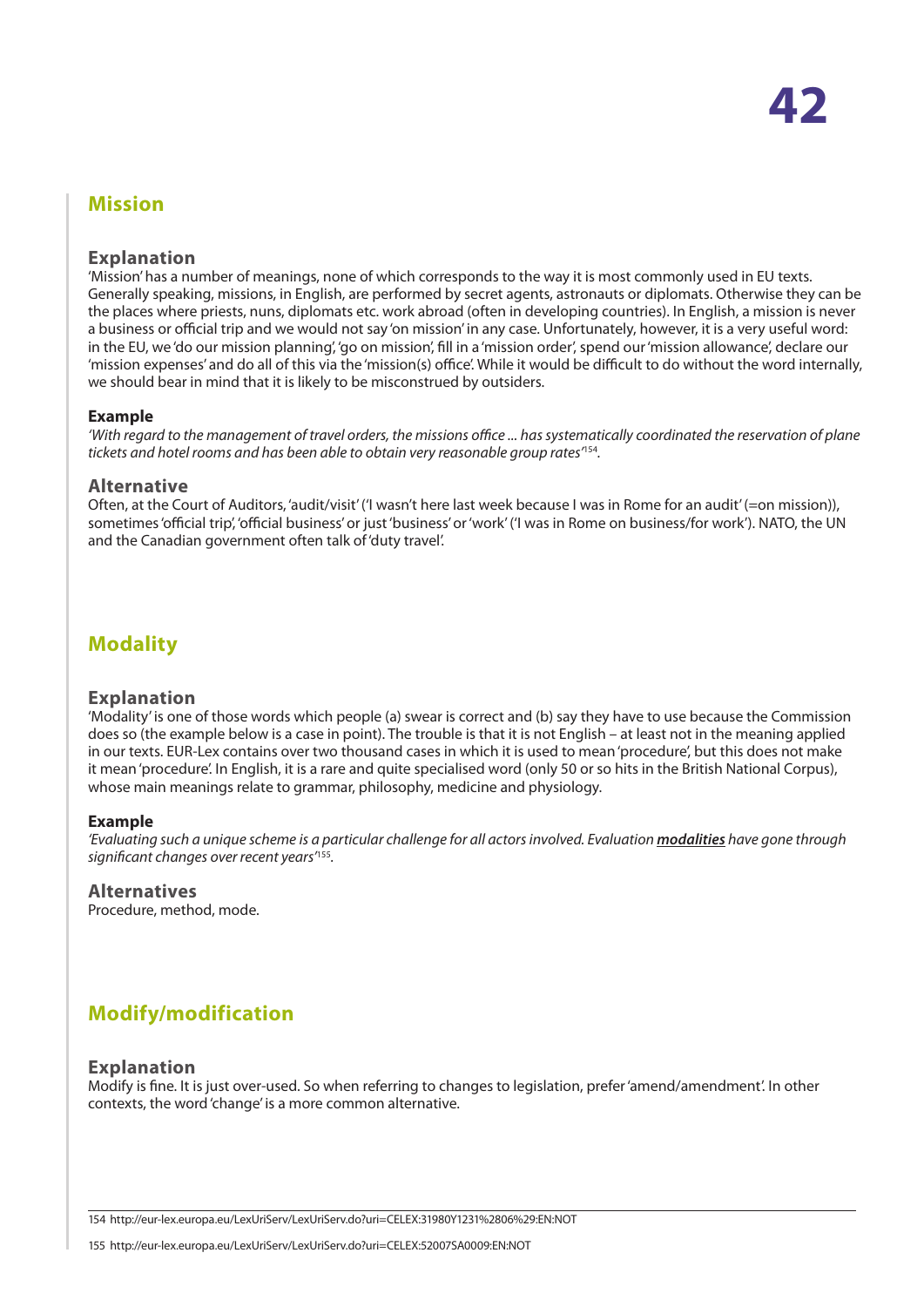#### <span id="page-42-0"></span>**Example**

*'The Commission ... undertook to make proposals to modify the regulation before issuing the next annual report, which is to be drawn up in mid-2009'*<sup>156</sup>*.*

**Alternatives** Amend, change.

# **Modulation**

#### **Explanation**

In English, 'modulation' is only normally used in the fields of music and grammar and with regard to wave frequencies. It is, in any case, a difficult word and one that many native speakers may not know. In EU documents, on the other hand, it is (strangely) used to mean 'reduction' and, in the jargon of the common agricultural policy, refers specifically to a 'system of progressive reduction of direct payments allowing a transfer of funds from Pillar 1 ... to Pillar 2'157. This is not something that the average reader can be expected to know (or even the above-average one for that matter).

#### **Example**

*'The voluntary modulation should take the form of reducing direct payments within the meaning of Article 2(d) of Regulation (EC) No 1782/2003'*<sup>158</sup>*. Regulation (EC) No 73/2009 established a system of compulsory, progressive reduction of direct payments ("modulation")'*<sup>159</sup>*.*

#### **Alternatives**

Adjustment, or reduction/increase as applicable. With reference to the common agricultural policy, if you use 'modulation', it must be explained.

## **Name**

#### **Explanation**

In EU texts, particularly in administrative forms, the word 'name' is often used to refer exclusively to a person's surname, so we are asked to supply someone's 'name and first name' (usually in that order, sometimes with the word 'name' knowingly written in capital letters). More unusually, but very confusingly, it is sometimes used to refer to the person's first name to the exclusion of his/her surname (so we have 'name and surname'). In English, on the other hand, a person's 'name' is his/her whole name, so my name is Jeremy Stephen Gardner, where Jeremy is my 'first name', 'forename', 'given name' or 'Christian name', Stephen is my 'middle name', and Gardner is my 'last name', 'surname' or 'family name'. The universal convention in the English-speaking world is that the 'first name' should come first and the 'last name' last (hence their names) and that it is possible to tell which is which by the order in which they are placed; the common EU practice of putting the last name first and indicating that it is not actually the first name by placing it in capital letters is not widespread in English and may not be understood.

156 http://eur-lex.europa.eu/LexUriServ/LexUriServ.do?uri=CELEX:52009AE0627:EN:NOT

157 http://ec.europa.eu/agriculture/glossary/index\_en.htm

158 http://eur-lex.europa.eu/LexUriServ/LexUriServ.do?uri=CELEX:32007R0378:EN:NOT

159 http://eur-lex.europa.eu/LexUriServ/LexUriServ.do?uri=CELEX:32012R0671:EN:NOT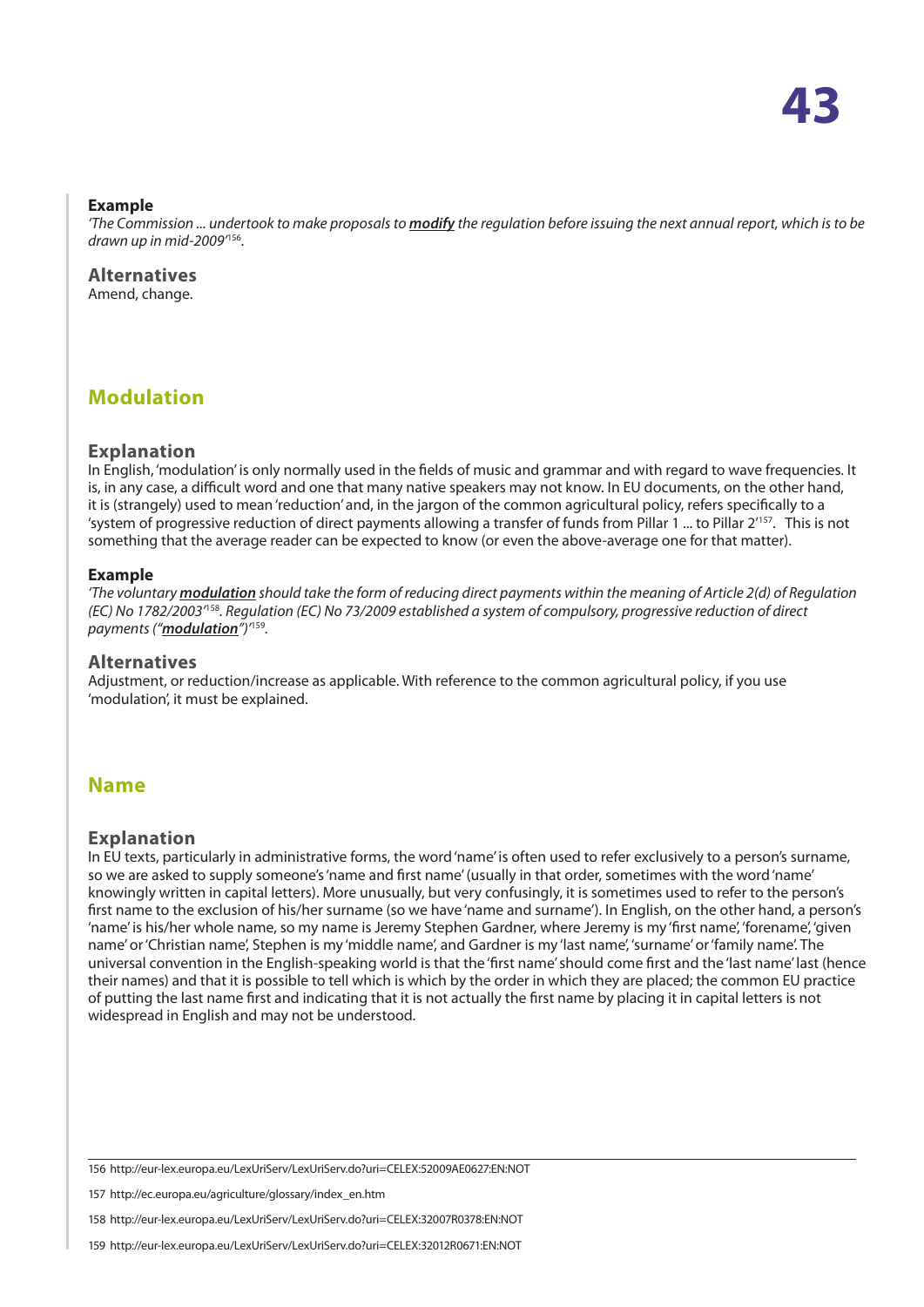

#### <span id="page-43-0"></span>**Examples**

*'CardHolderName is the name and first name(s) of the holder of the Control Card'*<sup>160</sup>*. 'Title, Name and surname, Position in the applicant organisation'*<sup>161</sup>*.*

#### **Alternative**

As languages and cultures differ on this point, documents and forms in English should unambiguously specify which name is which, e.g. by using the neutral terms 'given name' and 'family name'. In running text (as opposed to forms or tables), the normal order should be retained.

## **Normally**

#### **Explanation**

Normally means 'as a rule', 'usually', 'ordinarily' or 'in a normal manner' (e.g. 'act normally!'). In EU usage, on the other hand, it often expresses something that should happen.

#### **Example**

*'Normally, she will come at 8 o'clock' (= She should be here at 8 o'clock); 'Are you free this weekend?' 'Yes, Normally.' (= 'I should be.').*

#### **Alternatives**

Supposed to, should, expected to.

## **Note**

#### **Explanation**

In the EU's administration, the word 'note' (dictionary definition = 'a brief letter, usually of an informal nature') seems to have invaded the semantic fields of both 'memo' ('a written communication, as in a business office') and 'letter'. Many of these 'notes' are anything but brief, and none of them are informal.

#### **Example**

*'An information note from Vice-President Kallas and the President, addressed to the College under the title, "Review of security policy, implementation and control within the Commission", which covered physical security as well as security of information, was adopted in 2008'162.*

#### **Alternatives** Memo, letter.

160 http://eur-lex.europa.eu/LexUriServ/LexUriServ.do?uri=CELEX:32002R1360:EN:NOT

161 http://eur-lex.europa.eu/LexUriServ/LexUriServ.do?uri=CELEX:32012D0215(01):EN:NOT

162 http://eur-lex.europa.eu/LexUriServ/LexUriServ.do?uri=CELEX:52009DC0256:EN:NOT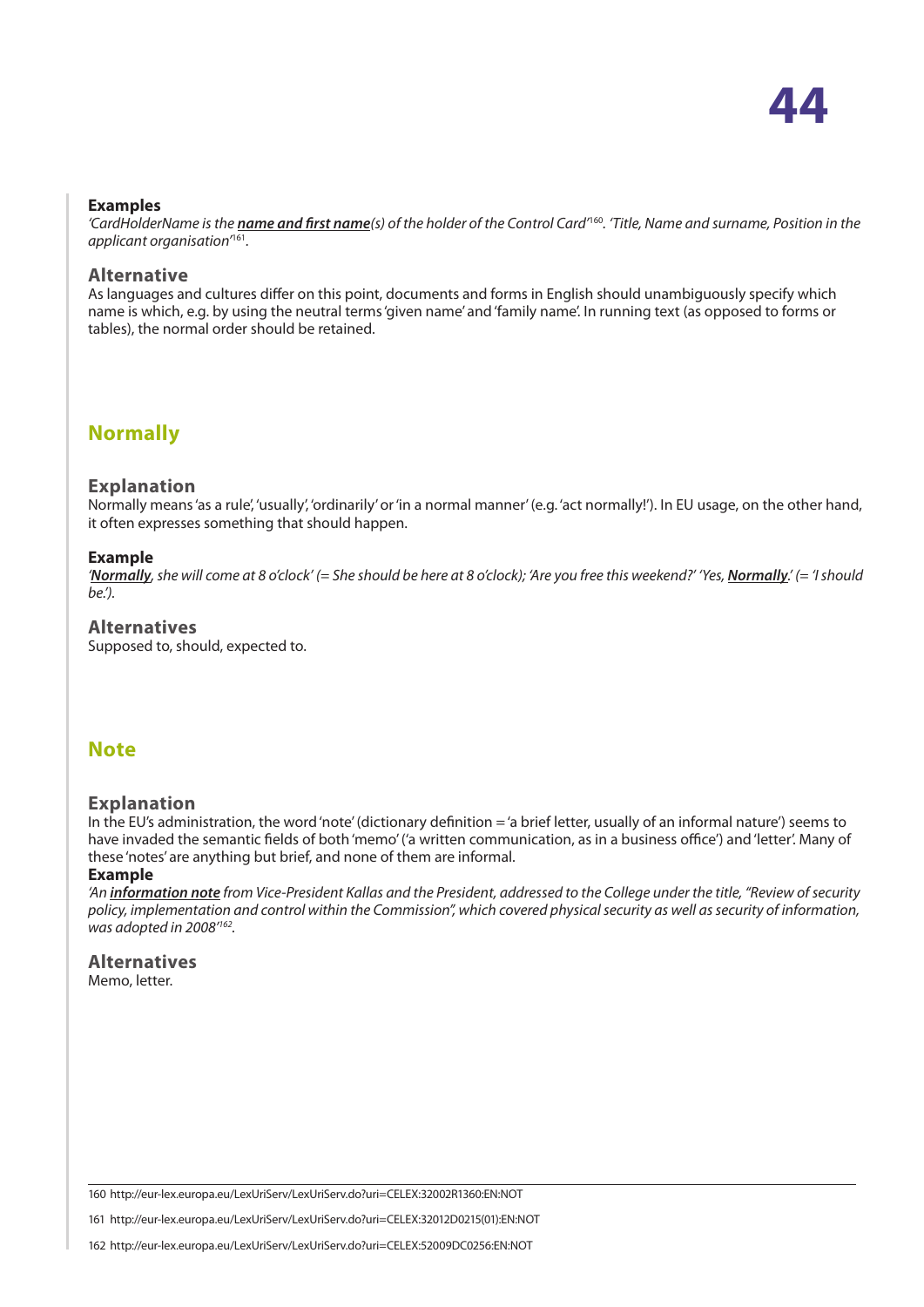# <span id="page-44-0"></span>**Notify to**

#### **Explanation**

We normally notify somebody of something, we do not usually notify something to someone, and many native speakers will actually flag this construction as incorrect*<sup>163</sup>*. However, although the 'notify of' construction is much more common, the 'notify to' one does appear to exist too, but with a subtle difference in meaning. If you notify something to someone, you report it, formally, usually to some sort of authority (e.g. 'Barely one third of school absences were notified to the social services department.'). If you notify somebody of something, you inform them of it (e.g. 'residents were notified of the scheme late last week')*<sup>164</sup>*. It should be noted that you can use the 'notify of' construction in the place of the 'notify to' one, but not the other way round. Curiously, the urge to use the 'notify to' structure is so strong in EU authors that they are prepared to subvert basic English rules on word order to be able to fit it into their sentences*<sup>165</sup>*. Native speakers hardly ever use it, and non-natives might do well to follow their example.

#### **Examples**

*'Member States shall notify to the Commission the name, the address including electronic address, the responsible persons and the category of activities for each designated technical service, as well as any subsequent modifications thereto'166. 'Contracting entities shall notify to the Commission, if so requested, the following information regarding the application of Article 13(2) and (3) and Article 14'167.*

#### **Alternatives**

Send, provide … with, inform/notify somebody of something, report something to somebody.

# **Of**

#### **Explanation**

Many of our authors seem unsure of the rules governing English prepositions, possessive constructions and noun-noun compounds. They therefore tend to use 'of' as an all-purpose preposition in the place of 'from', 'by', 'in', 'on', 'at', etc., giving us 'previous reports of the Court' instead of 'previous reports by the Court', 'communication of the Commission', instead of 'communication (letter?) from the Commission', 'EC reports of the projects' instead of 'Commission reports on the projects' etc. Moreover, phrases with 'of' are often used instead of possessive '-s' constructions or noun-noun compounds (the reports of the Court/the Court's reports, communications of the Commission/Commission communications). This type of error can lead to ambiguity even where it is not grammatically wrong; for example, in the phrase 'the system of control of the Commission', is the Commission being controlled (audited?) or is it doing the controlling?

163 http://english.stackexchange.com/questions/231861/what-is-the-difference-between-to-notify-something-to-someone-and-to-notify-some

164 Significantly, notify = report uses the same structure as report, and notify = inform uses the same structure as inform.

165 SVOI – subject, verb, direct object, indirect object, where the indirect object is governed by a preposition: 'member states shall notify the address to the commission' is preferable to 'member states shall notify to the commission the address'

166 http://eur-lex.europa.eu/legal-content/EN/TXT/?uri=CELEX:52010PC0542

167 http://eur-lex.europa.eu/legal-content/EN/TXT/?qid=1464354660120&uri=CELEX:32014L0025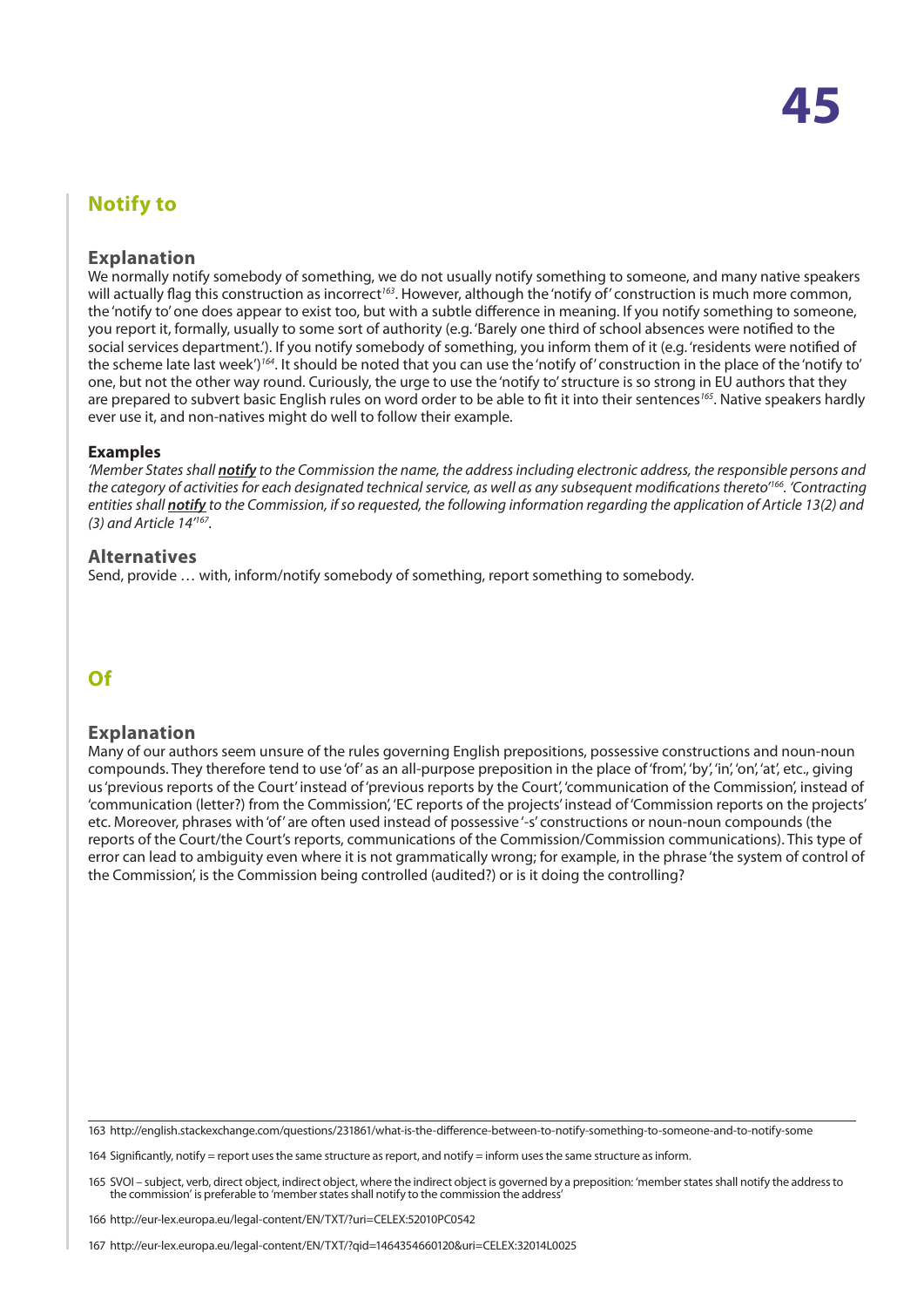# <span id="page-45-0"></span>**Operator/economic operator**

#### **Explanation**

EUR-Lex has 1,057 hits for 'economic operator'. Although the term is not used in English in this way, I take it that these are simply companies or businesses. Similarly, on its own, the term 'operator' is used to cover a wide range of activities – in customs, it can mean 'importer' or 'exporter' or possibly 'shipping company', depending on the customs scheme being examined; in agriculture, it can refer to farmers or people who market or process their produce etc.

#### **Example**

'An alert mechanism that allows competent authorities to warn other Member States of a serious risk caused by an *economic operator to the proper and secure functioning of the Single Market'*<sup>168</sup>*.*

#### **Alternatives**

It would be clearer to call things by their own names – business if you mean business, farmer if you mean farmer, importer if you mean importer, etc. As in the case of 'actor' (above), the problem can often be solved by thinking carefully about who or what the 'operators' in question actually are.

# **Opportunity**

#### **Explanation**

'Opportunity' does not mean 'the character of that which is opportune' (I am translating verbatim from a French dictionary). The English dictionary definition of opportunity is 'a favourable or advantageous circumstance or occasion or time' (as in 'I take the opportunity to wish you a merry Christmas.').

#### **Example**

*'The Court questioned the opportunity of introducing these measures in such an uncertain economic climate'*<sup>169</sup>*.*

#### **Alternatives**

Advisability, whether it was advisable to, whether it would be opportune to.

## **Orientations**

#### **Explanation**

EU 'orientations' are guidelines. Orientation, in English, is uncountable and means 'the act of determining one's bearings or settling one's sense of direction'.

#### **Examples**

*'It will include policy orientations in all these areas for the next five years'*<sup>170</sup>*. 'The Commission, EEAS and the MS will hold a dialogue (co-chaired by EEAS and Commission) on strategic orientations, general guidelines with beneficiary countries and relevant regional organisations'*<sup>171</sup>*.*

**Alternative** Guidelines.

169 Taken from a draft special report.

<sup>168</sup> http://eur-lex.europa.eu/LexUriServ/LexUriServ.do?uri=CELEX:52011DC0075:EN:NOT

<sup>170</sup> http://eur-lex.europa.eu/legal-content/EN/TXT/?uri=CELEX:52014DC0910

<sup>171</sup> http://eur-lex.europa.eu/legal-content/EN/TXT/?uri=CELEX:52014DC0733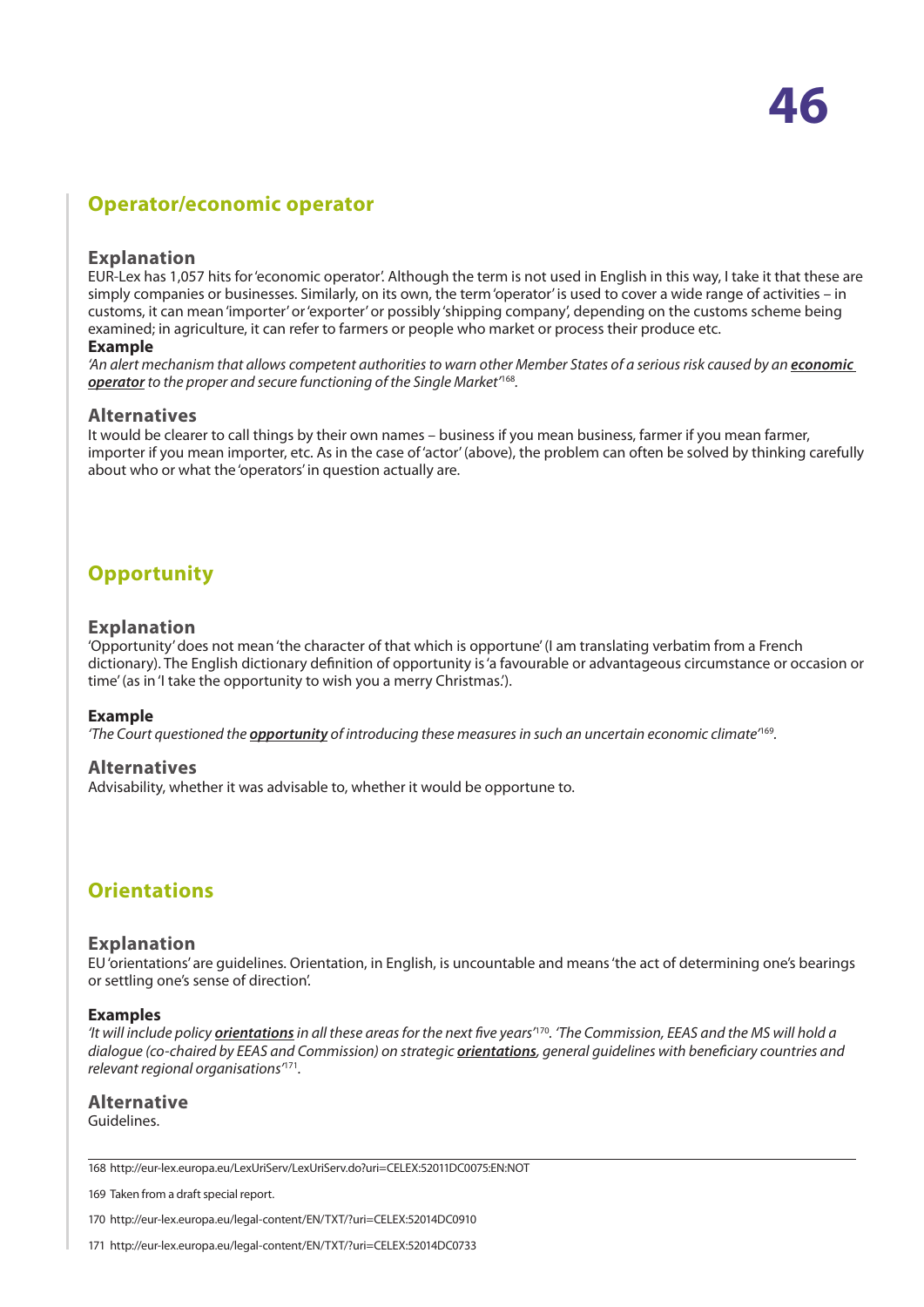# <span id="page-46-0"></span>**Perspective**

#### **Explanation**

The word 'perspective' is often used correctly in EU texts to mean 'point of view' (e.g. 'from a research perspective'). However, it is also used incorrectly to mean 'expectation for the future' (as in 'financial perspectives').

#### **Examples**

*'The Foundation enjoys a more stable perspective in 2010. It has already put in place tighter monitoring and control of budget transfers to limit the number of transfers and prepares measures to further enhance budget planning and forecasting for the 2011 financial year'*<sup>172</sup>*. '… accession negotiations should be opened with Serbia as soon as possible, thereby demonstrating the EU commitment to the country's EU perspective'* <sup>173</sup>*.*

#### **Alternative**

Outlook, prospects (usually in the plural).

# **Planification**

#### **Explanation**

'Planification' does not exist in English, but it comes up quite regularly. The example below comes from a published Court report.

#### **Example**

*'Simplified procedures and better planification should make it possible to even out the caseload under FP6, improving internal control and speeding up processes'*<sup>174</sup>*.*

#### **Alternative**

Planning.

## **Precise (to)/Precision**

#### **Explanation**

There is no verb 'to precise' in English. 'Precise' is an adjective. A variant of this misuse is found in 'precision', which does actually exist as a noun in English; however, it is uncountable and means 'the quality, condition, or fact of being exact and accurate'. In EU publications, on the other hand, it is used countably (plural – 'precisions') and means something like 'detail' or 'specification'.

172 http://eur-lex.europa.eu/LexUriServ/LexUriServ.do?uri=CELEX:52010TA1214%2826%29:EN:NOT

173 http://eur-lex.europa.eu/LexUriServ/LexUriServ.do?uri=CELEX:52012IP0114:EN:NOT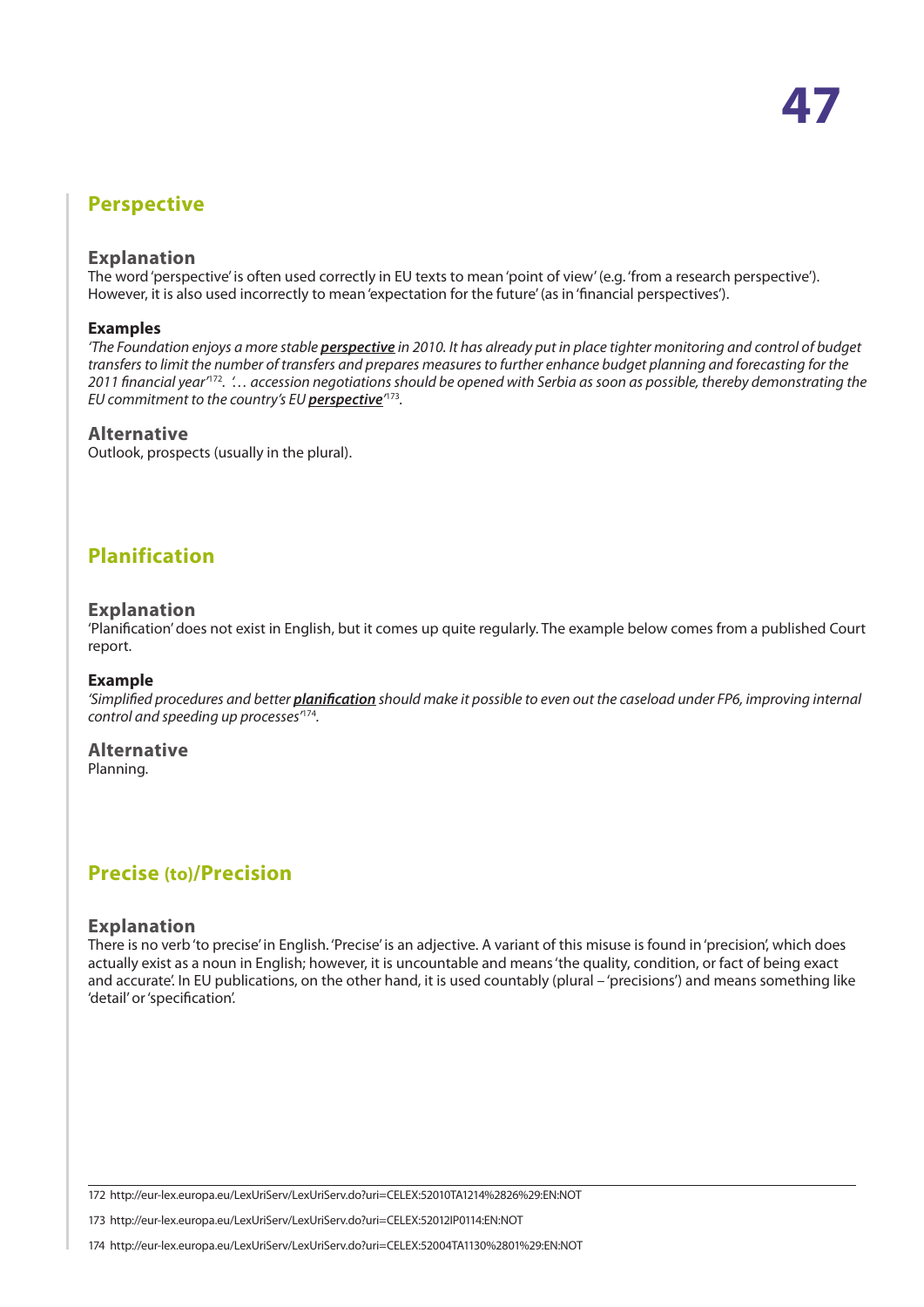#### <span id="page-47-0"></span>**Examples**

*'This proposal for a new basic regulation is justified because there is a need to precise the objectives of the CFP'*<sup>175</sup>*. 'The Committee urges the Commission ... to precise which period before confinement is meant'*<sup>176</sup>*. 'Article 32 provides that an intervention may be justified not just by market failures but also in "sub-optimal investment situations". Without further precisions, this could lead to support for poorly justified financial instruments'*<sup>177</sup>*.*

#### **Alternatives**

'To specify' for 'to precise', and 'detail', 'clarification', 'explanation', etc. for 'precision'.

**Prescription**

#### **Explanation**

Although the legal term 'prescription', meaning 'the limitation of time beyond which an action, debt, or crime is no longer valid or enforceable' is commonly used in Scotland, the State of Louisiana and Quebec, it is not well-known in the rest of the English-speaking world. In most jurisdictions, it is quite a specialised term and mainly refers to the acquisition of property rights (in England, under the 1832 property Act). It is a convenient term, but unfortunately not one that nonspecialised readers would be likely to understand.

#### **Examples**

*'In Spain (Andalucía), between 2006 and 2008, 252 cases were detected by the Court where the prescription period of four years had already elapsed between the discovery of the irregularity and the time when the PA became aware of the facts and start the recovery process'*<sup>178</sup>*. 'Thus, inter alia, a uniform method for calculating the prescription is used, the starting point being the date on which the continuing infringement ceased, and the penalty to be imposed on each participant is only in respect of the whole of its unlawful conduct'*<sup>179</sup>*.*

#### **Alternatives**

Generally speaking, 'limitation'. A 'statute of limitations' is said to apply: we can say, for example, that there is a 'three-year statute of limitations', 'three-year limitation of action', 'three-year time-bar' or 'three-year limitation period'; if it is too late to pursue an action, we can say that 'the statute of limitations has run out'; if a debt can no longer be collected, we can talk of a 'time-barred' claim or offence. The terms 'stale claim' and 'stale offence' are rather nice, but less well-known.

# **Project**

#### **Explanation**

We sometimes find 'project (of)' used with the meaning of 'draft'. It is more common in working documents than in published reports, but some cases filter through into the Official Journal.

#### **Example**

*'A number of technical and editorial amendments were also introduced to define the scope of some provisions, to make the wording of the Directive more explicit and more consistent with the wording of the project of Regulation on placing on the market'*<sup>180</sup>*.*

# **Alternative**

#### Draft.

175 http://eur-lex.europa.eu/LexUriServ/LexUriServ.do?uri=CELEX:52011PC0425:EN:NOT

176 http://eur-lex.europa.eu/LexUriServ/LexUriServ.do?uri=CELEX:52009AE0882:EN:NOT

177 http://eur-lex.europa.eu/LexUriServ/LexUriServ.do?uri=CELEX:52011AA0007:EN:NOT

178 http://eur-lex.europa.eu/legal-content/EN/TXT/?uri=CELEX:52011SA0008

179 http://eur-lex.europa.eu/LexUriServ/LexUriServ.do?uri=CELEX:61992C0049:EN:NOT

180 http://eur-lex.europa.eu/LexUriServ/LexUriServ.do?uri=CELEX:52008AG0021:EN:NOT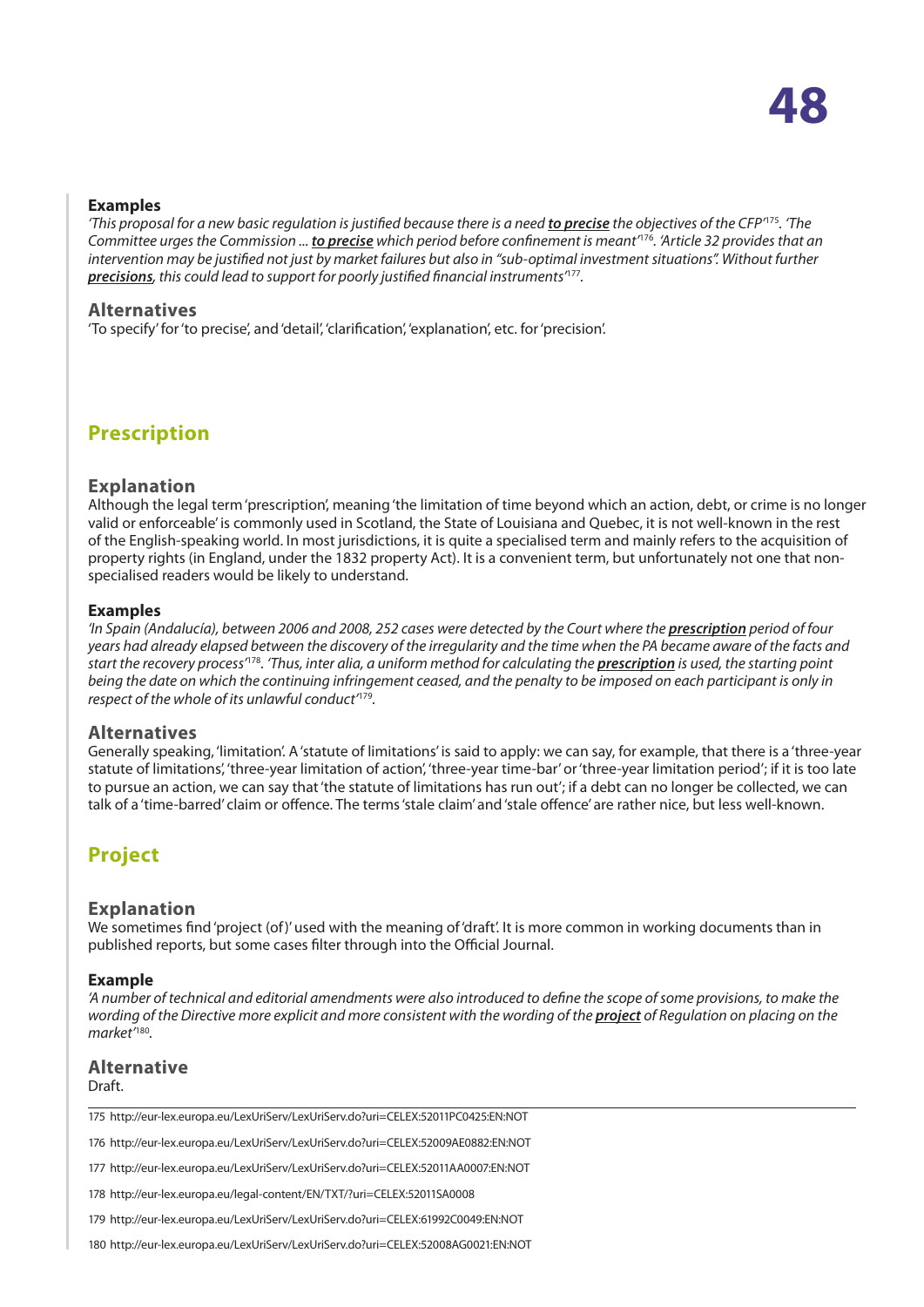# <span id="page-48-0"></span>**Provide to**

#### **Explanation**

This is a bit like 'notify' (above). You provide someone **with** something; you do not provide something **to** someone.

**49**

#### **Examples**

*'It is also part of ERA's effort to provide to its stakeholders a thorough overview of the development of railway safety in the European Union'* <sup>181</sup>*. 'On 20 December 2011, the Commission presented a proposal to provide to the Kyrgyz Republic MFA of (sic) up to EUR 30 million (EUR 15 million each in loans and grants)'*<sup>182</sup>*.*

## **Punctual**

#### **Explanation**

Punctual means 'acting or arriving exactly at the time appointed'. In the example below, the word 'punctual' seems to imply that the experts' meetings were held on time. A good thing, no doubt, but not what is meant here, which is probably 'occasional'.

#### **Example**

*'The management of the above mentioned feed sectors is subject to close co-operation with the Member States through regular (generally monthly) meetings of the Standing Committee on the Food Chain and Animal Health, section on Animal Nutrition, and punctual expert groups meetings where appropriate'*<sup>183</sup>*.*

#### **Alternatives**

One-off, occasional, individual, ad hoc, periodic, regular.

## **Reasonability**

#### **Explanation**

'Reasonability' may occur in some dictionaries, but like a number of other words in -ability and -ableness (**unavailability** is another common example much loved by IT), it is marginal and stylistically awkward. Words of this sort should be avoided where possible.

#### **Example**

*'Even if, as FNK maintains, it should be left to the crane-hire companies to interpret the concept "reasonable", which incidentally is nowhere apparent, it is still established that the reasonability of rates was discussed between the crane-hire companies and FNK'*<sup>184</sup>*.*

#### **Alternative**

Rework your sentence to use the word 'reasonable', 'available', etc. instead.

181 http://eur-lex.europa.eu/LexUriServ/LexUriServ.do?uri=CELEX:52014SC0355:EN:NOT

182 http://eur-lex.europa.eu/LexUriServ/LexUriServ.do?uri=CELEX:52014DC0372:EN:NOT

183 http://eur-lex.europa.eu/LexUriServ/LexUriServ.do?uri=CELEX:52010SC1143:EN:NOT

<sup>184</sup> http://eur-lex.europa.eu/LexUriServ/LexUriServ.do?uri=CELEX:31995D0551:EN:NOT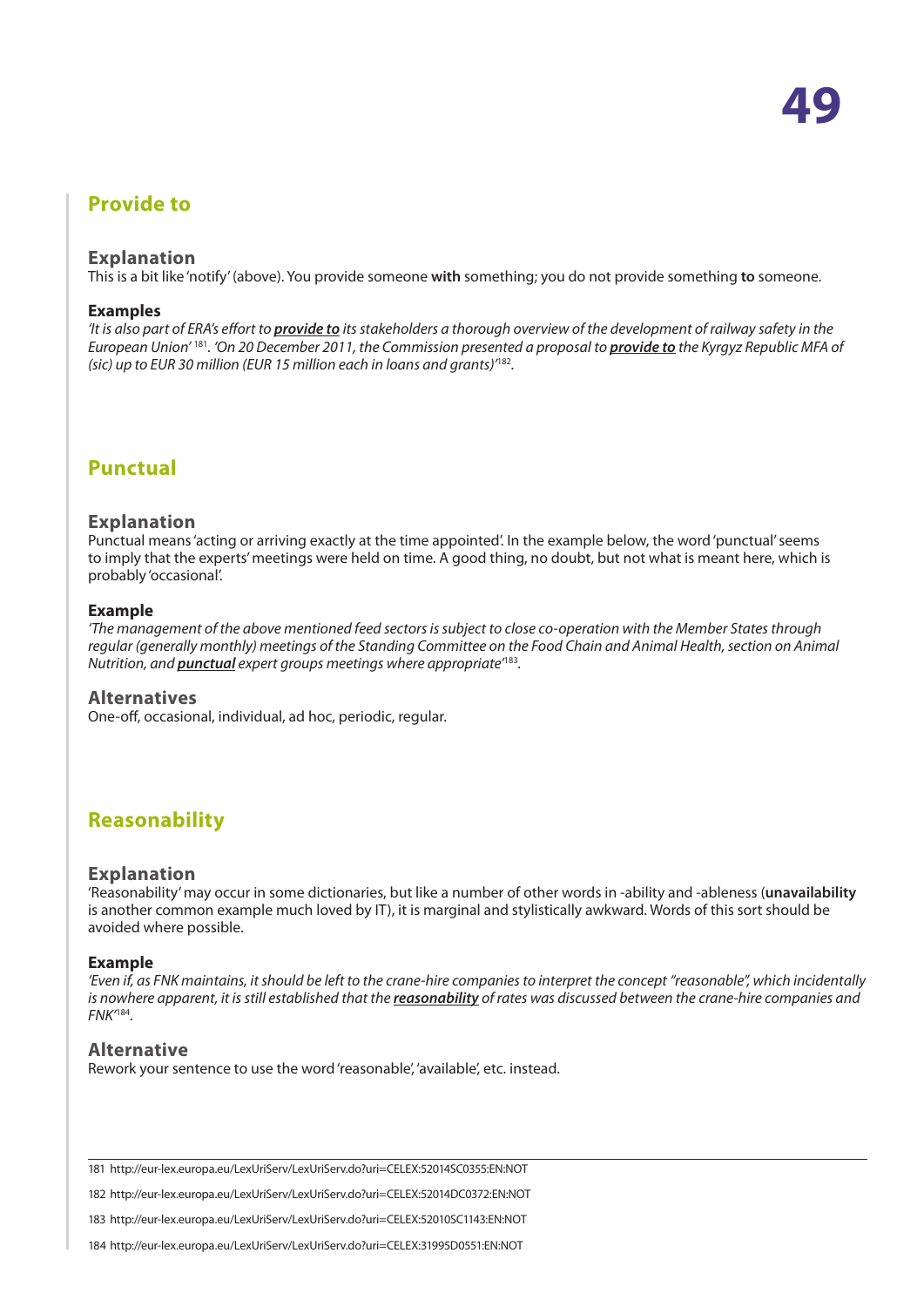# <span id="page-49-0"></span>**Reflection/reflection group/reflection forum**

#### **Explanation**

In English, reflection is an internal process that takes place within the individual (e.g. 'I have reflected long and hard on this problem.') and does not necessarily involve any discussion. As for the curiously named '**reflection group**', the dictionary definition is 'a discrete group which is generated by a set of reflections of a finite-dimensional Euclidean space'. I have no idea what this means.

#### **Example**

*'The Commission's Reflection Forum on Multilingualism and Interpreter Training[16] produced a report with recommendations on the quality of interpretation and translation'*<sup>185</sup>*.*

#### **Alternatives**

Discussion, think tank, forum.

# **Reinforce**

#### **Explanation**

The verb 'reinforce' is most commonly used in the engineering or military contexts, but it is often misused in EU texts to mean 'improve' or 'increase'. Authors who recognise it as a Gallicism are often tempted to replace it with its English equivalent, 'strengthen' (e.g. 'When strengthening the administrative capacity of a country, twinning is recognised as an important instrument'), but there are often better words.

#### **Example**

*'Furthermore the Commission initiative on health security planned for 2011 will seek to reinforce the coordination of the EU risk management and will strengthen the existing structures and mechanisms in the public health area'*<sup>186</sup>*.*

#### **Alternatives**

Improve, bolster, consolidate, increase, or, if negative, worsen, exacerbate, etc.

## **Request**

#### **Explanation**

There seems to be a widespread instinct that 'ask' is not a sufficiently respectable word and needs to be replaced by something of Latin origin (usually 'request'). This leads not only to clumsy sentences like: 'the European Parliament' requested the Commission to clarify the Court's right of access' (which can be improved by using the more complex construction 'requested that the Commission clarify the Court's right of access' or by simply using 'ask'), but also to the incorrect construction 'to request for' (calqued on 'to ask for').

185 http://eur-lex.europa.eu/LexUriServ/LexUriServ.do?uri=CELEX:52010PC0082:EN:NOT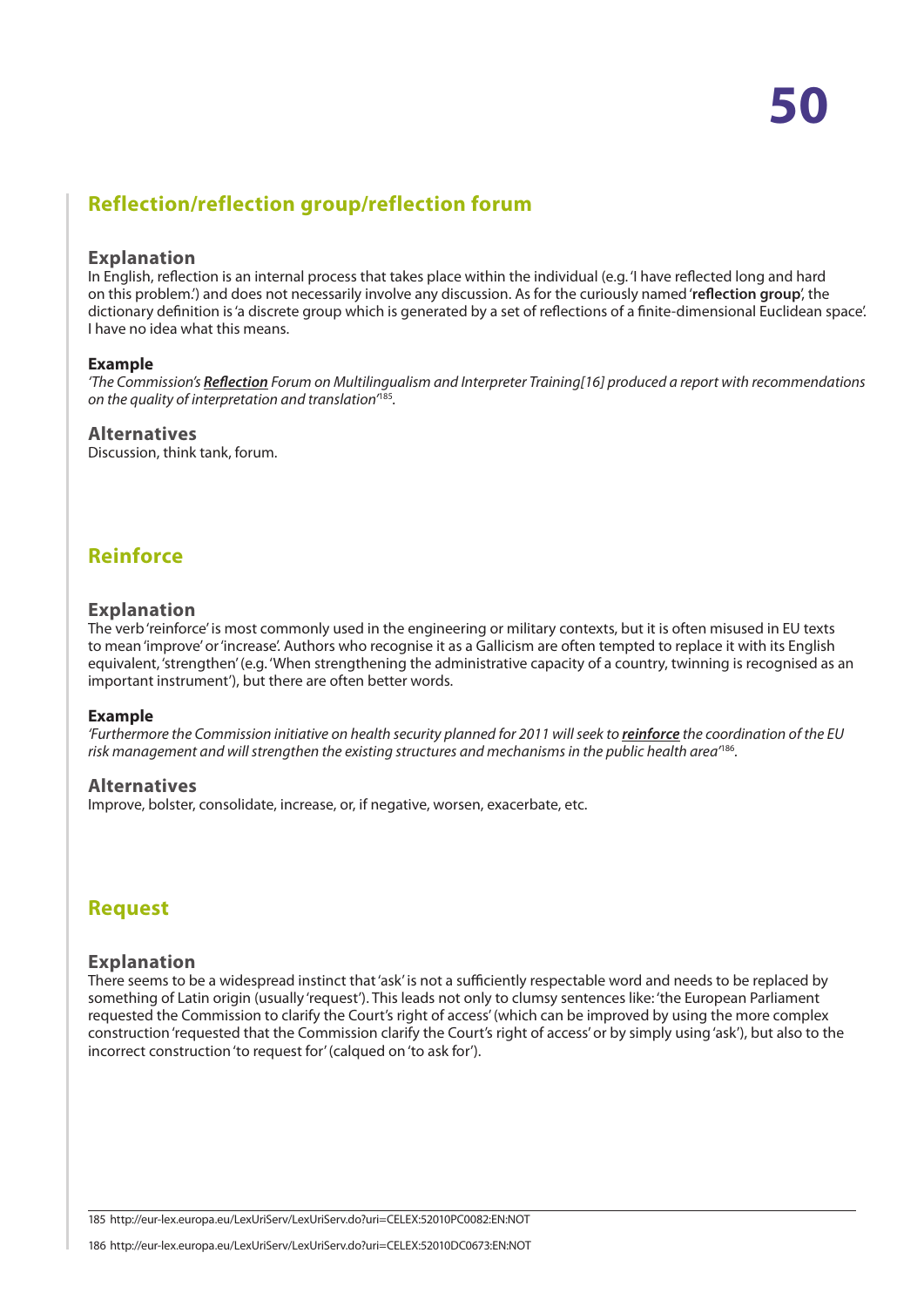#### <span id="page-50-0"></span>**Examples**

*'the Court of Justice was requested for a preliminary ruling on the interpretation of Article 119 of the EC Treaty'*<sup>187</sup>*. 'one of the conditions allowing a Member State to request for an "additional authorisation" procedure is the case of open points related to technical compatibility between infrastructure and vehicles'*<sup>188</sup>*.*

#### **Alternatives**

Ask. In the second (active) example, 'request' can be used, but without 'for' - 'request an additional authorisation'.

## **Respect (to respect/respect)**

#### **Explanation**

The most common meaning of the verb 'to respect' is 'to show deferential regard for'. It can also mean 'to avoid violation of' (rules, for example), but with this meaning it is over-used in EU texts and often in a grammatically awkward manner. The example below should read: 'ensure respect for property rights'.

#### **Example**

*'The existence and implementation of a coherent, effective and transparent set of laws which ensure the respect of property rights and the operation of a functioning bankruptcy regime'*<sup>189</sup>*.*

#### **Alternatives**

Comply with, adhere to, meet (a deadline), compliance with.

# **Responsible**

#### **Explanation**

Like 'concerned', the adjective 'responsible' means different things depending on whether it is placed before or after the noun. In EU texts we often talk about 'responsible officials' and 'responsible bodies' (meaning officials or bodies that are responsible for something), when, in English, we would say the officials or bodies responsible<sup>190</sup>. Actually, a 'responsible official' is one who is not irresponsible, does his job dutifully and can be trusted; another virtue of EU staff, to be considered together with the fact that they are detached and concerned (see above).

#### **Examples**

*'The responsible official bodies should monitor this experiment through official controls on the production'*<sup>191</sup>*. 'A responsible person should be appointed by the management, who should have clearly specified authority and responsibility for ensuring that a quality system is implemented and maintained'*<sup>192</sup>*.*

#### **Alternative**

Put the words the right way round.

187 http://eur-lex.europa.eu/legal-content/EN/TXT/?uri=CELEX:91996E001142

188 http://eur-lex.europa.eu/legal-content/EN/TXT/?uri=CELEX:32009D0107

189 http://eur-lex.europa.eu/LexUriServ/LexUriServ.do?uri=CELEX:52005PC0623:EN:NOT

190 http://www.macmillandictionary.com/dictionary/british/responsible, meaning 2: NEVER BEFORE A NOUN

191 http://eur-lex.europa.eu/legal-content/EN/TXT/?uri=CELEX:32014D0150

192 http://eur-lex.europa.eu/legal-content/EN/TXT/?uri=CELEX:52013XX0308(01)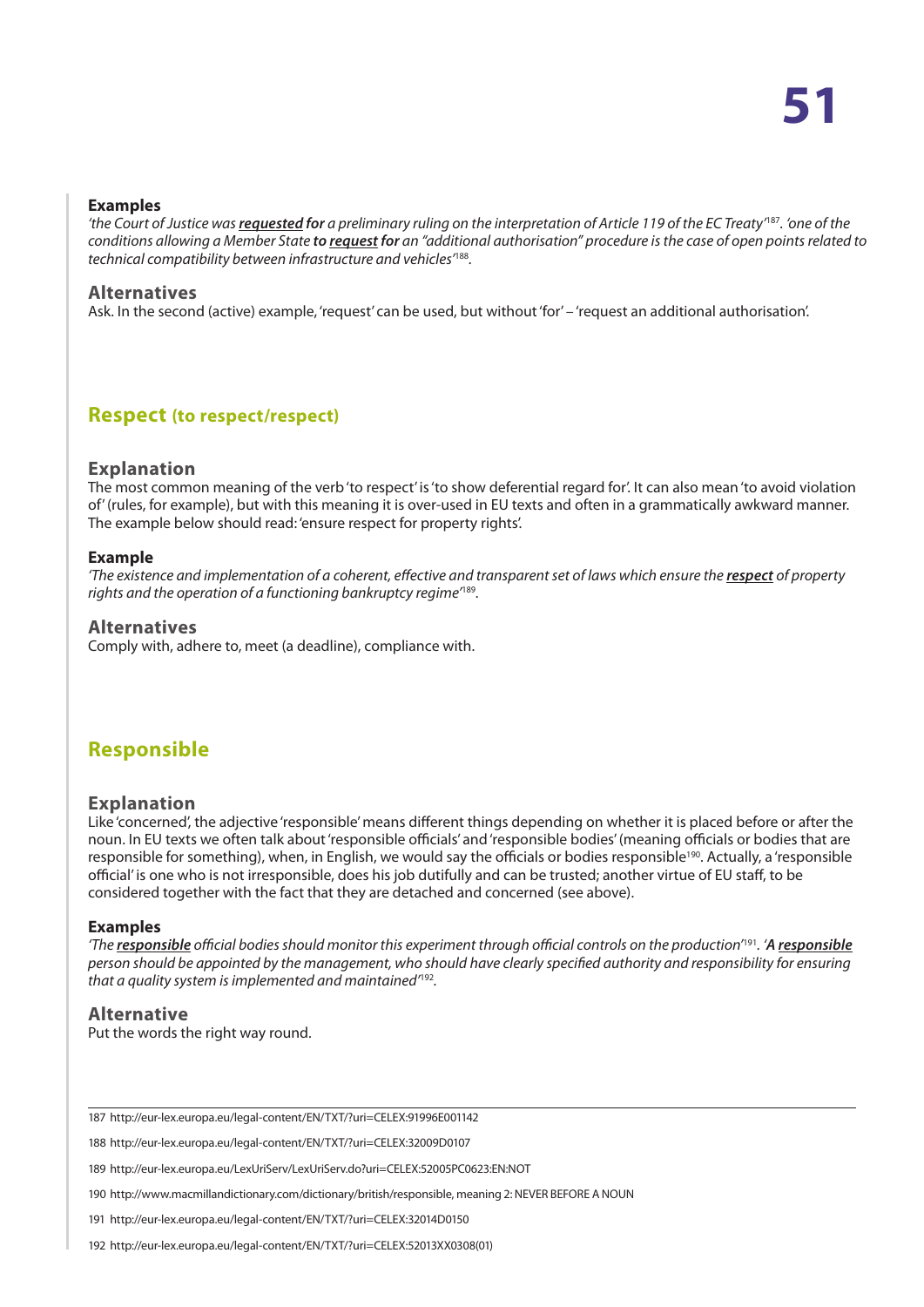## <span id="page-51-0"></span>**Retain**

#### **Explanation**

Retain means 'keep', unless you are talking about lawyers, in which case it means 'hire'. In EU texts, it is often used to mean 'adopt' or 'choose'.

#### **Example**

*'As this hypothesis was not retained by the social partners, the conclusion will differ'*<sup>193</sup>*.*

#### **Alternatives**

Select, choose, adopt, accept.

## **Semester/Trimester**

#### **Explanation**

In English, 'semester' refers to a term in an academic institution where the academic year is divided into two terms. This is rare in the UK and Ireland, where the academic year is usually divided into three terms. 'Semester' is rarely used for periods of six months in other contexts. 'Trimester', on the other hand, is used in medicine to refer to any of the three periods of approximately three months into which pregnancy is divided. Again, it is rarely used to refer to three-month periods in other contexts.

#### **Examples**

*'... will submit a proposal for a European Parliament and Council Regulation to create a general legal basis for IMI during the first semester of 2011'*<sup>194</sup>*. 'Training courses for the employees of the territorial subdivisions for population documentation were given during 2011 and in the first trimester of 2012'*<sup>195</sup>*.*

#### **Alternatives**

Semester = half (e.g. 'during the first half of 2011')/six months/six-month period. Trimester = quarter (e.g. 'during the first quarter')/three months/three-month period.

## **Service**

#### **Explanation**

At the Commission (but not usually at the Court of Auditors), the term 'service' is widely used with a meaning akin to 'department', which causes confusion for the casual reader of the Commission intranet, where the word is used indifferently to mean both 'department' and 'service'. 'Service' is not the generic term for 'department' in English, although it is indeed used in the names of a few government departments, especially where they offer a service (e.g. the 'advisory conciliation and arbitration service', or the 'passport service'). The first example below shows that it is also misused in EU texts to mean 'the staff of'. In the second example, it is superfluous ('In agreement with the Commission'), though some might argue that it serves to emphasise a distinction between the institution itself (or its members) and its staff. However, there is usually no need to make this distinction explicit in English, as the precise meaning is usually clear from the context.

193 http://eur-lex.europa.eu/LexUriServ/LexUriServ.do?uri=CELEX:52009PC0410:EN:NOT

194 http://eur-lex.europa.eu/LexUriServ/LexUriServ.do?uri=CELEX:52011DC0075:EN:NOT

195 http://eur-lex.europa.eu/LexUriServ/LexUriServ.do?uri=CELEX:52012DC0348:EN:NOT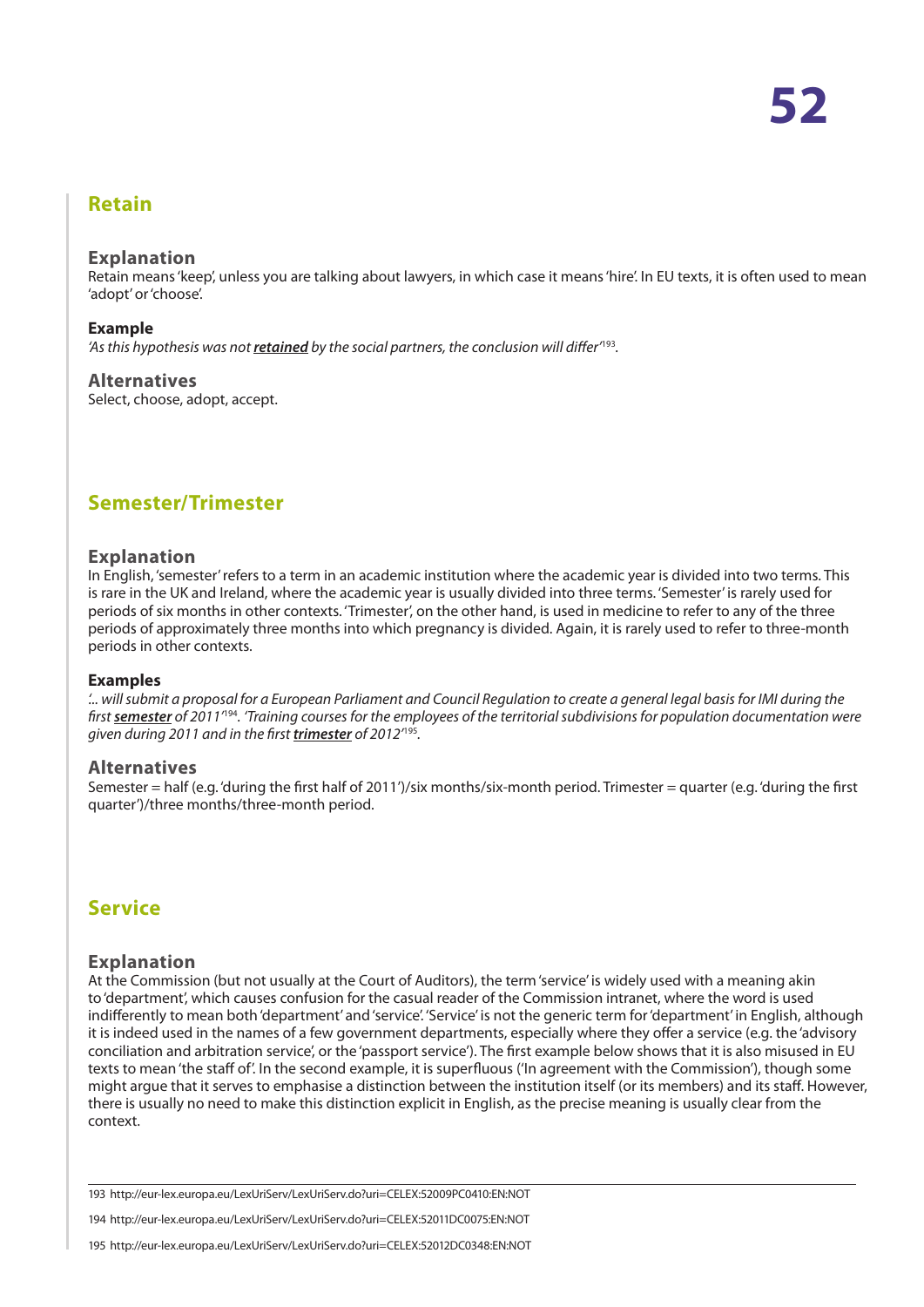#### <span id="page-52-0"></span>**Examples**

*'For the financial year 2007, the services of the Commission's Accounting Officer carried out a follow-up of the previous year's findings'*<sup>196</sup>*. 'In agreement with the services of the Commission, the group may set up subgroups to examine specific questions on the basis of the terms of reference defined by the group. Such subgroups shall be disbanded as soon as their mandate is fulfilled'*<sup>197</sup>*.*

#### **Alternatives**

'The services of the Commission/Court etc.' can usually be reduced to 'the Commission/Court etc.' If you really need to avoid ambiguity (was it the staff or the Commission itself?), you can say 'the Commission's staff' or 'the Commission's XYZ department'.

# **Shall**

#### **Explanation**

The use of 'shall' in the third person (he/she/it/they) is archaic and is only used in legislation or contracts or direct quotes from them (in inverted commas). Even here, proponents of plain English would like to see the back of it<sup>198</sup>. In any case, it should never be used when paraphrasing legislation or quoting it indirectly.

#### **Examples**

*'The seven members of the board are selected from among experts possessing outstanding competence in the field of statistics. They perform their duties in their personal capacity and shall act independently'*<sup>199</sup>*. 'Competent authority : The central authority of a Member State competent for the organisation of official controls (sic) in the field of organic production, or any other authority to which that competence has been conferred. It shall also include, where appropriate, the corresponding authority of a third country (sic)'*<sup>200</sup>*.*

#### **Alternatives**

Must, should, is/are, is to/are to, can, may, will, or simply the present tense of the main verb (as appropriate).

## **Sickness insurance**

#### **Explanation**

As the correct term is health insurance, presumably one would take out 'sickness insurance' if one wanted to stay in bad health. I am afraid we are stuck with the paradoxical 'joint sickness insurance scheme', but the term should be avoided in other contexts.

#### **Example**

*'A national authority may refuse authorisation to receive treatment in another Member State only if treatment which is the*  same or equally effective for the patient can be obtained without undue delay from an establishment with which the insured *person's sickness insurance fund has an agreement'*<sup>201</sup>*.*

#### **Alternative**

Health insurance.

196 http://eur-lex.europa.eu/LexUriServ/LexUriServ.do?uri=CELEX:52008TA1110%2801%29:EN:NOT

197 http://eur-lex.europa.eu/LexUriServ/LexUriServ.do?uri=CELEX:32010D1016%2801%29:EN:NOT

198 See, for example : http://heinonline.org/HOL/LandingPage?handle=hein.journals/scrib3&div=14&id=&page=

199 http://eur-lex.europa.eu/LexUriServ/LexUriServ.do?uri=CELEX:52012SA0012:EN:NOT

200 http://eur-lex.europa.eu/LexUriServ/LexUriServ.do?uri=CELEX:52012SA0009:EN:NOT

201 http://eur-lex.europa.eu/LexUriServ/LexUriServ.do?uri=CELEX:62009C0173:EN:NOT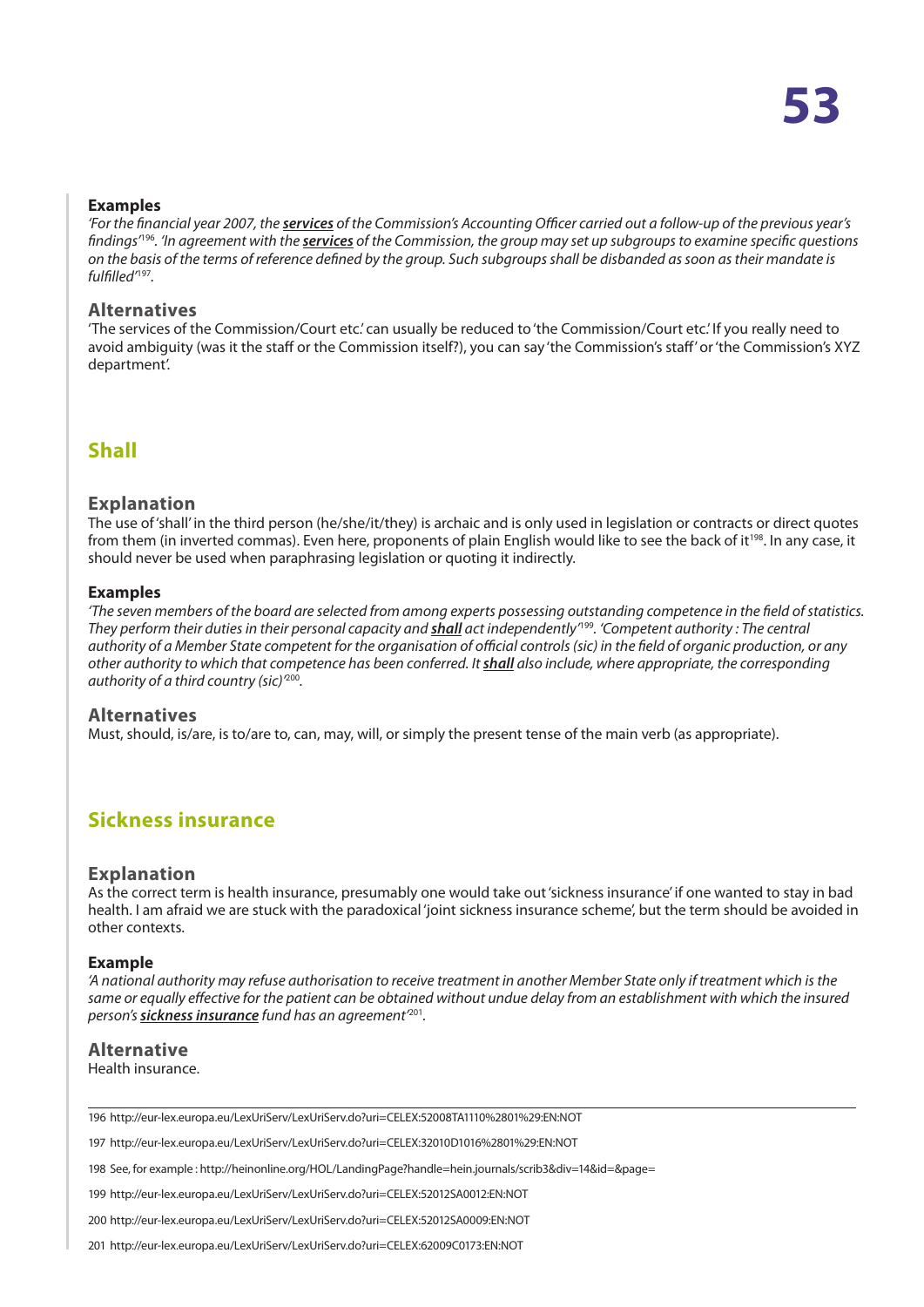# <span id="page-53-0"></span>**So-called**

#### **Explanation**

This is a risky term to use; although some dictionaries allow the meaning 'commonly known as', others, like the Collins dictionary, emphasise that its use casts doubt on the veracity of the term it introduces = 'called (in the speaker's opinion, wrongly) by that name'. In the example below, it implies that the author wishes to cast doubt on the fact that the system is really transitional. Furthermore, to cite the American heritage dictionary, 'quotation marks are not used to set off descriptions that follow expressions such as so-called and self-styled, which themselves relieve the writer of responsibility for the attribution'. This use of 'so-called' followed by quotation marks is very common in EU texts (second example) and should be avoided.

#### **Examples**

*'The EESC notes that the so-called transitional system for the application of the minimum standard rate of VAT, set at 15 %, which was adopted back in 1992 and is due to expire on 31 December 2010, needs to be extended'202. 'With dimensions of approximately 8,5 × 30 × 23 cm, designed for monitoring the respiratory and anaesthetic gases of a patient under medical treatment (so-called 'Gas Analyser Module')'*<sup>203</sup>*.*

#### **Alternatives**

Often, as in the two examples above, 'so-called' is superfluous and the other term can stand alone. In other cases we can say 'known as' or 'this is called'. Occasionally we may use inverted commas, though here too there is a risk that they will be misinterpreted.

# **Suppress, suppression**

#### **Explanation**

'Suppress' is a bit like 'incite' in that it is often related to violence. It is also often combined with the adverbs 'savagely' or 'forcibly'. Indeed, the first definition of suppress in the Oxford online dictionary is 'forcibly put an end to'. You can suppress a revolt or an uprising, but you cannot suppress a bus stop or, like our 'sickness insurance', paper forms.

#### **Examples**

*Furthermore, the suppression of inpatient fees from 2014 seems to have resulted in increased recourse to hospital care and the*  same effect can be expected in the outpatient sector, where fees were *supressed* (sic) at the start of 2015<sup>204</sup>.

#### **Alternatives**

Abolish/abolition, cancel/cancellation, withdraw/withdrawal.

203 http://eur-lex.europa.eu/LexUriServ/LexUriServ.do?uri=CELEX:32011R0112:EN:NOT

204 http://eur-lex.europa.eu/legal-content/EN/TXT/?uri=CELEX:52015SC0023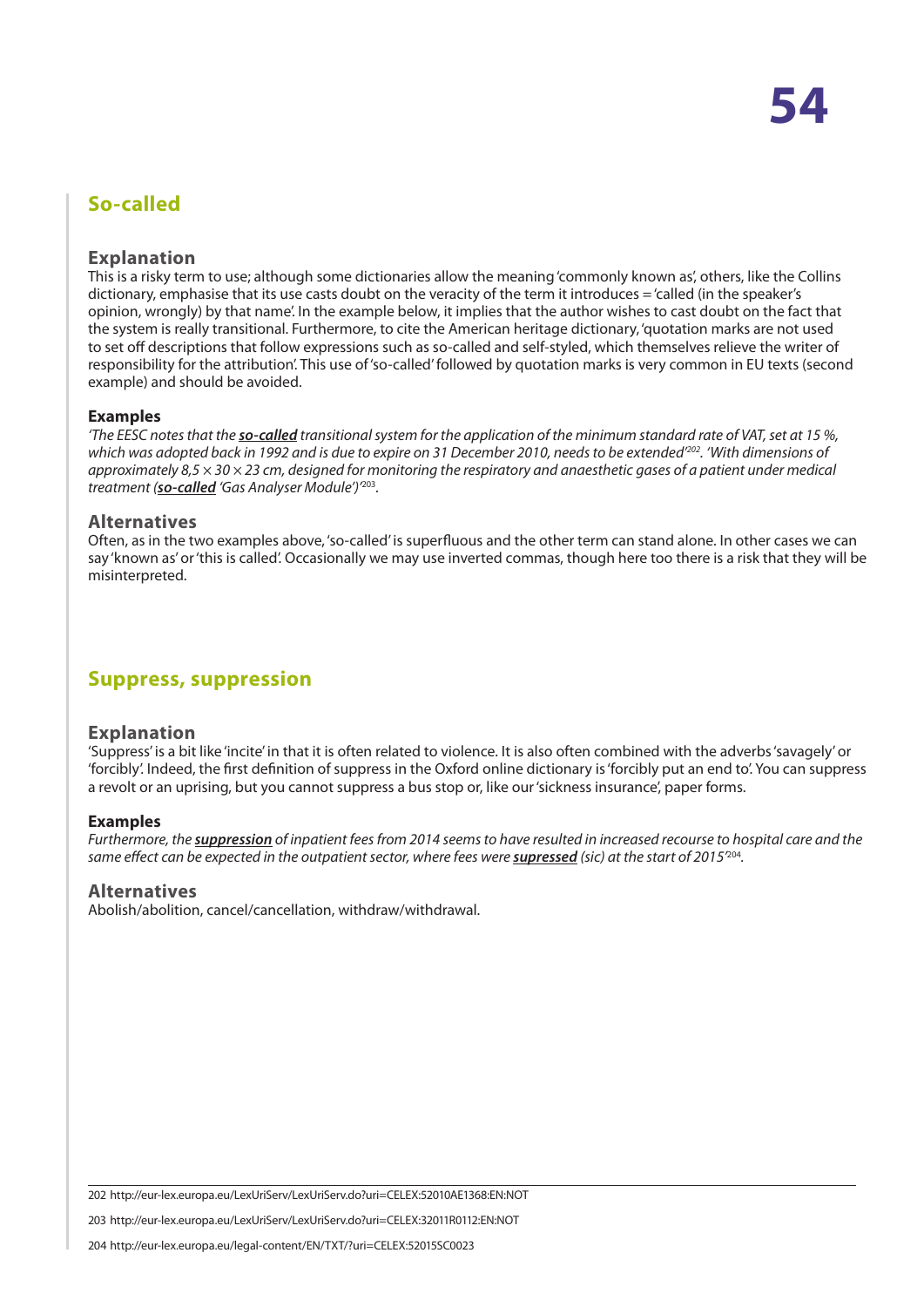# <span id="page-54-0"></span>**Third country**

#### **Explanation**

The USA is one country, Canada is another, and Ireland is a third. The USA could sign an agreement with Canada to exclude a third country (e.g. Ireland) from their territorial waters (for fishing, for example). In EU texts, however, this term is widely used to mean 'countries outside the European Union', and sometimes 'countries outside whatever grouping of countries we are talking about'. This is incorrect and largely incomprehensible to outsiders. It is also objectively unclear. This is evident if we look at the (invented) example: 'he has a Schengen visa but he is not allowed to work in third countries'. Do we mean here: 'non-Schengen countries' or 'non-EU countries'?

#### **Example**

*'Regulation (EC) No 1580/2007 lays down, pursuant to the outcome of the Uruguay Round multilateral trade negotiations, the criteria whereby the Commission fixes the standard values for imports from third countries'* <sup>205</sup>*.*

#### **Alternatives**

Non-member country/ies (or state(s)), non-Schengen country/ies (or state(s), countries outside the EU/EEA, etc.

# **Training (a)**

#### **Explanation**

This is one of a series of gerunds used creatively but incorrectly as countable nouns (a training, a screening, a prefinancing, a planning), which is not generally possible in English. Training in English is a process (the process of being trained) and it should not be used as a synonym for a '(training) course'.

#### **Examples**

*'Workers posted by a TC*<sup>206</sup> *company (its principal place of business is outside the EU/EEA):-contract services suppliers;-ICT (including for the purpose of a training)'*<sup>207</sup>*.*

#### **Alternatives**

Course (language course/I am on a course/I am doing a course), workshop (attending a workshop), presentation, talk, etc.

## **Transmit**

#### **Explanation**

'Transmit' normally refers to radio or television, data, and, possibly, the (sadly defunct) Morse code. When sending something by letter, email or fax, we normally say 'send'. If we are sending something on that has been sent to us, we say 'forward' or 'send on' rather than 'retransmit'.

205 http://eur-lex.europa.eu/LexUriServ/LexUriServ.do?uri=CELEX:32010R1156:EN:NOT

206 TC = Third Country = in this case, country outside the EU and/or EEA

207 http://eur-lex.europa.eu/LexUriServ/LexUriServ.do?uri=CELEX:52010SC0884:EN:NOT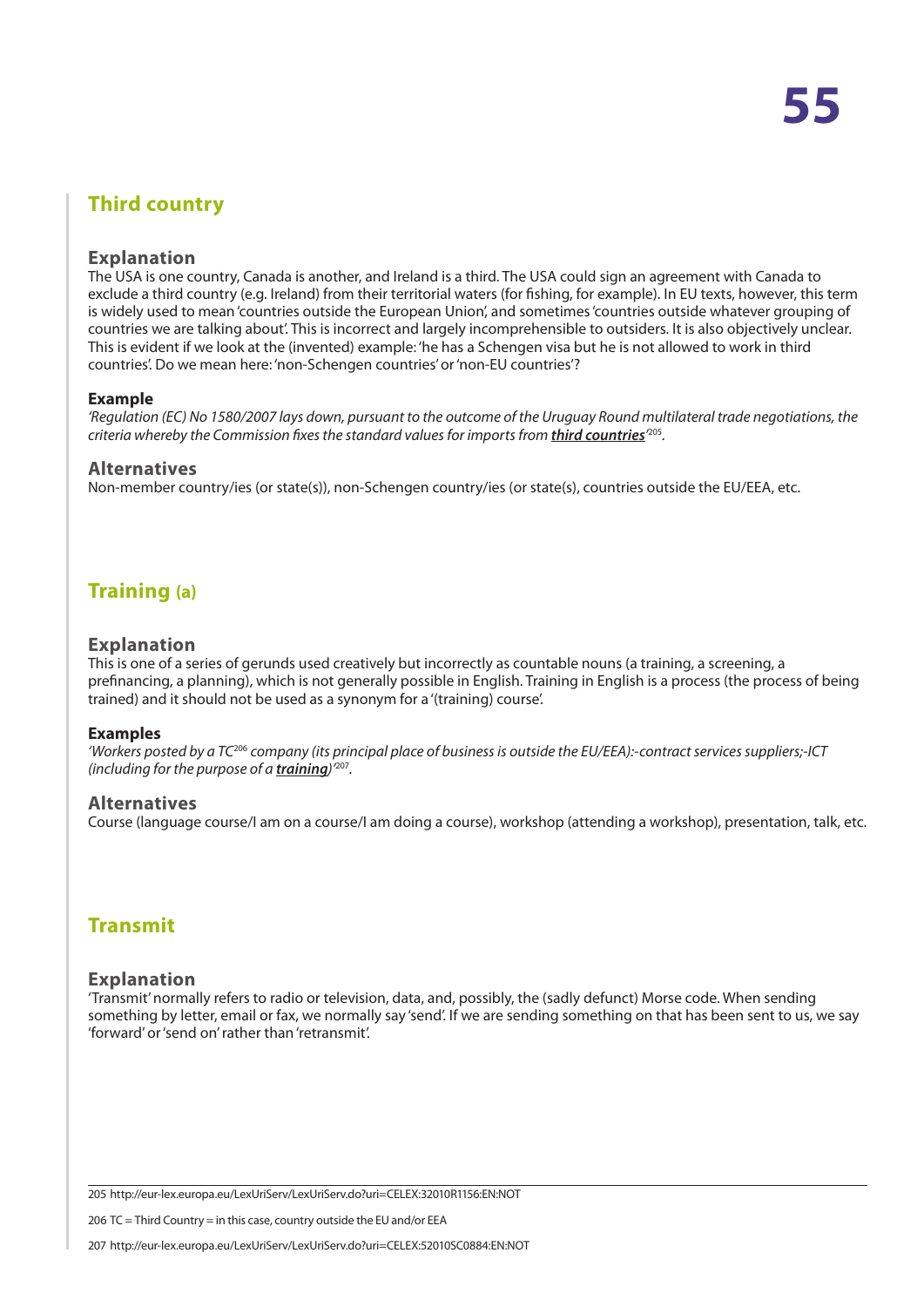#### <span id="page-55-0"></span>**Examples**

*'The Court would thus be required to transmit its draft report on the same day that the Commission is required to transmit its synthesis report on the operation of the internal control system'*<sup>208</sup>*. 'Where appropriate, each Member State shall retransmit to the NEAFC Secretary reports and messages received from its vessels in accordance with Articles 9 and 11 of Regulation (EU) No 1236/2010, subject to the following amendments'*<sup>209</sup>*.*

#### **Alternatives**

Send, forward.

**Transpose**

#### **Explanation**

In EU English 'to transpose' means 'to incorporate the provisions of a Directive into national legislation'. It is quite handy to have a single word for this concept, but authors should be informed that only EU English uses it in this way. In mainstream English, this word is used rarely, and normally only in mathematics, music and linguistics, to mean 'to put in a different order<sup>'210</sup>; it is not a legal term, not even in places that have civil law systems like Scotland, Louisiana and Ouebec<sup>211</sup>.

#### **Example**

*'The Commission shall, on the basis of the information provided by the Member States, publish on its website the details of the provisions approved by each Member State which transpose Chapter 3 of Title XI of Directive 2006/112/EC'*<sup>212</sup>*.*

#### **Alternatives**

'Transpose' has become so deeply rooted in the EU psyche that it would perhaps be utopian to expect authors to abandon it in favour of the normal English term, which is incorporate/incorporation<sup>213</sup> (into national law). However, anyone wishing to go on using 'transpose' should bear in mind that, in mainstream texts, they may need to be a bit more specific if they wish to be understood (e.g. 'transpose a Directive (into?)<sup>214</sup> national law').

## **Transversal/transverse**

#### **Explanation**

'Transversal' (meaning 'intersecting a system of lines') occurs three times in the British National Corpus and 709 times in EUR-Lex. This is, in itself, an indication that something is amiss. 'Transverse' (meaning 'lying across; situated or lying crosswise or athwart') is much more common in regular English, with 223 BNC entries, but these nearly all refer to the fields of medicine ('transverse colon', being the most common), natural science and mechanical engineering. Neither transversal nor transverse is used figuratively to mean 'cross-cutting' or 'inter-departmental'.

208 http://eur-lex.europa.eu/LexUriServ/LexUriServ.do?uri=CELEX:52010AA0006:EN:NOT

209 http://eur-lex.europa.eu/LexUriServ/LexUriServ.do?uri=CELEX:32012R0433:EN:NOT

- 210 More rarely, it can also mean 'to transfer to a different place or context'. Not even this latter meaning renders the EU concept very well and is likely to be misleading. The national incorporation of an EU Directive does not involve its transposition onto the national statute books, but the creation of national legislation to reflect its provisions.
- 211 It is, in any case, an uncommon word, which many readers might not know (only 42 BNC hits, 10 in the Strathy Canadian Corpus and 108 in the much larger Corpus of Contemporary American English, many of which are highly technical and none of which have the legal meaning found in EU texts).
- 212 http://eur-lex.europa.eu/LexUriServ/LexUriServ.do?uri=CELEX:32010R0904:EN:NOT
- 213 I wish to thank Professor Abe Gluck of the Harvard University Law School for providing me with a definitive, and authoritative answer to this question
- 214 An odd consequence of the misappropriation of this word is that one is unsure which preposition to use (we find 'to' or 'onto' in some fields and 'in', 'into' and even 'for' in others).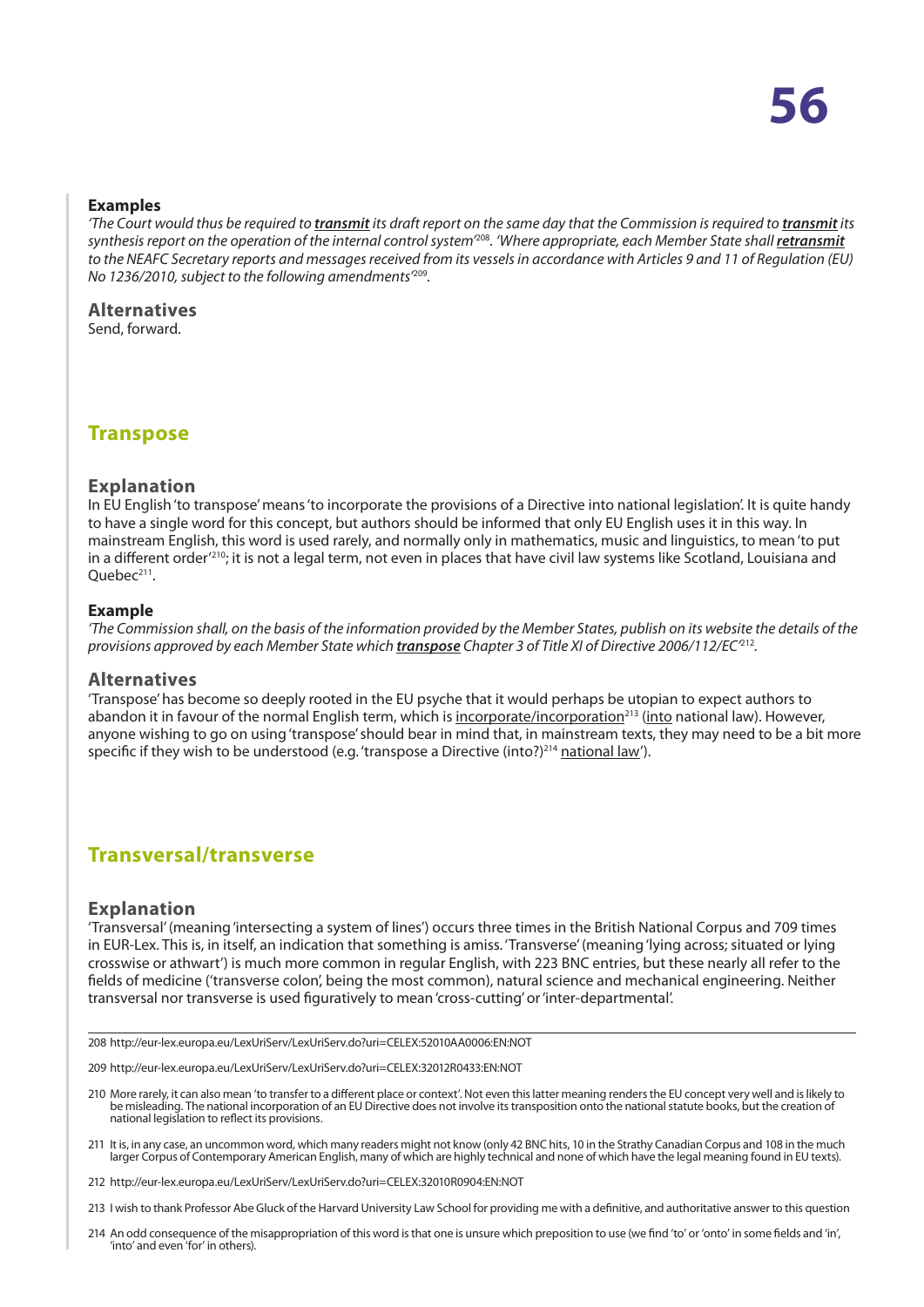#### <span id="page-56-0"></span>**Examples**

*'Transverse Activities (TAs) means actions with relevance across several ITDs and/or IADPs and requiring coordination and management across the ITDs and/or IADPs for the optimal delivery of the overall objectives of Clean Sky'*<sup>215</sup>*. 'Conclusions of the Council and of the Representatives of the Governments of the Member States, meeting within the Council of 16 November 2007 on a transversal approach to youth policy with a view to enabling young people to fulfil their potential and participate actively in society*<sup>216</sup>. 'The Luxembourg Presidency will give priority to digital technology in a **transversal** manner, placing it at the heart *of its single market policy'*<sup>217</sup>*.*

#### **Alternatives**

Cross-cutting, inter + something (interdepartmental, interministerial); sometimes just 'broad' or 'general'. In cases like the last example, some rephrasing might be needed ('across the board', for example).

## **Travel**

#### **Explanation**

In some circles, there seems to be a little bit of confusion as to the difference between the words 'travel' and 'trip'. The budget of the little known 'joint blue-sky undertaking', for example, like many of the EU's agencies, allows for expenditure for 'missions and duty travels'. Anyone who has read this far will realise immediately that the difference is a question of countability. 'Trip' is countable, 'travel' is not, at least not in its normal meaning of 'the action of travelling'. There is a rarer, countable, use, meaning 'a journey especially to a distant or unfamiliar place' (c.f. 'Gulliver's travels'), but that need not concern us here.

#### **Examples**

*'The parliament […] considers that such (= this) group should discuss inter alia the findings of the requested report concerning Members' travels'* <sup>218</sup>*. 'However, several stakeholders are in favour of the development of a standardised parental consent form for travels in and out of the Schengen area (Frontex) or internationally (ICAO)'*<sup>219</sup>*.*

**Alternative** Trip, travel (singular).

## **Treatment**

#### **Explanation**

We normally speak of data processing, not data treatment.

#### **Examples**

*'As of 2005 onwards, the significant efforts undertaken in data treatment and methodological developments have allowed an expansion of patent indicators'*<sup>220</sup>*. 'Eurostat will continue its efforts to speed up the data treatment procedures to make data available to users faster'.*

#### **Alternative**

Processing.

215 http://eur-lex.europa.eu/legal-content/EN/TXT/?uri=CELEX:52013PC0505

216 http://eur-lex.europa.eu/legal-content/EN/TXT/?uri=CELEX:42007X1124(01)

217 http://www.eu2015lu.eu/en/la-presidence/a-propos-presidence/programme-et-priorites/index.html

218 http://eur-lex.europa.eu/legal-content/EN/TXT/?qid=1464347304423&uri=CELEX:52012BP0109

219 http://eur-lex.europa.eu/legal-content/EN/TXT/?qid=1464347395343&uri=CELEX:52013DC0567

220 http://eur-lex.europa.eu/legal-content/EN/TXT/?qid=1464347505108&uri=CELEX:52011DC0184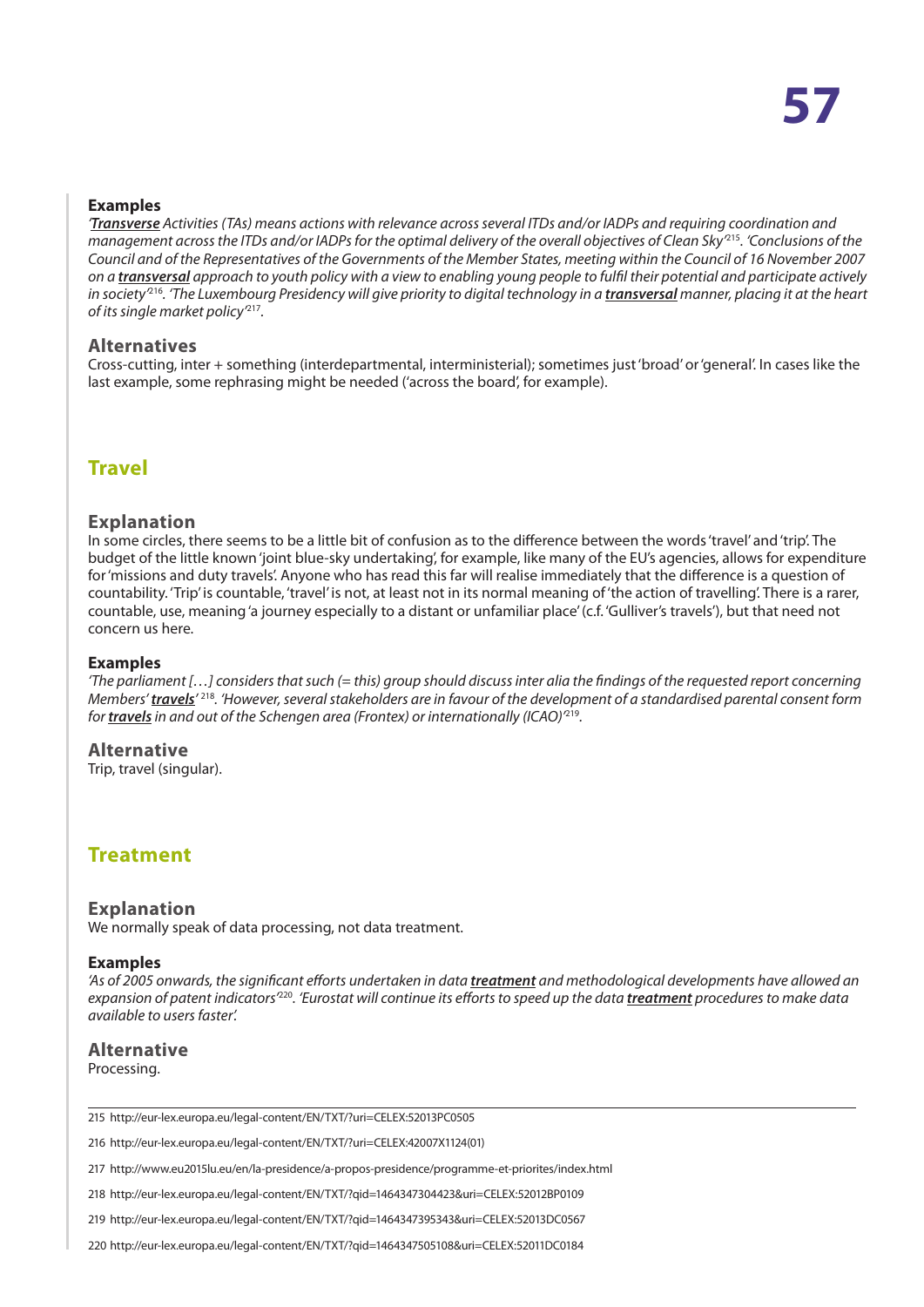# <span id="page-57-0"></span>**Valorise**

#### **Explanation**

'To valorise' means to fix and maintain an artificial price for (a commodity) by governmental action. In EU texts, however, it is often used to mean 'to assign a value to' or to 'make the most of'.

#### **Examples**

*'How could the results of the work of the Agency be best valorised for both the public and the private sectors thus enhancing the visibility of the Agency'*<sup>221</sup>*. 'Whereas Article 4 (a) of Commission Regulation (EEC) No 1164/89 (3), as last amended by Regulation (EEC) No 2095/93 (4), lays down, inter alia, that the aid is to be granted only in respect of areas harvested, on condition that normal cultivation work has been carried out; whereas, if the aid scheme is to operate properly, a definition should be given of what is meant by harvest, on the one hand, and on the other only those cultivation practices which seek to valorize almost the whole of the product cultivated should be accepted'*<sup>222</sup>*.*

#### **Alternatives**

Increase the value of, give a value to, enhance, make the most of, accentuate, upgrade, put to good use.

# **Verifications**

#### **Explanation**

Verification means 'the process of establishing the truth, accuracy, or validity of something'. It is an uncountable noun and does not normally have a plural. We do not, therefore, perform or do (or even make) verifications in English.

#### **Examples**

*'Additionally, the Commission should also increase the effectiveness of its desk and on-the-spot verifications of the Member States' statistical reports'*<sup>223</sup>*. 'No ex post verifications were carried out for any transactions made after 2008, except for grants'*<sup>224</sup>*.*

## **Alternative**

Checks.

# **Visa**

#### **Explanation**

Visa is misused to render not only 'approval' (example 1), but also the act of giving approval (example 2). In English, a visa is generally 'an official authorisation appended to a passport, permitting entry into and travel within a particular country or region'. It is also the name of a credit card. Some dictionaries also give a meaning akin to the one used here (approve/ approval). However, it is not generally understood or used in this way, to the extent that none of the 407 occurrences of 'visa' in the British National Corpus corresponds to this meaning. In any case, you certainly cannot 'perform', 'do', 'make' or 'carry out' a visa, as in the first example below.

221 http://eur-lex.europa.eu/LexUriServ/LexUriServ.do?uri=CELEX:52010SC1126:EN:NOT

222 http://eur-lex.europa.eu/LexUriServ/LexUriServ.do?uri=CELEX:31994R1469:EN:NOT

223 http://eur-lex.europa.eu/legal-content/EN/TXT/PDF/?uri=CELEX:52013SA0018&from=EN

224 http://eur-lex.europa.eu/legal-content/EN/TXT/?uri=CELEX:52013TA1213(22)